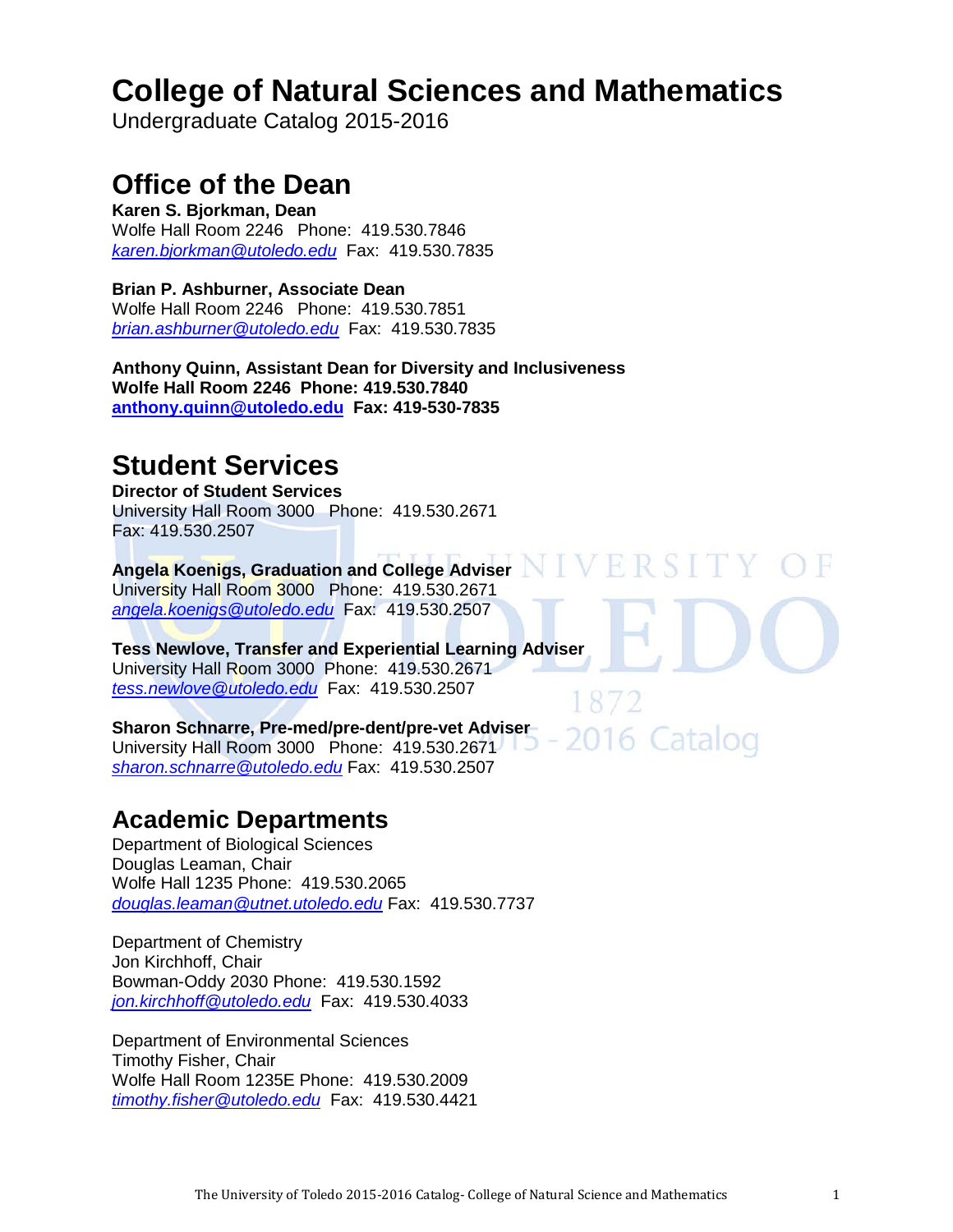Department of Mathematics and Statistics Don White, Chair University Hall Room 2040 Phone: 419.530.2568 *[donald.white@utoledo.edu](mailto:donald.white@utoledo.edu)* Fax: 419.530.4720

Department of Physics and Astronomy Lawrence Anderson-Huang, Chair McMaster Hall Room 2017 Phone: 419.530.4906 *[lawrence.anderson@utoledo.edu](mailto:lawrence.anderson@utoledo.edu)* Fax: 419.530.2723

#### **Programs and Centers**

Instrumentation Center Kristin Kirschbaum, director Bowman-Oddy Laboratories Room 200 Phone: 419.530.7847 *[kristin.kirschbaum@utoledo.edu](mailto:kristin.kirschbaum@utoledo.edu)* Fax: 419.530.4033

Lake Erie Research Center Carol Stepien, director 6200 Bayshore Road, Oregon, Ohio Phone: 419.530.8360 *[carol.stepien@utoledo.edu](mailto:carol.stepien@utoledo.edu)* Fax: 419.530.8399

Ritter Planetarium Michael Cushing, director Alexander Mak, associate director Ritter Planetarium Room 31 Phone: 419.530.4641 *[michael.cushing@utoledo.edu](mailto:michael.cushing@utoledo.edu)* Fax: 419.530.2723

Stranahan Arboretum Daryl Dwyer, director 4131 Tantara Drive Phone: 419.530.6151 *[daryl.dwyer@utoledo.edu](mailto:daryl.dwyer@utoledo.edu)* Fax: 419.841.0063

# **Mission Statement**

The Faculty of The University of Toledo's College of Natural Sciences and Mathematics seek to build and disseminate foundational and applicable knowledge through excellence in teaching, research and discovery, and community engagement; foster the advancement of science, mathematics and technology locally, regionally, and globally; and serve as a transformative force within a diverse, interdisciplinary, and collaborative education environment for improving our world through science and mathematics.

VERSIT

# **Admission Policies**

New first-year students must (1) submit a college test score (ACT or SAT) and (2) have either a 2.5 high school GPA or ACT composite of 20 (SAT combined reading and math score of 950) to be admitted to the College of Natural Sciences and Mathematics. Applicants not meeting these standards will be admitted to the Department of Exploratory Studies in the You College. Students applying who want to be admitted as BS Biology degree program in the Department of Biological Sciences must have a minimum high school GPA of 2.75. Students not meeting this requirement but meeting the minimum college requirements will be admitted to the BA Biology degree program.

To be considered for admission to the premed, predent and prevet programs, students will need a minimum high school cumulative GPA of 3.2 and an ACT composite score of 25 (or minimum SAT combined reading and math score of 1150). Students should also have successfully completed a minimum of three years of high school mathematics (algebra I, algebra II and geometry) and high school chemistry. Applicants not meeting these standards but meeting the Natural Sciences and Mathematics college admission standards will be admitted to the College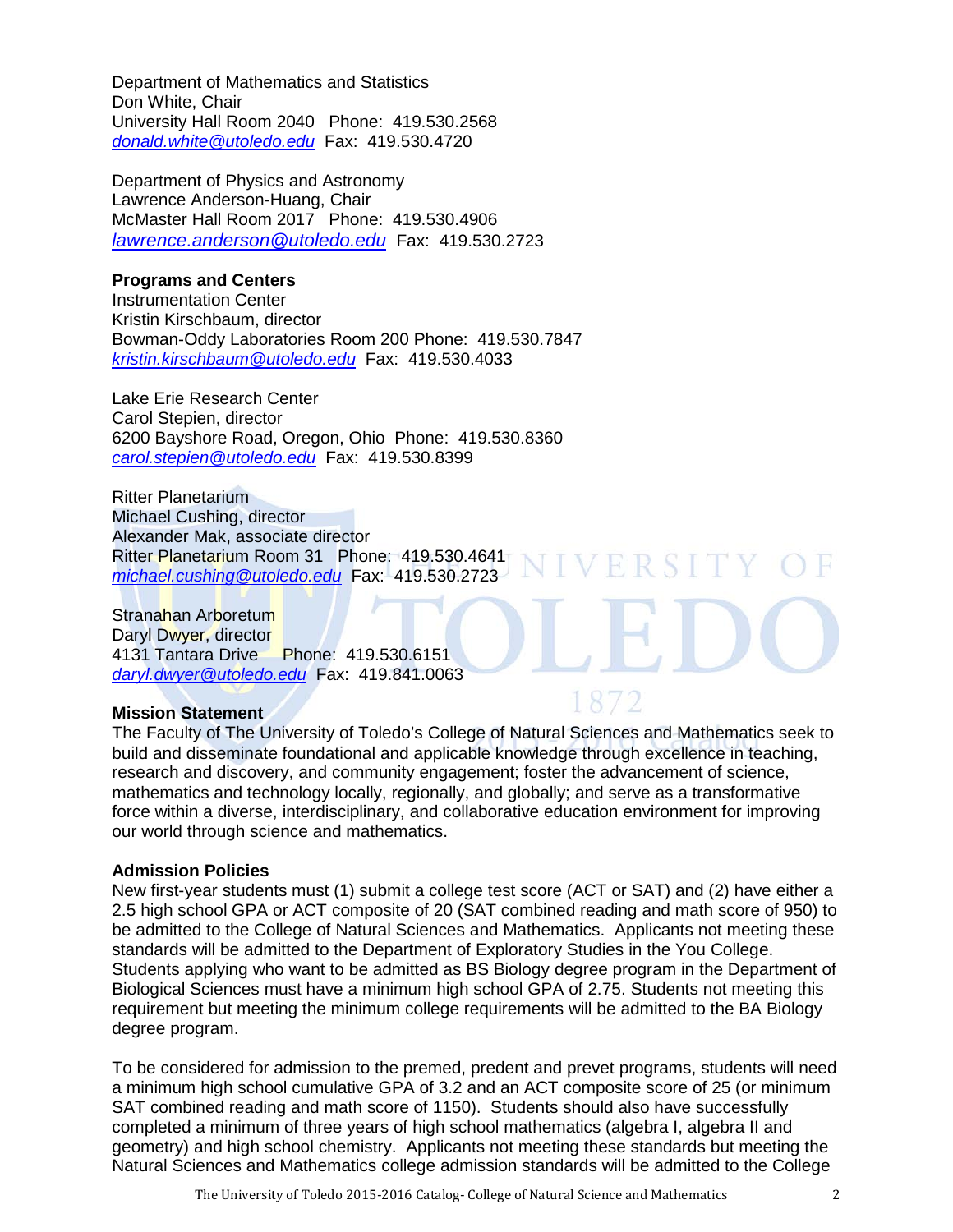of Natural Sciences and Mathematics degree program of their choice or as BS-UND (undeclared).

#### **Change of College**

Students in good standing (i.e. with a cumulative GPA of 2.0 or higher) who wish to change from another college of The University of Toledo to the College of Natural Sciences and Mathematics should make an appointment with a college Adviser in the College Student Services Office to discuss their transfer and have their academic records reviewed. All college requirements, including core, skill area, distributive, major and related requirements, must be fulfilled as specified in the catalog for the year in which the student enters the College of Natural Sciences and Mathematics. Credit restrictions and level requirements for Natural Sciences and Mathematics students will apply. Beginning in Summer 2011, continuing UT students seeking admission to pre-medical, pre-dental and pre-veterinary programs must have a 3.0 cumulative college GPA and have completed CHEM 1090 or 1230 and MATH 1320 or higher with a B or better.

# **Change of Catalog Year**

Continuing students who declared a major within the College of Natural Sciences and Mathematics prior to Fall 2012 may change to the current catalog year. Interested students should visit the Student Services Office (UH 3000) and meet with their academic adviser to officially declare their new catalog year.

## **Admission with Transfer Credit from Another Institution**

No more than 94 semester hours of credit earned at other institutions may apply toward a degree in the College of Natural Sciences and Mathematics. Course work from other institutions is accepted at the level the equivalent course is taught at The University of Toledo. Students with transfer credit are generally expected to fulfill all University and college course requirements for a degree in the College of Natural Sciences and Mathematics as specified in the catalog for the year in which they enter the College of Natural Sciences and Mathematics. In some cases, not all the credits that transfer into The University of Toledo will apply toward a degree in the College of Natural Sciences and Mathematics, e.g., developmental courses. Transfers from other institutions shall take at least 30 semester hours at The University of Toledo, including 12 semester hours of work in their major field and 9 semester hours in their minor field, regardless of the number of hours transferred. 16 Catalog

Students transferring to the University of Toledo in Spring 2007 or later, including transfer readmits, must meet minimum GPA requirements in their Natural Sciences and Mathematics majors and minors with both (1) the grades of all courses attempted at UT and (2) in a second calculation, the grades of all courses attempted at all institutions (including UT). The grades of all courses (from all institutions) which are used by those students to satisfy UT Core requirements must be used in the calculation of the UT General Education GPA.

UT students who attend other institutions as guests or transient students in Fall 2008 or later must also meet minimum GPA requirements in their Natural Sciences and Mathematics majors and minors with (1) the grades of all courses attempted at UT and (2) in a second calculation, the grades of all courses attempted at all institutions (including UT). The grades of all courses (from all institutions) which are used by those students to satisfy UT Core requirements must be used in the calculation of the UT General Education GPA.

For the purposes of meeting minimum cumulative GPA's in a student's Natural Sciences and Mathematics major(s) and/or minor(s) and the UT Core, the grades of all courses attempted at all institutions will be included in the GPA calculation(s). Note: Due to technological limitations of UT's current Degree Audit Reporting System, Degree Audit GPA calculations for students who have taken courses at other institutions may not be accurate. Consult a college staff Adviser if you have questions.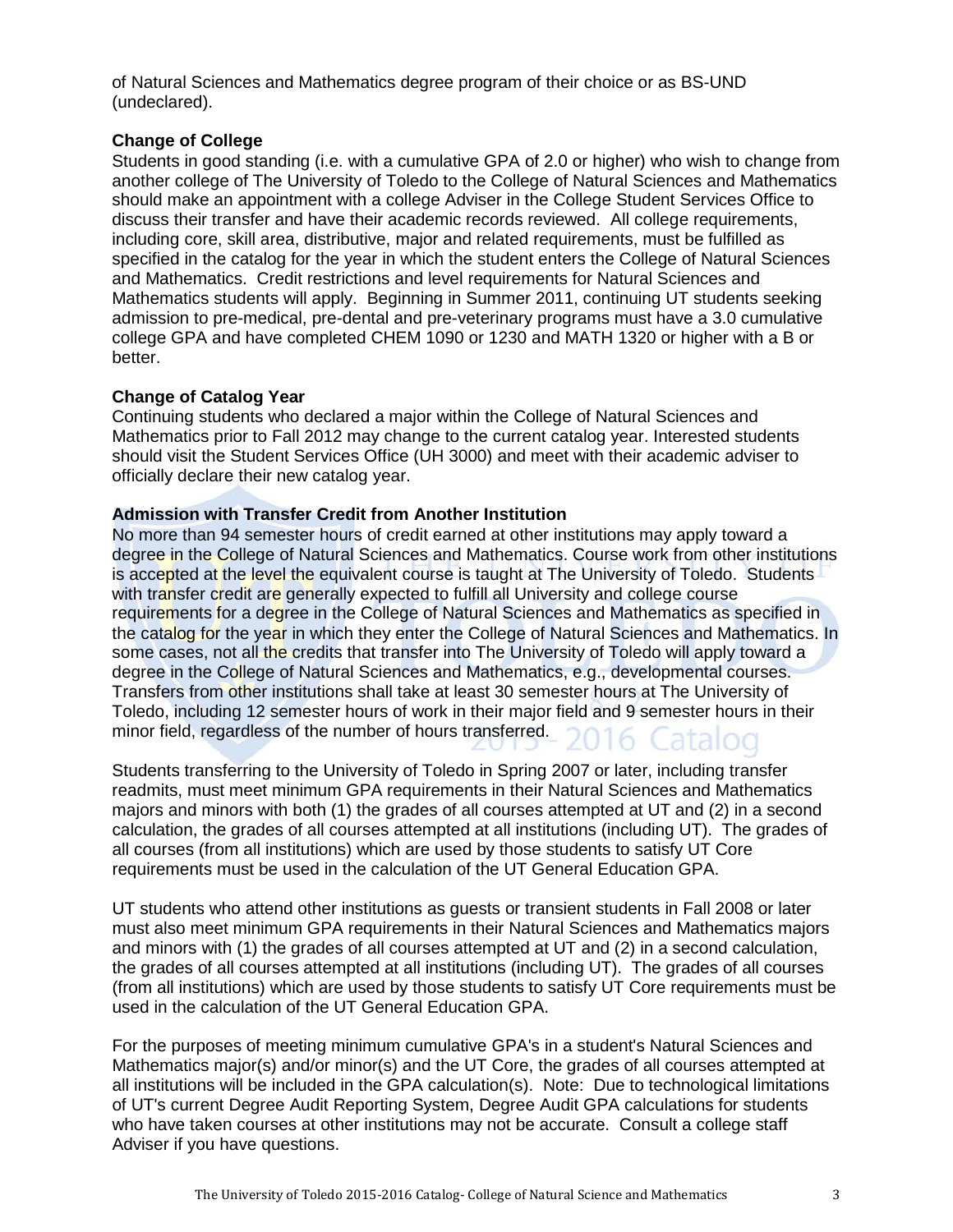Transfer students should note that The University of Toledo will include all course work taken at all institutions of higher education in the calculation to determine if a student will graduate with honors. All college course work ever taken is computed in determining eligibility for graduation with honors, although no student will be awarded a level of honors above that indicated by The University of Toledo cumulative grade point average (GPA). Note: The University of Toledo requires a minimum of 30 semester hours of standard letter graded courses from UT in order to qualify for graduation with honors.

An applicant who has undertaken courses at a regionally accredited college or university and who submits through the Office of Undergraduate Admission for Adult, Transfer and International Students an official transcript listing courses and grades and giving evidence of good standing will be admitted to the College of Natural Sciences and Mathematics, provided the student has maintained a minimum GPA of 2.0 on a 4.0 scale.

Exceptions to this minimum admission requirement are rarely made and require the applicant to demonstrate, in a written petition to the committee on academic standing, that there are special circumstances that warrant waiver of the requirement. Approval of the petition is not automatic, and those students who are admitted by petition will be placed on special probationary status and must meet certain conditions to remain enrolled.

If the college from which the applicant transfers lacks proper accreditation, the student may be denied transfer credit on the basis of the transcript, but may be allowed to obtain credit by passing advanced standing examinations with at least a C grade. Official transcripts of records from all schools previously attended must be on file with the Office of Undergraduate Admission for Adult, Transfer and International Students before the student will be permitted to register.

## **A Second Degree at The University of Toledo**

*A Second Degree within the College of Natural Sciences and Mathematics*:

A student earning a degree at The University of Toledo in the College of Natural Sciences and Mathematics may simultaneously earn a second degree in a different department within the College of Natural Sciences and Mathematics by completing the requirements of both degrees. General education courses that meet the requirements of both degrees will count for both. The two degrees must be of a different type (e.g. – BS and BA) and both must be offered by NSM. A student who has previously earned a BA degree in the College of Natural Sciences and Mathematics may return to complete a BS degree in the same major by fulfilling the major and related field requirements for the BS degree as described in the catalog for the year of readmission. A student who previously earned either a BA or BS degree in the College of Natural Sciences and Mathematics may return to complete either a BA or BS in a different department by fulfilling the NSM college, major and related field requirements for the degree and major desired, as described in the catalog for the year of readmission. University and NSM college general education courses that meet the requirements of both degrees will count for both. Courses in the Related Area of the first major may count towards the second major unless other related courses are required.

## *A Second Major within a Bachelor of Science or Bachelor of Arts degree in the College of Natural Sciences and Mathematics*:

A student earning a Bachelor of Science or a Bachelor of Arts in the College of Natural Sciences and Mathematics may simultaneously earn a second major in a different department by completing the requirements of both majors as specified for the same degree program (BA *or* BS). Courses in the Related Area of the first major may count towards the second major unless other related courses are required. It is important to understand that completing this pathway will result in the achievement of a single degree, but with dual majors, from the College of Natural Sciences and Mathematics. All requirements for both majors must be completed in the same graduation term.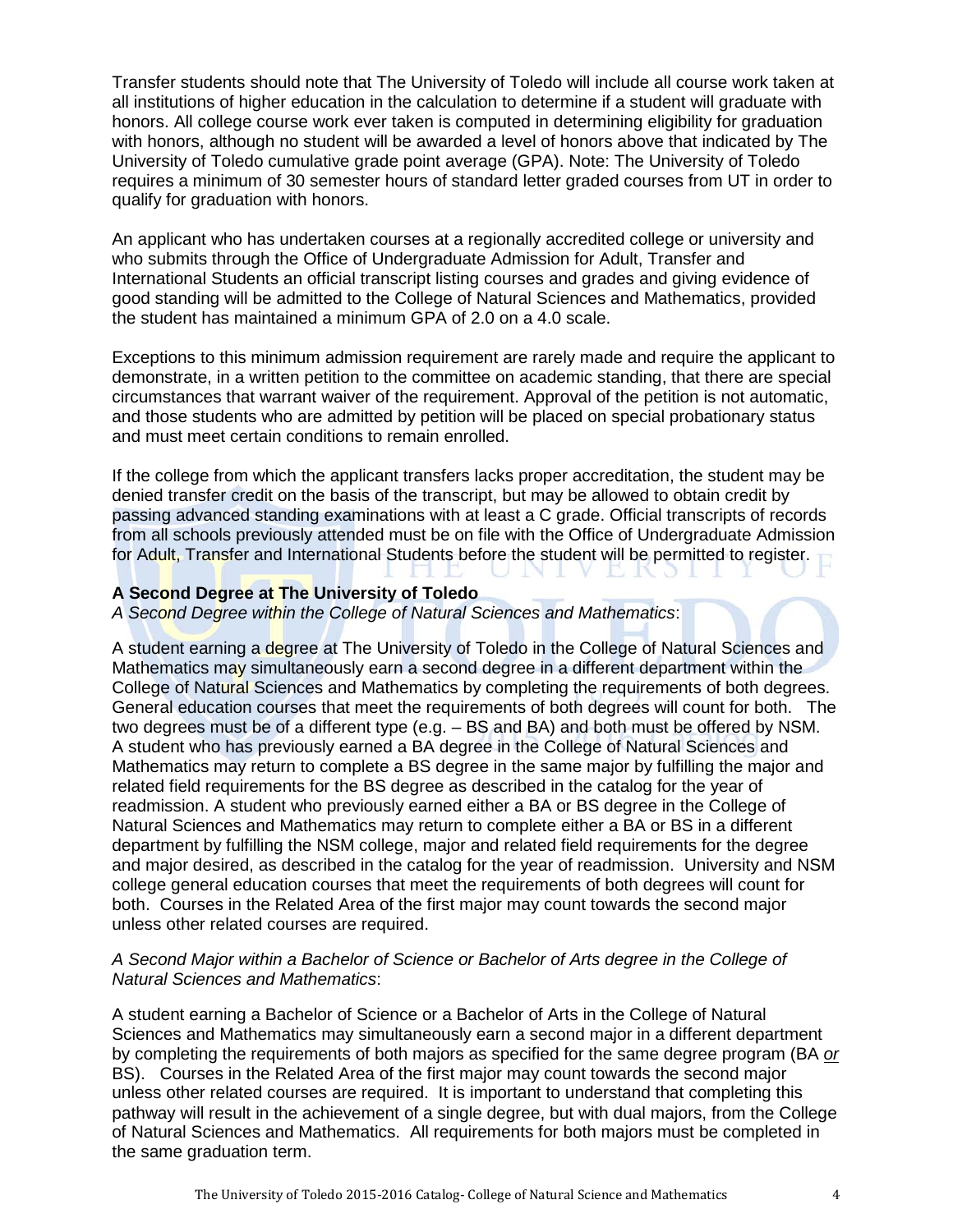### *A Second Degree in the College of Natural Sciences and Mathematics at The University of Toledo*:

A student earning a degree in another College at The University of Toledo may earn a second degree simultaneously in the College of Natural Sciences and Mathematics through the completion of all requirements of both degrees. A student who previously earned a degree in another College at the University of Toledo [or elsewhere] may earn a second degree in the College of Natural Sciences and Mathematics through the completion of all requirements of the College of Natural Sciences and Mathematics degree. General education courses that meet the requirements of both degrees will count for both.

## *Important Note:*

Courses constituting a departmental or interdisciplinary major or minor may not also be used to meet requirements for a different departmental or interdisciplinary major or minor either within or outside the College of Natural Sciences and Mathematics.

## **Requirements for Students with an Associate's Degree**

Students holding an Associate of arts or Associate of science degree from an accredited college are encouraged to enroll in the College of Natural Sciences and Mathematics and, in many instances, may expect to earn an appropriate baccalaureate upon completion of two years of full-time study. Students with an Associate's degree in a technical program will likely require more time to complete a bachelor's degree. The following regulations apply:

• Students must complete the equivalent of the specified University and college core and distributive requirements for a bachelor's degree.

• In all baccalaureate programs, a minimum of 64 hours must be taken at the 2000 to 4000 levels; of these, a minimum of 32 hours must be taken at the 3000 to 4000 levels in baccalaureate degree - granting colleges. Course work from other institutions is accepted at the level the equivalent course is taught at The University of Toledo..

• Students may enroll in any departmental, interdepartmental or interdisciplinary program for which they meet the admission criteria. All of the usual major and related area requirements must be fulfilled as specified in the catalog for the year in which the student entered the College of Natural Sciences and Mathematics. 2015 - 2016. Catalog

# **Readmission of Former Arts and Sciences or Natural Sciences and Mathematics Students**

Students who have withdrawn from the College of Arts and Sciences or the College of Natural Sciences and Mathematics and The University of Toledo and have not attended any other institution in the Interim may be readmitted, provided they were eligible to continue enrollment in the college at the time they discontinued attendance. Such students should readmit at the College Student Services Office. Students who have been suspended from the College of Natural Sciences and Mathematics must submit a written letter of petition. Students who readmit after more than 12 consecutive months' absence must comply with existing college requirements at the time of readmission.

#### **Academic Policies**

*Refer to [UT Policy website](http://utoledo.edu/policies/) for academic policies that apply to all students.*

#### **Academic Advising**

Academic advising is a process intended to help students derive as many benefits as possible from their educations. This occurs when Advisers help students develop and reach academic and career goals. While the ultimate responsibility for making personal and educational decisions rests with the student, Advisers assist by helping to identify and assess alternatives and the consequences of decisions. Advising can be much more than selecting courses. The more frequently students arrange to meet with their Advisers, the better their needs can be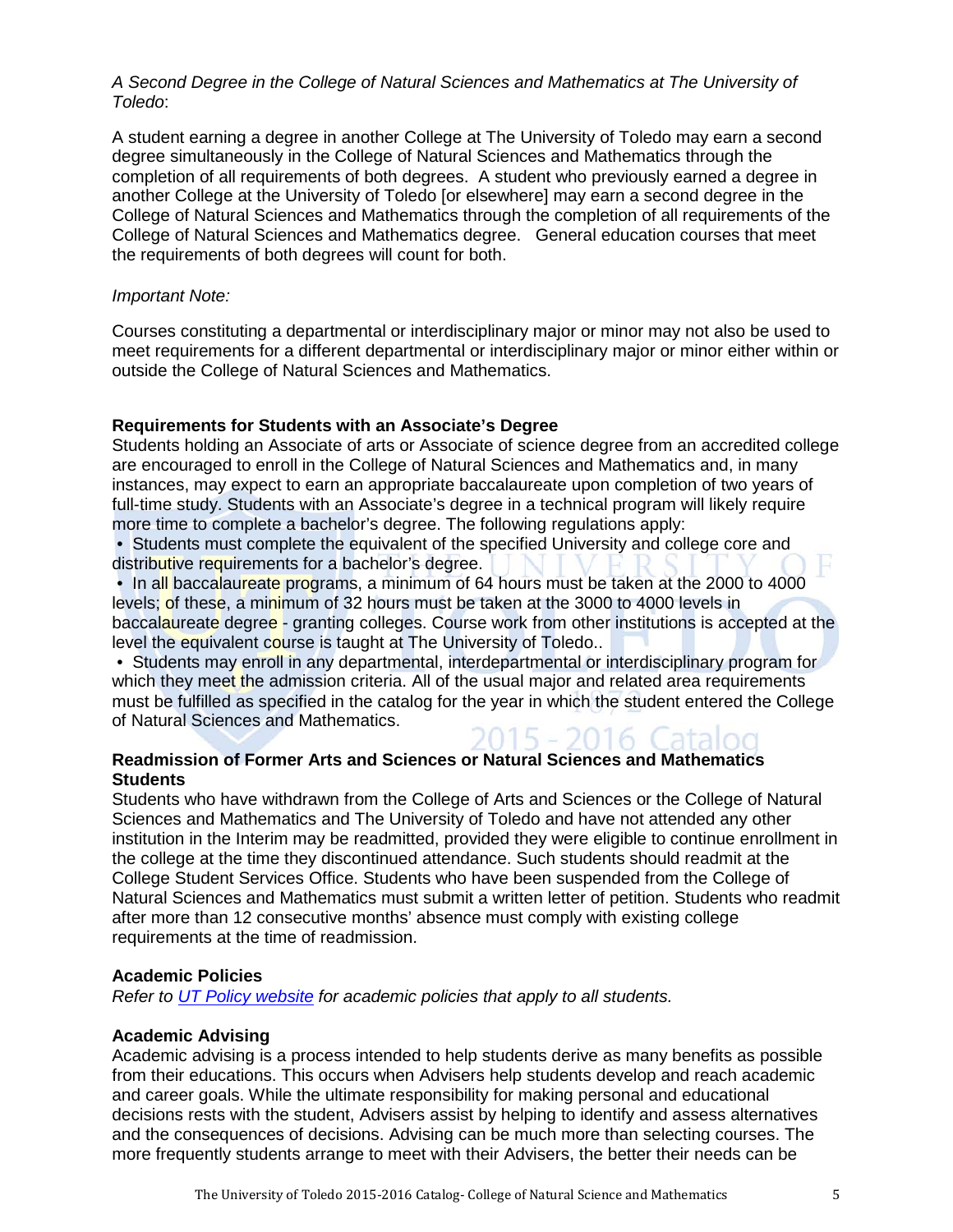served. New students, transfer students, students changing colleges, and continuing general studies students are advised in the College of Natural Sciences and Mathematics Student Services Office, University Hall Room 3000, by college staff Advisers. Limited advising hours are also available in Wolfe Hall, room 2243. See the [Tri-College Student Services](http://www.utoledo.edu/offices/studentservices/index.html) web page for more information. They provide essential information; help students select courses to meet University General Education and college skill area and distributive requirements; suggest courses for the exploration of majors and minors; and help students evaluate academic progress and adjustment to university life. Students with declared majors and/or minors are advised by departmental major or program Advisers, faculty who provide general information as well as more specialized information about majors and minor programs, departmental course offerings, and career and graduate opportunities. They help students select courses for general, major, related, and other requirements. Students in the Honors College and those seeking more than one major or degree, a minor, or admission to professional school should meet periodically with one or more additional Advisers. A complete list of academic Advisers is available on the college website or in the College office.

## **Student Responsibilities**

Students are responsible for correctly selecting courses for their programs of study each semester and for fulfilling all degree requirements. Although Advisers will assist wherever possible, the final responsibility rests with the student. Students are expected to make sure that they are fulfilling all degree requirements, as published in the issue of the catalog of the College Natural Sciences and Mathematics under which they entered. Students who have been out of the College of Natural Sciences and Mathematics for 12 consecutive months are responsible for the requirements in the University catalog under which they reenter.

# **Transcripts and Degree Audit Reports**

A transcript is a complete chronological list of a student's academic course work (including all courses attempted and grades earned). It does not show how specific courses apply or do not apply to University and college requirements as stipulated in this catalog. For example, developmental, non-repeatable and certain other courses are not counted toward minimum credits for degrees, but appear on transcripts. The Degree Audit Report (DAR) details all requirements applicable to a student's academic program (degree, major, minor) and applies the student's courses on the transcript (including transfer credit) to those requirements. The DAR should be used to identify requirements remaining when all registered courses are completed. The College of Natural Sciences and Mathematics Student Services Office (UH Room 3000) will provide an unofficial transcript and DAR to a College of Natural Sciences and Mathematics student presenting a picture ID. Students also may view their transcript and DAR through the [myUT](http://myut.utoledo.edu/) portal with Student Self-Service.

#### **Declaring or Changing a Major or Minor**

To declare a major or minor or change one previously declared, students must fill out a form that is available in the College Student Services Office.

#### **Sequence of Courses**

There is no single prescribed sequence of courses, except that all first-year students should take NSM 1000 Orientation, and any developmental courses required on the basis of placement testing and/or high school deficiencies. Students should consult the later sections of the catalog devoted to programs of study and course offerings, and they should review their programs with their academic Advisers to ensure they complete courses in the proper sequences. In addition, students should use their Degree Audit Reports to track their progress.

Entering students majoring in mathematics or in one of the areas of the natural sciences usually should begin the special courses designated as prerequisite for advanced courses in their first year. For example, calculus is a prerequisite for other mathematics courses and for later courses in physics, chemistry and geology. General Chemistry I and II, the Biology Fundamentals of Life Science sequence, and Fundamentals of Geology are prerequisites for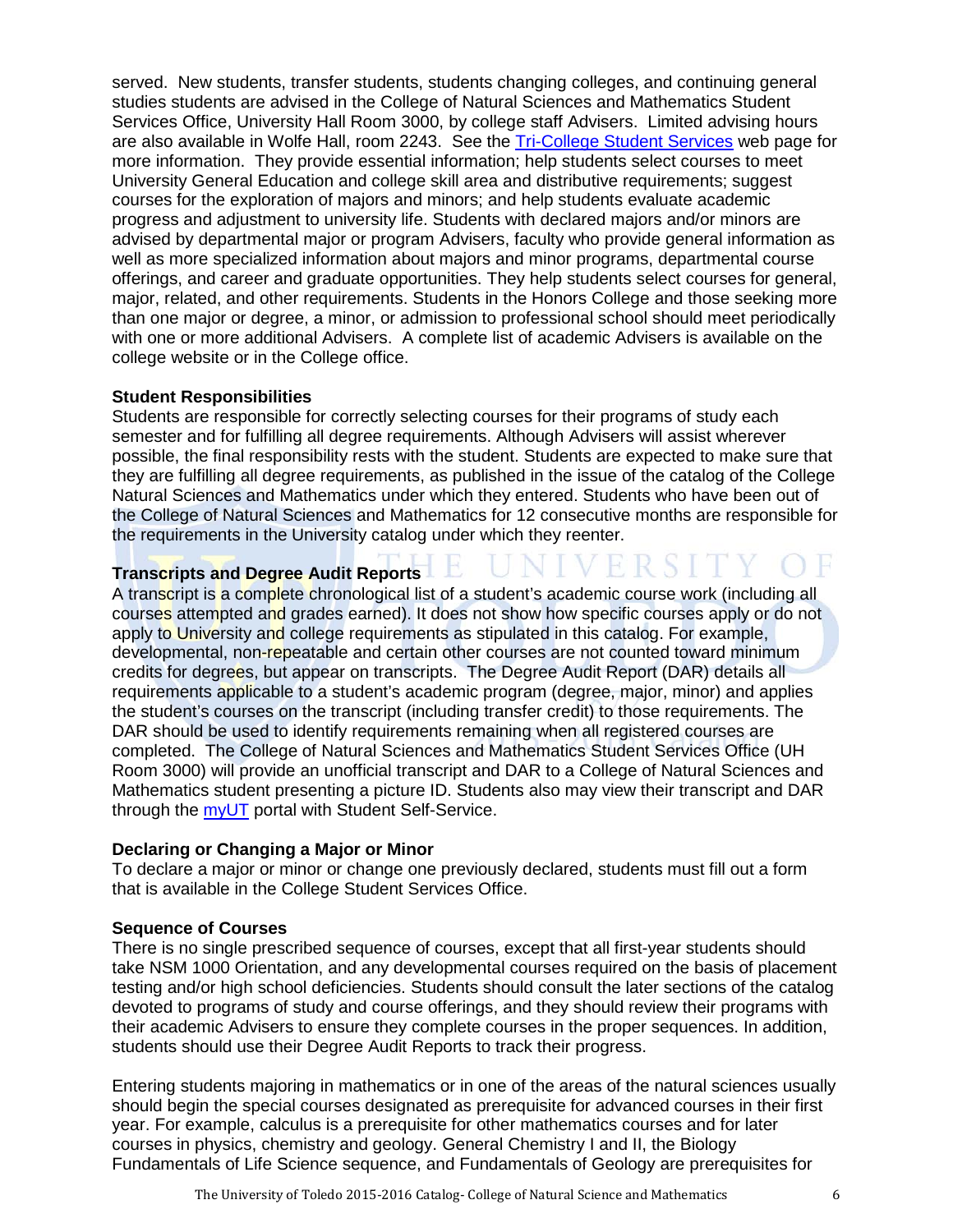succeeding courses required for majors in these areas.

### **Study Abroad**

Students who plan to study abroad must be sure that their proposed course of study is properly accredited. Its academic acceptability should be verified by the college before departure. Students also should ascertain in advance from their Advisers whether the course work will count toward their general requirements, majors, or related areas or only be regarded as elective. Credit for foreign language study is subject to the approval and recommendation of the department of foreign languages. Information about study abroad programs is generally available from Advisers in many college programs and departments and from the Office of Study Abroad.

# **Transient (Guest) Enrollment at Another Institution**

College of Natural Sciences and Mathematics students must have advance permission both to enroll elsewhere as a guest and to take specific courses. The Transient Student form for this purpose is available in the College Student Services Office and on the college website. Students enrolling without permission will be considered transfer readmits upon their return to UT. Natural Sciences and Mathematics students enrolled as transients or guests at another institution must submit an official transcript to the UT Office of Admission at the conclusion of the enrolled term. Grades of all courses attempted in the major, minor, and UT Core will be used in cumulative GPA calculations.

# **GPA Recalculation for Repeated Courses**

The College of Natural Sciences and Mathematics permits a maximum of 12 semester hours or the equivalent of 18 quarter hours of course work to be deleted from the GPA calculation. Students who have had their GPAs recomputed under the Academic Forgiveness Policy are not eligible for grade deletions. Criteria governing this policy are given in the Undergraduate Policy 3364-71-05: GPA Recalculation:

http://www.utoledo.edu/policies/academic/undergraduate/pdfs/3364-71-

05%20%20Academic%20grievance.pdf Students should check with the College Student Services Office for more specific information on this policy. Students may not use repeat courses taken at other institutions to qualify for a GPA recalculation.

# **Withdrawal Policy (W, IW, DR Grades) 2015**

The number of credit hours of W, IW and DR is limited to 22 hours for all undergraduate students in degree programs in the College of Natural Sciences and Mathematics. Once a student has accumulated 22 hours of W, IW or DR, further withdrawals will be counted as F's in computation of the student's GPA for purposes of probation or suspension. In addition, students who receive financial aid risk the loss of financial aid if they accumulate excessive hours of W, IW and DR. Students who transfer into the College of Natural Sciences and Mathematics from another college at The University of Toledo will bring with them the number of W's, IW's and DR's accumulated in their previous work.

**Note**: Assignment of the IW and DR grades has been discontinued. A student wanting to be withdrawn from a course must file a petition in the Records Office by the deadline in the term of enrollment.

# **Academic Probation**

A student whose cumulative GPA is less than 2.0 is automatically placed on probation until a 2.0 cumulative GPA is achieved (See Withdrawal Policy above). It is recommended that a student on probation not enroll for more than 12 to 14 credits.

# **Academic Suspension**

Academic suspension means that a student is prohibited from registering at The University of Toledo for a period of at least one semester. Students are subject to academic suspension if their GPA falls below the minimum GPA listed below or if they fail to make sufficient progress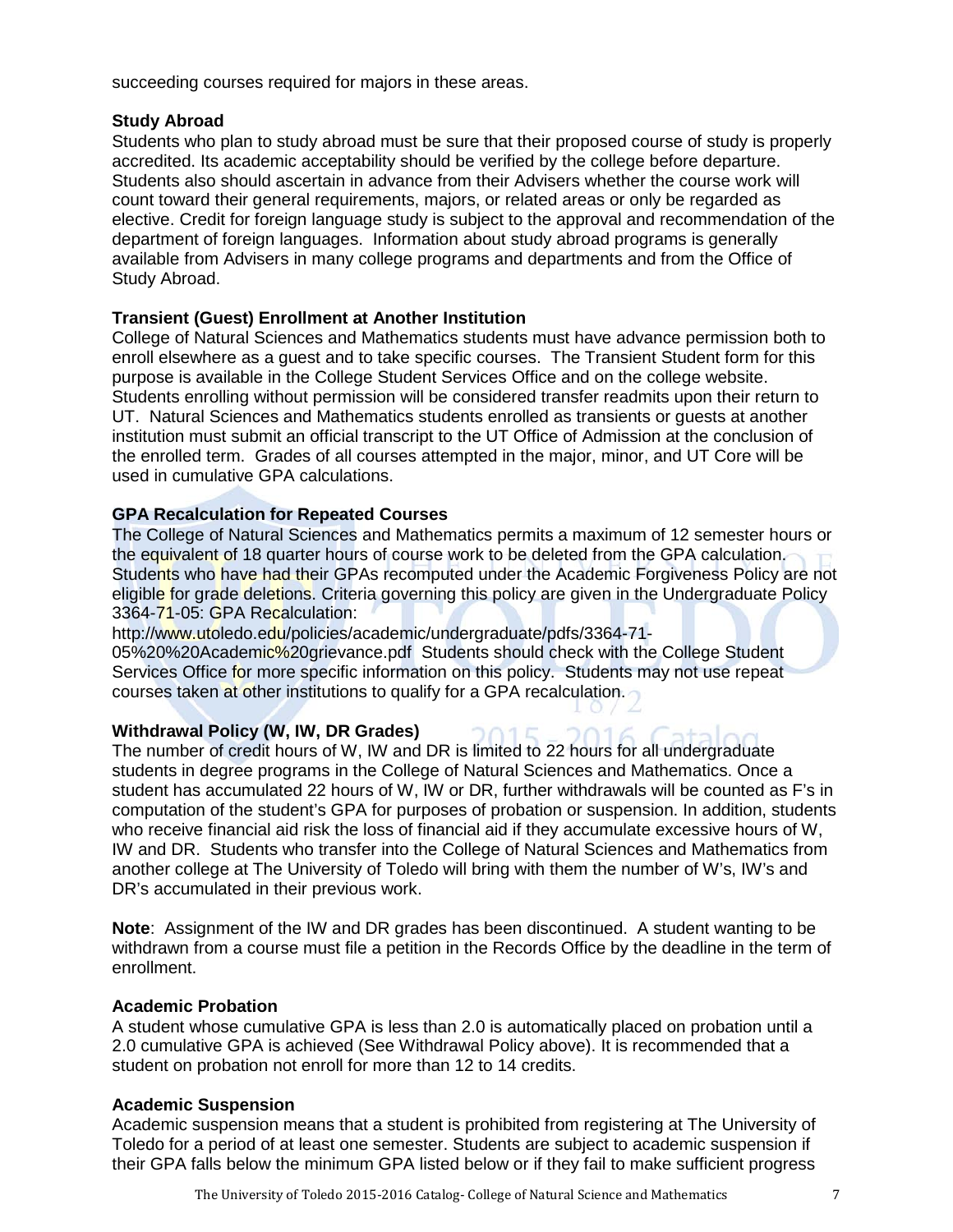toward attainment of the degree. (See Withdrawal Policy). Students may remove Incompletes while under suspension. A student is subject to academic suspension if the cumulative GPA is less than: 1.0 for 10 to 19 hours attempted; 1.5 for 20 to 29 hours attempted; 1.7 for 30 to 39 hours attempted; 1.8 for 40 to 49 hours attempted; 1.9 for 50 to 59 hours attempted; less than 2.0 for 60 or more hours attempted. After accumulating 60 credit hours without suspension, a student may be suspended if the cumulative GPA falls below 2.0 for two consecutive semesters.

# **Trial Readmission Policy**

After the required suspension period, a student may petition for readmission to the College of Natural Sciences and Mathematics to the Director of the Tri-College Student Services Office. The petition must be received at least one month before the beginning of the semester in which the student wishes to readmit. If the petition is accepted, the college committee will determine the terms of the conditional registration agreement, under which the student will be permitted to re-enroll. Suspended students who are granted readmission must maintain the designated GPA for each semester thereafter and meet the conditions of their readmission agreement. Students failing to meet these conditions are subject to a one-year suspension.

## **Dismissal Policy**

Students who fail to meet the conditions for readmission after their second suspension are subject to dismissal and are not eligible for readmission to the College of Natural Sciences and Mathematics for at least three years. *Criteria governing this policy are detailed in the undergraduate policy 3365-71-06: Academic Forgiveness: [http://www.utoledo.edu/policies/academic/undergraduate/pdfs/3364-71-](http://www.utoledo.edu/policies/academic/undergraduate/pdfs/3364-71-06%20%20Academic%20forgiveness.pdf)*

HE UNIVERSITY OF

*[06%20%20Academic%20forgiveness.pdf.](http://www.utoledo.edu/policies/academic/undergraduate/pdfs/3364-71-06%20%20Academic%20forgiveness.pdf)* 

# **Academic Grievance**

A student has the responsibility and right to call to the attention of an instructor any grade that the student believes to be in error or unfair. A student may appeal the decision of the instructor, in order, to the department Chair, the Dean, then to the college appeals committee if the problem is not resolved. If the problem is not resolved at the college level, the student may appeal to the student grievance council (*See also The University of Toledo Student Handbook: http://www.utoledo.edu/studentaffairs/pdfs/studenthandbook.pdf*). A student must begin the appeals process no later than the end of the semester following the one in which the grievance arose. 2015 - 2016 Catalog

# **Statement on Academic Dishonesty**

A student found to be academically dishonest by a faculty member may appeal, in order, to the department Chair, the Dean, the college appeals committee and the University student grievance council. The procedures for making an appeal to the student grievance council may be found in The University of Toledo Student Handbook:

*<http://www.utoledo.edu/studentaffairs/pdfs/studenthandbook.pdf>*. Criteria governing this policy are detailed in undergraduate policy 3364-71-04: Academic Dishonesty: [http://www.utoledo.edu/policies/academic/undergraduate/pdfs/3364-71-](http://www.utoledo.edu/policies/academic/undergraduate/pdfs/3364-71-04%20%20Academic%20dishonesty.pdf)

[04%20%20Academic%20dishonesty.pdf.](http://www.utoledo.edu/policies/academic/undergraduate/pdfs/3364-71-04%20%20Academic%20dishonesty.pdf)

# **College Level Examination Program (CLEP)**

The College of Natural Sciences and Mathematics will accept a maximum of 21 semester hours of CLEP through successful completion of the four general examinations. Additional credit may be earned through satisfactory scores on individual subject examinations. Required minimum scores and credits awarded are as follows:

#### **General Examinations**

**Humanities:** For a score of 50, a student will receive six hours credit in the humanities. **College mathematics:** For a score of 65, a student will receive three hours credit for MATH 1180.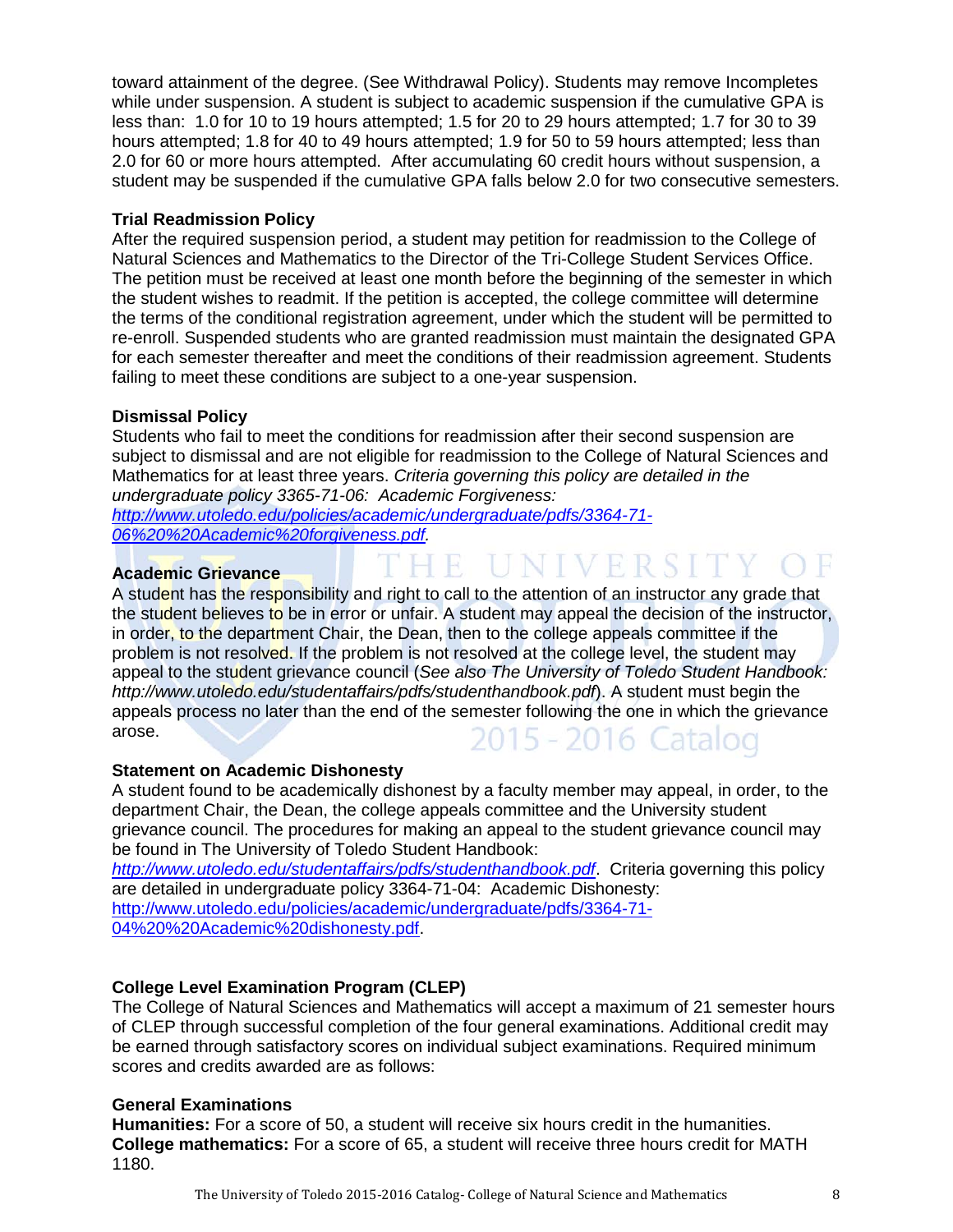**Natural sciences:** For a score of 50, a student will receive six hours credit in the natural sciences.

**Social sciences and history:** For a score of 50, a student will receive six hours credit in the social sciences.

# **Subject Examinations**

**American government:** For a score of 50, a student will receive three hours credit for PSC 1200.

**Biology:** For a score of 50, a student will receive three hours credit for BIOL 1120. **Calculus:** For a score of 65, a student will receive four hours credit for MATH 1850. **Chemistry:** For a score of 50, a student will receive eight hours credit for CHEM 1230 and CHEM 1240.

**College algebra:** For a score of 65, a student will receive three hours credit for MATH 1320. **College algebra** – Trigonometry: For a score of 65, a student will receive four hours credit for MATH 1340.

**French language:** For a score of 50, a student will receive four hours credit for FREN 1500. For a score of 62, a student will receive seven hours credit for FREN 1500 and FREN 2140. **German language:** For a score of 50, a student will receive four hours credit for GERM 1500. For a score of 62, a student will receive seven hours credit for GERM 1500 and GERM 2140. **Spanish language:** For a score of 50, a student will receive four hours credit for SPAN 1500. For a score of 66, a student will receive seven hours of credit for SPAN 1500 and SPAN 2140. **Trigonometry:** For a score of 65, a student will receive three hours credit for MATH 1330.

#### **Advanced Placement Program**

Refer to the University of Toledo Registrar's web page (http://www.utoledo.edu/offices/registrar/student\_records/advan\_credits.html) for specific information on minimum scores and credits awarded for Advanced Placement examinations administered by the College Board Advanced Placement Program.

#### **Pass/No Credit Option**

Students may elect to enroll in certain undergraduate courses for Pass/No Credit rather than an A-F grade. Students must complete a petition to take a class Pass/No Credit and obtain the approval of their college before the end of the  $15<sup>th</sup>$  calendar day of the term. Grades of C or better will be changed to PS, and grades of C-, D+, D, D-, and F will be changed to NC. The grades of PS and NC do not affect the grade point average. Refer to programs of study in the College of Natural Sciences and Mathematics section of this catalog for the limitations on pass/no credit grading in effect for different majors. Undeclared students, as a general rule, should not elect pass/no credit grading in major-level courses.

#### **Graduation Evaluation Requirement**

Two or three semesters (at 80 earned credit hours) before a student intends to graduate, the student and the student's major Adviser must complete a Graduation Quick Check Form. This process is initiated by the student. Students with more than one major or one or more minors must be evaluated for the completion of each major and minor. Detailed instructions on the Graduation Quick Check Form and graduation procedures are available at the college office.

#### **Field Experience/Internship**

Policies and procedures for incorporating field experiences or internships in academic programs vary from major to major. Some majors require a field experience or internship; for other majors, they are optional. Students should seek information from their major departments and obtain advance approval for all field experiences or internships.

#### **Degree Requirements**

The College of Natural Sciences and Mathematics offers both Bachelor of Arts and Bachelor of Science degrees. Requirements differ based on degree as indicated below.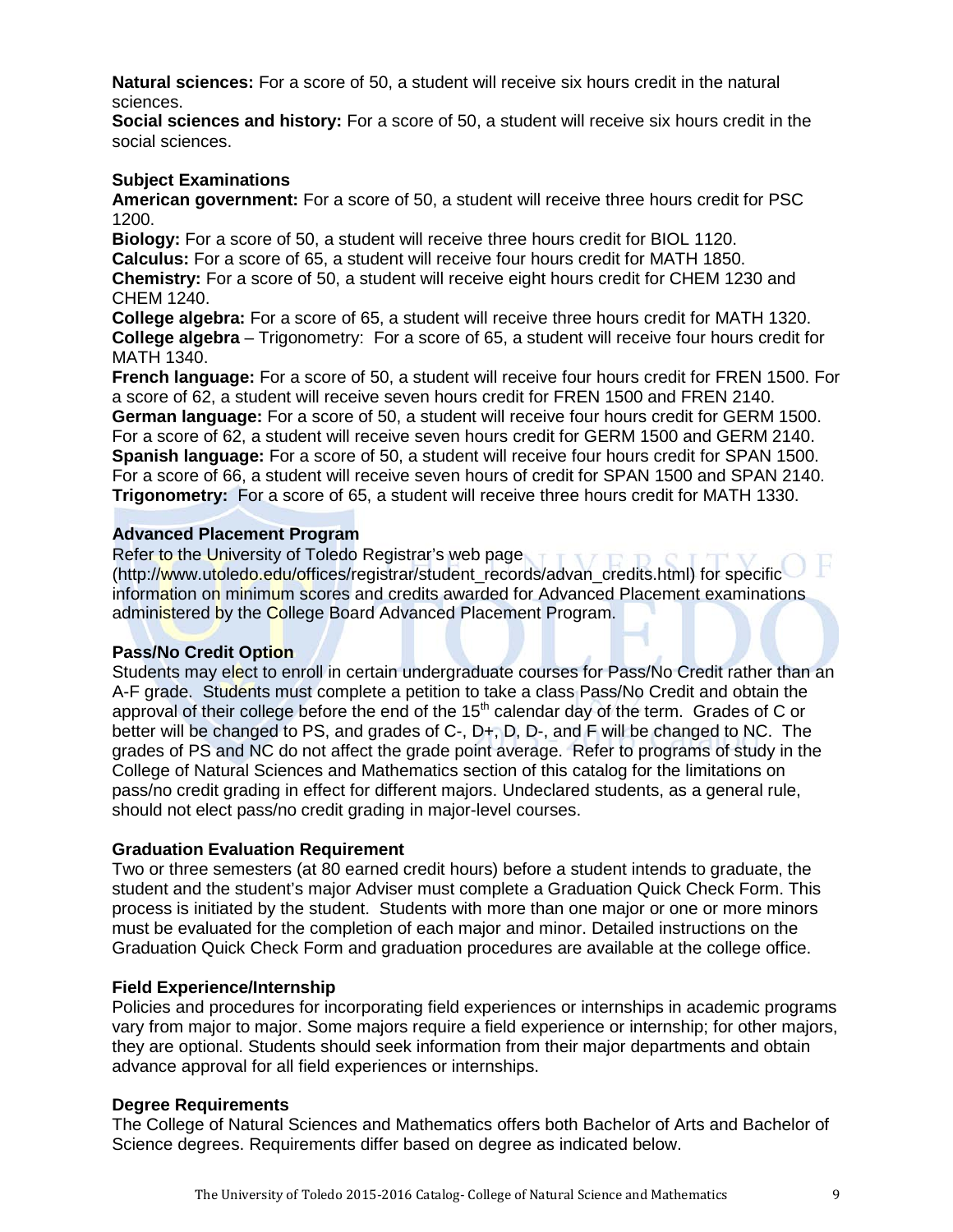# **A. Grade Point Averages**

A cumulative grade point average (GPA) reflects all grades earned, including grades of F and grades in repeated courses. Candidates must earn a minimum overall cumulative GPA of C (that is, a 2.0 GPA on a 4.0 scale) for all UT course work. In addition, candidates must earn a minimum cumulative GPA of C in the major, minors (optional) and UT General Education, with the grades of all courses attempted at all institutions included in the GPA calculation. Some programs require a higher GPA in the major. For example, BS Chemistry, BS Biochemistry, and BS Geology require a 2.5 GPA. *Criteria governing this policy are given in the Undergraduate Policy 3364-71-07: GPA Recalculation:* 

*http://www.utoledo.edu/catalog/2015catalog/undergraduate/docs/2014- 2015%20College%20of%20Communication%20and%20the%20Arts%20UndergraduateCatalog FINAL.pdf.*

# **B. Residency Requirement**

Students transferring from other institutions must earn at least 30 hours of credit at The University of Toledo; at least 12 of these must be in the major area, and for students pursuing a minor, at least 9 hours must be earned at The University of Toledo. Full-time students must take their last semester, and part-time students their last 12 hours, in residence, unless alternative arrangements have been made in advance with the Dean of the College of Natural Sciences and Mathematics.

# **C. Credit Hours and Levels**

1. Students must complete a minimum of 124 hours of course work that must include the University General Education and college skill area and distributive requirements, and either major and course work related to the major, or an interdisciplinary program.

2. In all baccalaureate programs, a minimum of 64 hours must be taken at the 2000 to 4000 levels; of these a minimum of 32 hours must be taken at the 3000 to 4000 levels.

3. Students are cautioned to make use of their degree audit and review remaining requirements with their Adviser before every registration in order to make progress toward completion of their requirements in an orderly, timely manner. Insofar as a student can complete the basic courses and the courses required for a chosen major (as outlined in sections E - J below) in fewer than the 124 hours required for a degree, the student must choose elective courses to complete the total of 124 hours, subject to the restrictions outlined below.

# **D. Credit Restrictions**

Total earned hours shown on a student's transcript may not all be applicable to the minimum 124 credits required for a degree, as follows:

1. Students with entrance deficiencies in mathematics and other students who are required or choose to take developmental course work will need to complete additional hours.

2. No courses in typing, shorthand or keyboarding will apply toward the degree.

3. No more than two hours in skill courses in physical education or recreation courses at the 1000 level will apply toward the degree.

4. No more than two hours in Student Leadership Development I and II will apply toward the degree.

5. Duplicate credit – except for courses identified as repeatable courses, students will not receive credit for repeated courses (taking the same course twice), whether taken at The University of Toledo or elsewhere.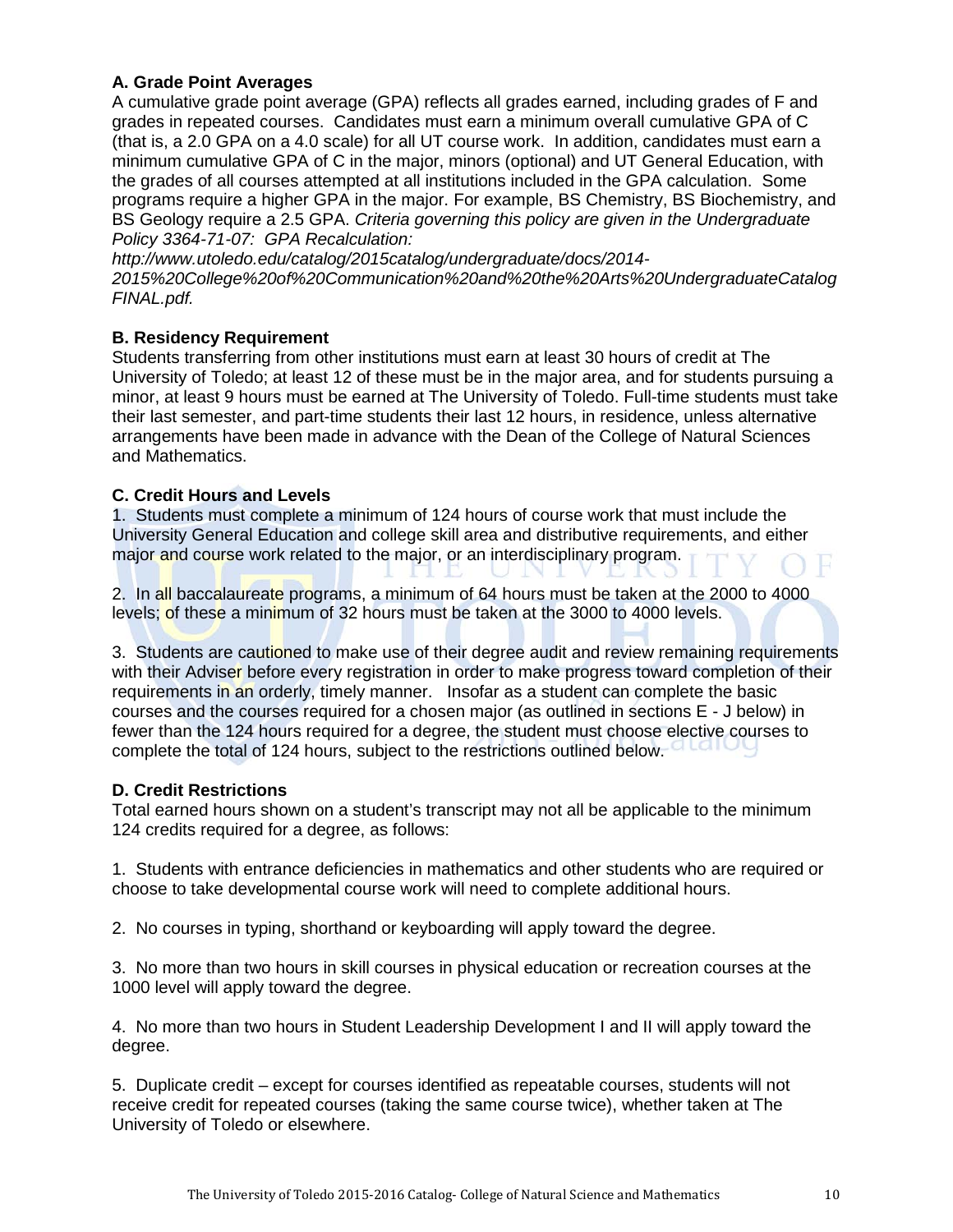6. The college reserves the right to deny credit for other specific courses (including most SKLS courses) and for blanket technical credit not applicable to a student's specific program.

# **E. University General Education Requirements**

Students earning baccalaureates in all colleges and programs are required to complete between 33-34 credit hours of courses that comprise the General Education Curriculum. Those courses are distributed in the areas of English composition, humanities/fine arts, social sciences, natural sciences and mathematics, and multicultural studies courses. Students should view their Degree Audit Report or contact their academic department or college office for specific details.

# **F. Natural Sciences and Mathematics Skill Area Requirements**

Students are placed into mathematics courses by ACT scores or placement tests in those subjects. Students are placed into foreign language courses through placement testing.

## 1**. Orientation (NSM1000)** - 1 hour

All new first-year students are required to take NSM1000. The course is optional for transfer students.

2**. English Composition** (University of Toledo General Education and College of Natural Sciences and Mathematics requirement) – 6 hours. To earn a degree in the College of Natural Sciences and Mathematics, students must pass both Composition I and II with a C or better. (Students in the Honors College must pass HON 1010 and 1020 with a C or better to meet the Composition I and II requirements.) The College of Natural Sciences and Mathematics recommends that these requirements be met before completing 45 credit hours.

a. Native speakers track (for students for whom English is a first language).

 **ENGL 1110 – 3 hours** College Composition I  **ENGL 1130, 1140, 1150, 2950, or 2960 – 3 hours** College Composition II

b. Nonnative speakers track (for students for whom English is a second language). Students will take an English placement test to determine appropriate starting level.

**ENGL 1020 – 3 hours** Writing and Grammar for English as a Second Language  **ENGL 1110 – 3 hours** College Composition I

**ENGL 1130, 1140, 1150, 2950, or 2960 – 3 hours** College Composition II

3. **Mathematics** (UT General Education and College of Natural Sciences and Mathematics requirement) – 3-8 hours.

#### a. Bachelor of Arts (BA)

**MATH1320** College Algebra or **MATH1340** College Algebra and Trigonometry or **MATH2600** Intro to Statistics or **MATH2640** Statistics for Applied Science or higher Math.

b. Bachelor of Science (BS)

Two semesters of Calculus (**MATH1750** and **MATH1760** or **MATH1830** and **MATH1840** or **MATH1850** and **MATH1860**).

# 4. **Writing Across the Curriculum (WAC) Requirement**

Students must pass two writing intensive courses approved by their adviser. Many courses will require completion of Composition I and II (or HON 1010 and HON 1020) as pre-requisites. The College of Natural Sciences and Mathematics recommends that the first of these writing intensive courses be completed within the first 65 and the second within the first 90 hours. At least one of these courses must be taken within the student's major. In consultation with their advisers, students with dual or interdisciplinary majors will meet this requirement by selecting a course within one of their chosen majors.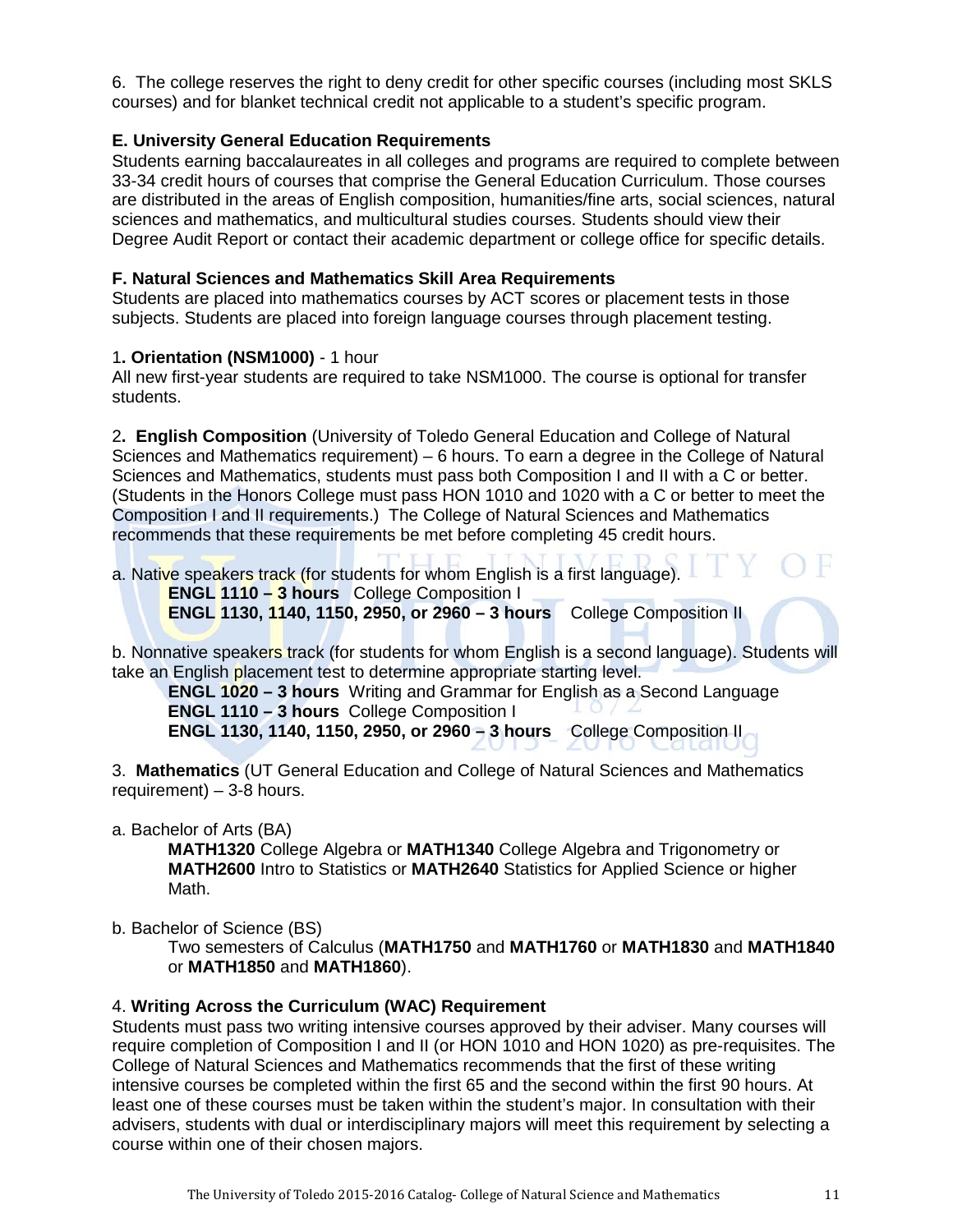Transfer students from institutions that have required writing intensive courses should have their former institution certify that they have completed a series of writing intensive courses comparable to those required in the College of Natural Sciences and Mathematics. Transfer students who have not taken writing intensive courses must meet the College of Natural Sciences and Mathematics Writing Across the Curriculum requirements.

5. **Natural Sciences/Mathematics** (UT General Education requirement is two courses for 6 hours; College of Natural Sciences and Mathematics requirement differs based on degree as indicated below).

# a. Bachelor of Arts (BA)

Two science/mathematics courses from two different departments outside of the student's major are required. Students may select courses from biology, chemistry, environmental sciences, mathematics, and physics and astronomy. Courses must be major-level. See DAR for more information.

## b. Bachelor of Science (BS)

Three science/mathematics courses from three different departments outside of the student's major are required. Students may select courses from biology, chemistry, environmental sciences, mathematics, and physics and astronomy. Courses must be major-level. See DAR for more information.

## 6. **Cultural Experience (Bachelor of Arts (BA) requirement only, not required for Bachelor of Science (BS)**– 0 to 8 hours (foreign languages 1110 and 1120 (or 1500) or one semester of Study Abroad)

Every student enrolled in a BA degree program in the College of Natural Sciences and Mathematics is required to demonstrate proficiency in a single foreign language (Arabic, Chinese, French, German, Japanese, Latin, Spanish, or American Sign Language) through the elementary (foreign languages 1120) level by successfully completing a foreign language course at this level or by achieving an appropriate score on a proficiency/placement test administered by the department of foreign languages that reflects the equivalent. Students beginning a foreign language should enroll in their chosen language at the elementary 1110 level and will take two semesters of foreign language. Those continuing a foreign language or attempting to demonstrate competency by examination should take a proficiency/placement test. Alternatively, students may satisfy the cultural experience requirement by studying abroad for at least once semester in an approved study abroad/exchange program for academic credit.

# **G. Natural Sciences and Mathematics Distributive Requirements (Bachelor of Arts (BA) requirement only, not required for Bachelor of Science (BS))**

Students should consult with their Advisers in selecting courses that will meet distributive requirements. With their Adviser's approval, students may select higher-level courses for which they have the prerequisites. With careful planning, students will be able to satisfy UT General Education Curriculum and College of Natural Sciences and Mathematics requirements by taking the minimum required hours. A student may take no more than two courses under each departmental code in satisfying the distributive requirements.

1. **Humanities and Fine Arts** (UT General Education requirement is two courses for six hours; students enrolled in a BA degree program in the College of Natural Sciences and Mathematics are required to take an additional 9 hours). Students will take five courses (15 hours) in the humanities in addition to those taken to meet the English composition and foreign language requirements. Students may select humanities courses that also will satisfy a UT General Education humanities or multicultural requirement.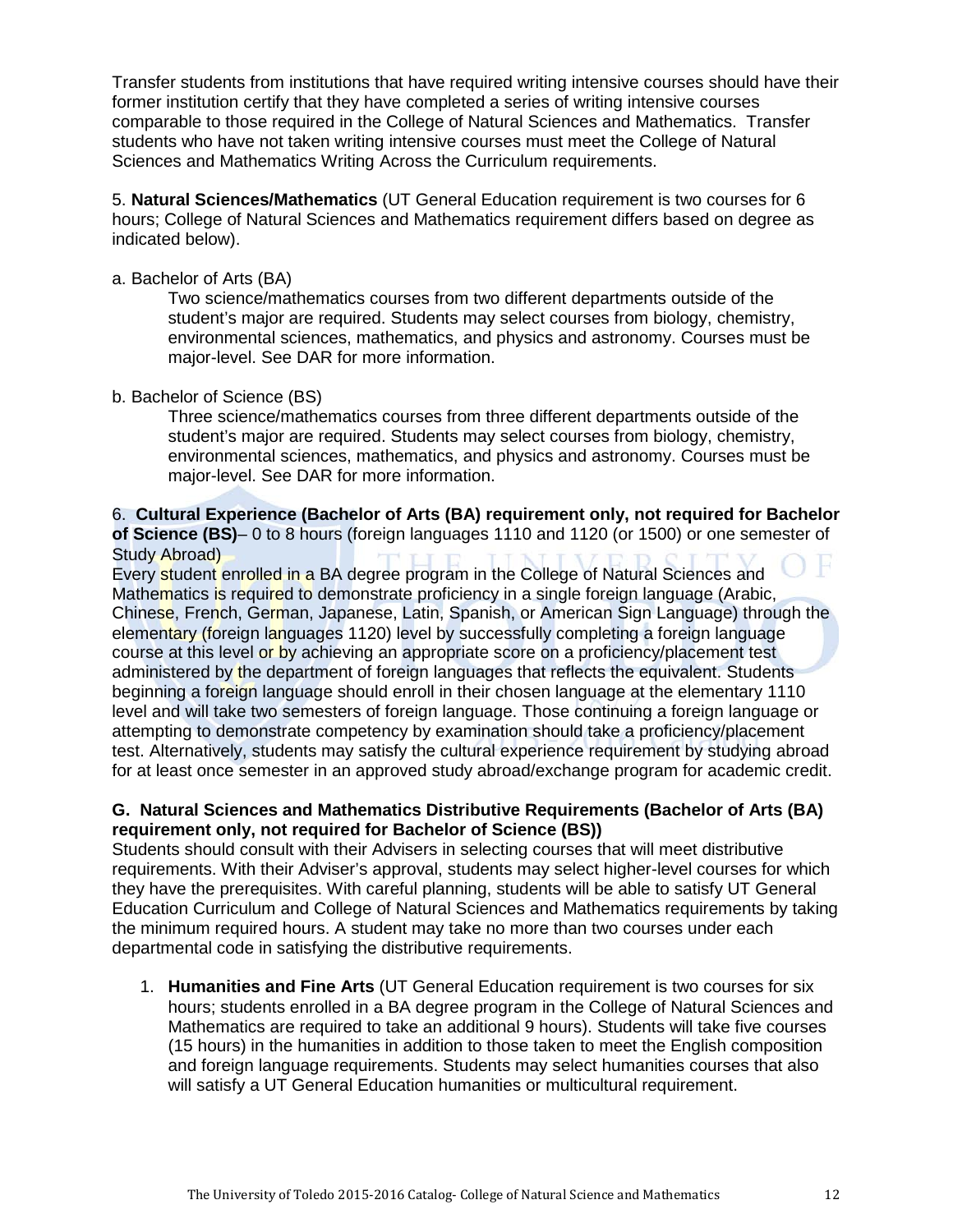**Required Courses** – 15 hours (see suggested courses listed below): **English Literature** – 3 hours **History** – 3 hours

**Fine Arts** – 3 hours (course must be an appreciation or theory course, not a studio or skills course)

**Electives** – two courses for 6 hours Students may select courses from art, art history, communication, english, film, foreign languages (courses higher than 1120/1500 or culture courses 1080 and 1090, or a second foreign language), history, humanities, music, philosophy, religious studies and theatre.

Among the courses with minimal or no prerequisites are as follows: ARTH 1500; CLC 1010; COMM 1010, 2000; ENGL 2710, 2720, 2730, 2740 and 2760; FILM 1310; FREN 1080 and 1090; GERM 1080 and 1090; HIST 1000 through 1200; HUM 1010, 1200, 2220, 2010 and 2020; JAPN 1080 and 1090; MUS 2200, 2210, 2220, 2240, 2250 and 2420; PHIL 1010, 1020, 2200 and 2400; REL 1220 and 2000; SPAN 1080, 1090 and 1100; and THR 1010 and 1100. However, higher-level humanities courses will satisfy these requirements and may be taken if student has met the prerequisites.

2. **Social Sciences** (UT General Education requirement is two courses for six hours; Students in a BA degree program in the College of Natural Sciences and Mathematics are required to take one additional course for a total of nine hours).

Students may select social science courses that also will meet a UT General Education social science requirement and one multicultural requirement. Students may select courses from anthropology, economics, geography, political science, psychology, and sociology. Among the courses with minimal or no prerequisites areas follows: ANTH 1020, 2020, 2800, and 2900; ECON 1010, 1150 and 1200; GEPL 1010 and 1100; PSC 1200, 1300, 1400 and 1710; PSY 1010; and SOC 1010 and SOC 1750. No more than two courses can be from a single discipline.

#### **H. Major Area**

Every student must complete either a departmental major or an interdepartmental or interdisciplinary major. Courses given in other colleges of the University may be credited to the major only with the approval of the Dean of the College of Natural Sciences and Mathematics upon recommendation of the department Chair. Waiver of a required course or the substitution of a course from another department does not necessarily reduce the minimum credits required in the major.

#### 1**. Departmental Major**

#### **See the complete list of departmental majors under "Degrees Offered" in the College of Natural Sciences and Mathematics section of this catalog.**

The minimum number of semester hours a student must complete for a departmental major is 34 hours. A student may have two majors from two different departments provided the requirements of both programs are satisfied. Work in the second major may be accepted as fulfilling the related course requirement upon the approval of the Advisers in both departments. A student cannot use courses from the first major to satisfy the second and vice-versa. See section on "Earning a Second Degree" for statement on requirements when two or more desired major programs are offered as different degrees.

#### 2**. Interdisciplinary Majors**

A student may complete one of the interdisciplinary majors if accepted into that particular program. A student completing a departmental major and a second major in an interdisciplinary or interdepartmental major cannot use courses from the first major to satisfy the second or viceversa. See the complete list of interdisciplinary majors under "Degrees Offered" in the College of Natural Sciences and Mathematics section of this catalog.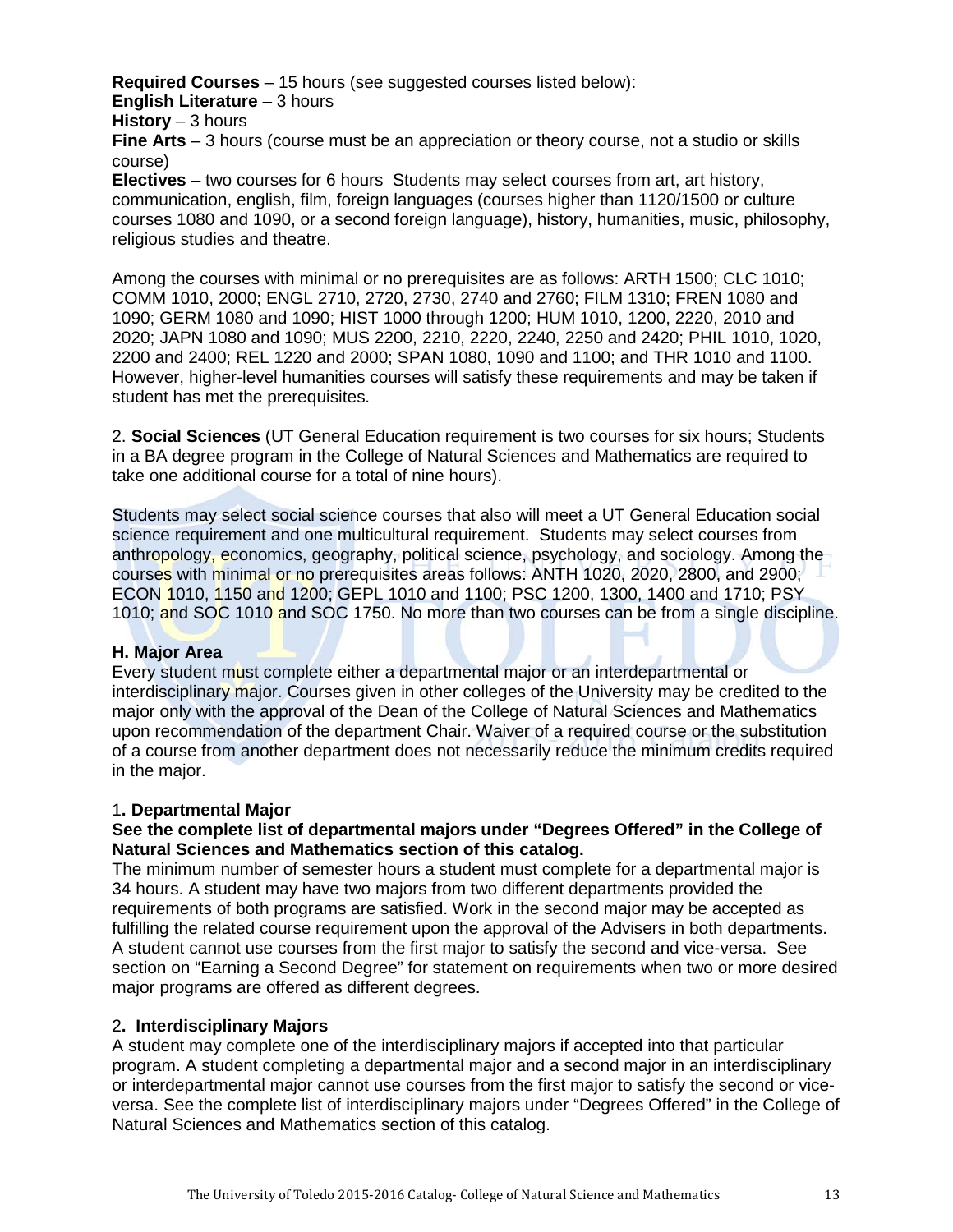# **I. Related Courses**

Every student who chooses a departmental major and students in some interdisciplinary majors also must complete courses related to the major. These courses must be in addition to courses taken to fulfill the basic requirements listed above. For BA degree programs the minimum number of major and related area courses is 58 hours. For BS degree programs the minimum number of major and related area courses is 64 hours. Each department defines the areas from which courses may be chosen by its majors, and these listings are given in the later sections of this catalog under Programs of Study. For most programs, related courses must be chosen from courses acceptable for credit in a College of Natural Sciences and Mathematics major. Generally, these are upper-level courses.

Courses given in other colleges of the University may be credited to the major or to related courses only if indicated in later sections of the this catalog under Programs of Study or with the approval of the Dean of the College of Natural Sciences and Mathematics upon recommendation of the department Chair.

## **J. Minors**

Many College of Natural Sciences and Mathematics departments offer minors. Departmental requirements for particular minors are given in later sections of the catalog under Programs of Study. Students wishing to pursue minors should consult with their primary program Advisers and then with an Adviser in the Natural Sciences and Mathematics college office. Not all minors can be added to all degree programs. Courses selected for the minor must be chosen from courses acceptable for credit toward a major in that department. In meeting requirements for some majors, work in the minor may be accepted as fulfilling the required hours of related courses, but only with the approval of the student's major Adviser. Students completing a minor cannot use courses from their minor to satisfy requirements in the major or to satisfy another minor. No more than six hours of courses taken for minor credit may be applied to the total College of Natural Sciences and Mathematics distributive requirements. A minimum GPA of 2.0 is required in the minor. Students must complete a minimum of 21 hours for a minor; at least nine of those hours must be completed at The University of Toledo.

#### **Premedical, Predental and Preveterinary Concentration**

#### Sharon L. Schnarre, Adviser

Students interested in professional medical, dental or veterinary careers may choose to apply for the premedical, predental and preveterinary concentrations. **Students choosing this option must also complete the requirements for a major in a specific discipline or in an interdisciplinary baccalaureate program.** 

Because admission to a professional school is very competitive, students need to maintain high GPAs, both cumulative and in the sciences. The premedical/predental/preveterinary Adviser will continually monitor a student's academic performance and make recommendations as to whether this program should be continued. If at any time a student's GPA drops below a 3.0, the student will be dropped from the program, unless extenuating circumstances exist, in which case the student will be placed on a probationary status until the grades improve.

The premedical/predental/preveterinary Adviser will assist the student in determining the entrance requirements of the professional school being considered, since these requirements vary among schools. In general, these professional schools specify for entrance a core set of science courses that include one year (two semesters) each of biology, general chemistry, organic chemistry, physics and mathematics. Most schools recommend that candidates plan a broad course of study leading to either a B.A. or a B.S. degree in any discipline.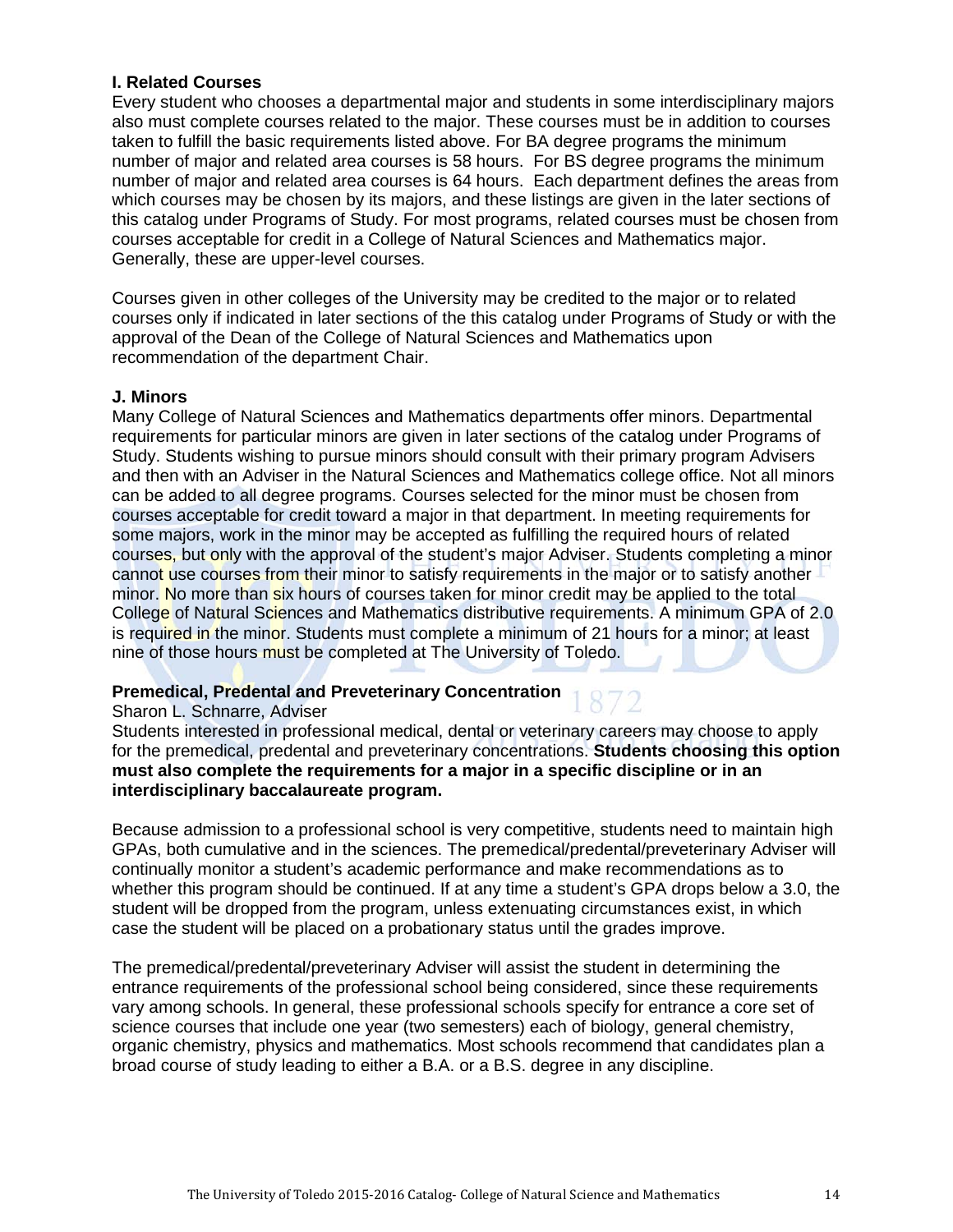# **Honors**

Honors in the College of Natural Sciences and Mathematics, which is available to its academically talented and highly motivated students, is offered in conjunction with the University of Toledo Jesup Scott Honors College. A departmental Honors curriculum is also offered by individual departments within the College of Natural Sciences and Mathematics.

# **Student Selection and Admission Criteria**

Admission to the Honors College is competitive and limited to academically talented students. Students entering directly from high school are admitted based on a review of application materials, which include a high school transcript, references, an essay, an extracurricular resume, and ACT or SAT scores. Students with an ACT composite score of 28 or higher (SAT composite of 1260 or higher) and a high school GPA of 3.75 or higher are encouraged to apply. Highly motivated students with an ACT composite of at least 25 (SAT composite of at least 1140) and a minimum high school GPA of 3.5 also are considered for admission to the program. Currently enrolled University of Toledo students and transfer students may apply for admission to the Honors College if they have completed at least 15 but not more than 60 graded semester hours of college work, and earned a minimum GPA of 3.3 (on a 4.0 scale).

Students are admitted to the Honors College on a space-available basis.

# **Program Requirements**

In order to graduate with the Honors College diploma, a student must:

- Complete all requirements for an approved degree program within the College of Natural Sciences and Mathematics.
- Complete a minimum of 33 semester hours of honors courses. Honors courses are of two kinds – those offered by the Honors College and those offered by various departments and colleges. Of the 33 hours required, the following must be completed by all Honors College students:
	- a. Six semester hours of Honors Readings Conference (HON1010 and HON1020).
	- b. A minimum of three semester hours selected from HON2020 (Multicultural Literatures: The North American Experience) or HON2030 (Multicultural Literatures: The Non-European World).
	- c. A minimum of six semester hours of two upper-division interdisciplinary seminars offered through the Honors program (HON4950 and/or 4960).
	- d. All of the requirements for departmental honors in their major. This includes the completion of an honors thesis or project supervised by a faculty member in the major department.
- Earn a minimum overall GPA of 3.3

Note: For a student pursuing more than one major, or an interdepartmental major, the Honors College's departmental honors requirement may be fulfilled through meeting requirements for one of the majors.

# **Retention Standards**

To remain in good standing in the Honors College, a student must:

- Earn a minimum overall GPA of 3.0 by the end of the first year (typically at least 30 semester hours); 3.1 by the end of the second year (typically at least 60 semester hours); and 3.2 by the end of the third year (typically at least 90 semester hours).
- Make satisfactory progress toward fulfillment of the requirements for a degree with honors in the college.

# **Departmental Honors**

Requirements for departmental honors designations are set by the various departments of the College of Natural Sciences and Mathematics and are described under the departmental entries in this catalog. All departments, however, require successful completion of an honors thesis or project supervised by a faculty member in that department. It is possible for a student to fulfill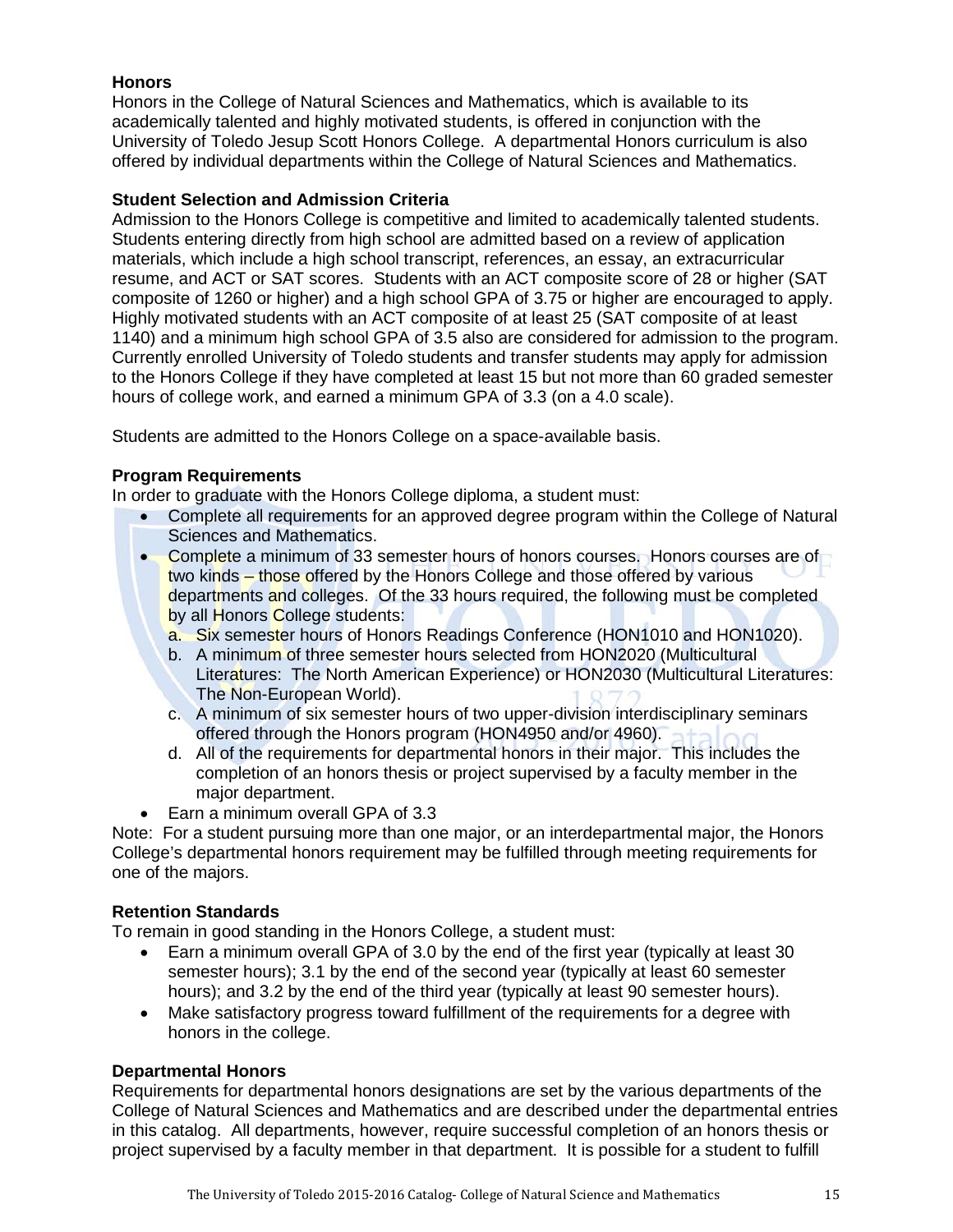all departmental requirements and earn the departmental honors citation upon graduation without participating in the Honors College. The reverse is not possible, however, as departmental honors is required to earn the Honors College diploma.

## **Undergraduate Programs of Study**

#### **Degrees Offered**

#### **Departmental Majors**

Astronomy (B.A.) Biochemistry (B.A. and B.S.) Biology (B.A. and B.S., optional concentrations in ecology and organismal biology [BIOM] and neuroscience are available) Chemistry (B.A. and B.S.) Environmental sciences (B.S.) Environmental studies (B.A.) Geology (B.A. or B.S.) Mathematics (B.A. or B.S. with concentrations in applied mathematics, mathematics with computer science, pure mathematics, actuarial science and statistics) Medical Technology (B.S.) Physics (B.S. with concentrations in astrophysics, biomedical physics, and applied physics; B.A*.*)

See Department of Environmental Sciences for requirements for the B.S. in Indepartmental Studies with a concentration in Geophysics.

#### **Minors**

**Astrophysics Biology Chemistry** Computer science and engineering\* Environmental sciences **Geology Mathematics Physics** Renewable Energy

\*Students interested in pursuing a minor in computer science and engineering should consult with an Adviser in the department of electrical engineering and computer science in the College of Engineering.

2015 - 2016 Catalog

#### **Programs of Study**

#### **[Astronomy](http://www.utoledo.edu/nsm/physast/index.html)**

(Administered by the Department of Physics and Astronomy) Lawrence Anderson-Huang, Chair Scott Lee, Undergraduate Adviser

#### **Degrees Offered**

The department of physics and astronomy offers a program of study leading to the Bachelor of Arts in astronomy. There is also an astrophysics concentration for the Bachelor of Science in physics (see Physics section later in this catalog; this concentration is recommended for those students wishing to earn a Ph.D. later).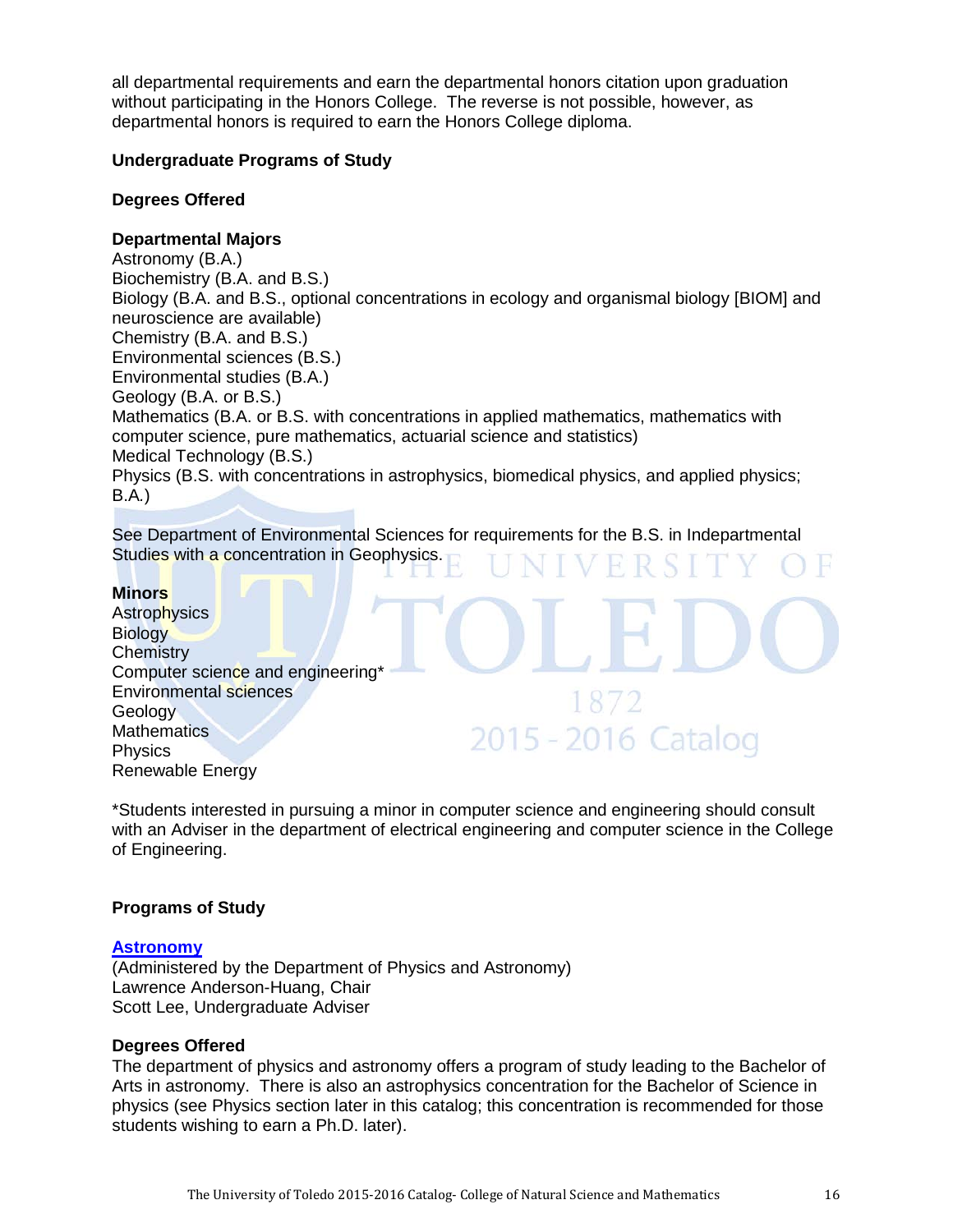# **Requirements for the Bachelor of Arts in Astronomy**

The B.A. in astronomy program consists of 37 hours of required astronomy and physics courses in the department of physics and astronomy, 12 hours of calculus, and at least 12 additional hours in the natural sciences and mathematics, chosen with the Adviser's approval. This program is intended to provide the combination of fundamental physics, together with general and advanced astronomy, required for a career in astronomy or a related area. It also has the flexibility required by students who wish to pursue interdisciplinary studies or prepare for careers in teaching or other professions requiring a fundamental understanding of the physical sciences.

**Basic astronomy sequence:** The sequence ASTR 2010 to 2020 (6 hours) is required.

**Advanced astronomy courses:** The advanced courses ASTR 4810, 4820 and 4880 (9 hours) are required.

**Physics courses:** Either the sequence PHYS 2130 to 2140 (10 hours), or the sequence PHYS 2070 and 2080 to 2100 (12 hours) is required. In addition, PHYS 3180, 3310, 3320 and 3610 (12 hours) are required. PHYS 1910 is strongly recommended.

**Required mathematics courses:** One of MATH 1830, 1850 or 1920, one of MATH 1840, 1860 or 1930, and one from MATH 2850 or 2950 (12 hours) are required.

**Other courses in related areas:** At least 12 additional hours in natural sciences, chosen with Adviser's approval. Possibilities include BIOL 2150, 2160, 2170 and 2180; CHEM 1230, 1240, 1280 and 1290; and EEES 2010 and 2100.

**Free electives:** Elective hours total 29 to 43 and may include, for example, ASTR 4800 and ASTR 2310, 2320, 2330 and 2340.

#### **[Department of Biological Sciences](http://www.utoledo.edu/nsm/bio/index.html)**

Douglas Leaman, Chair and undergraduate Adviser Brian Ashburner, Adviser for the University of Salford Exchange Program Bruce Bamber, undergraduate Adviser John Plenefisch, departmental honors Adviser and Medical Technology Adviser Deborah Vestal, undergraduate Adviser Robert Steven, undergraduate Adviser 2015 - 2016 Catalog William Taylor, undergraduate Adviser Sally Harmych, undergraduate Adviser

#### **Degrees Offered**

The Department of Biological Sciences offers a degree program for a bachelor of science and bachelor of arts in biology, and a bachelor of science in Medical Technology. A concentration in neuroscience is available to students in the bachelor of science in biology program. The department of Environmental Sciences also offers a degree program for a bachelor of science in biology, with a concentration in ecology and organismal biology (see department's section for requirements).

#### **Advanced Placement**

Students with a score of 3 will receive credit for BIOL 1120; students with a score of 4 will receive credit for BIOL 2170; students with a score of 5 will receive credit for BIOL 2150 and 2170.

Students earning Advanced Placement (AP) scores of 4 or 5 may receive credit for BIOL 2160 and/or BIOL 2180 upon evaluation of their AP laboratory materials by the department of biological sciences.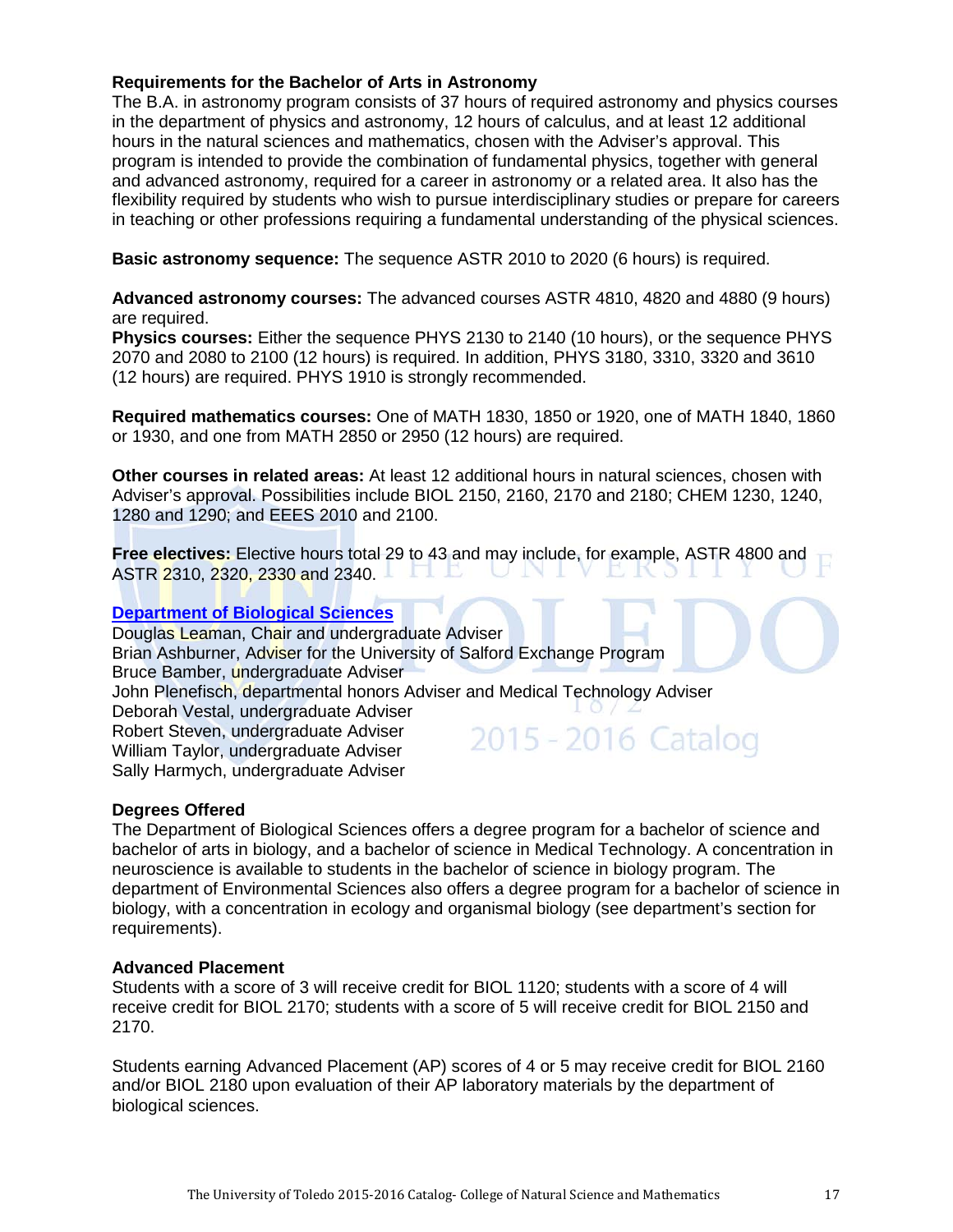# **Requirements for the Bachelor of Science in Biology**

The B.S. program requires at least 34 hours of biology and includes a core of BIOL 2150, 2160, 2170, 2180, 3010, 3030, 3070 (or 3410) and 3090. In addition, students must complete at least nine hours of biology elective courses numbered above BIOL 3000, which must include at least two courses with laboratory or field experiences. Undergraduate research (BIOL 4910) not applied to Departmental Honors may be used to fulfill one of the two laboratory requirements. A maximum of three credit hours of BIOL 4910 not applied to Departmental Honors may be used to fulfill biology elective credits. Finally, students must complete BIOL 4700 in their final year.

Cognate course work in mathematics, physics and chemistry also is required as follows: MATH 1750 and 1760 or MATH 1830 and 1840 or MATH 1850 and 1860; MATH 2600, 2640 or PSY 2100; PHYS 2070 and 2080 or PHYS 2130 and 2140; CHEM 1230, 1240, 1280, 1290, 2410, 2420, 2460, 3510 and 3520.

#### **Neuroscience Concentration**

A concentration in neuroscience is available to students pursuing a BS in Biology. The program requires at least 34 hours. The following courses are required: BIOL 2150, 2160, 2170, 2180, 3010, 3030, 3070 (or 3410), 3090, and 4250. In addition, students must complete 3 hours of undergraduate research (BIOL 4910) in the area of neuroscience, BIOL 4700 (must be a section with a neuroscience focus), and at least three hours of Biology electives numbered above BIOL 3000, which must include at least 1 laboratory course.

## **Requirements for the Bachelor of Arts in Biology**

The B.A. program requires at least 33 hours of biology and includes a core of BIOL 2150, 2160, 2170, 2180, 3010, 3030 and 3070 (or 3410). In addition, students must complete at least eleven hours of biology elective courses numbered above BIOL 3000. A maximum of three credit hours of BIOL 4910 not applied to Departmental Honors may be used to fulfill biology elective credits. Finally, students must complete BIOL 4700 in their final year.

Cognate course work in mathematics, physics and chemistry also is required as follows: MATH 1320, 1330 and MATH 2600 (or MATH 2640 or PSY 2100) or MATH 1340 and MATH 2600 (or MATH 2640 or PSY 2100) or MATH 1750 and 1760; PHYS 2070 and 2080 or PHYS 2130 and 2140; CHEM 1230, 1240, 1280, 1290, 2410, 2420, 2460 and 2470.

No classes used to satisfy the requirements of the Biology major or minor may be taken P/NC with the exceptions of BIOL 4910, BIOL 4950, and BIOL 4990.

#### **Requirements for the Minor in Biology**

The minor in biology requires 22 credits including the following required courses: BIOL 2150, 2160, 2170, 2180, 3010, 3030 and 6 credits of elective courses at the 3xxx-4xxx level.

#### **Honors in Biology**

The department of biological sciences Honors Program is available for qualified majors. Admission is by invitation and is based on performance in required biology courses completed during the freshman and sophomore years. Potential students should indicate their interest in this program to the departmental honors Adviser before the beginning of the sophomore year.

To receive an undergraduate degree with honors in biology, all requirements for the B.S. or B.A. degree plus an additional 6 credits of Undergraduate Research/Honors Thesis (BIOL 4910) must be completed with a minimum GPA of 3.2 overall and in BIOL courses. The program of study must include honors sections of at least two biology courses (minimum of 6 credits) in addition to BIOL 4910. The Undergraduate Research/Honors Thesis credits are completed under the direction of a faculty research director selected by the student. Students must submit a written Honors Thesis to the department before completion of their senior year and make a formal public oral presentation of their research (typically at the spring Biology Undergraduate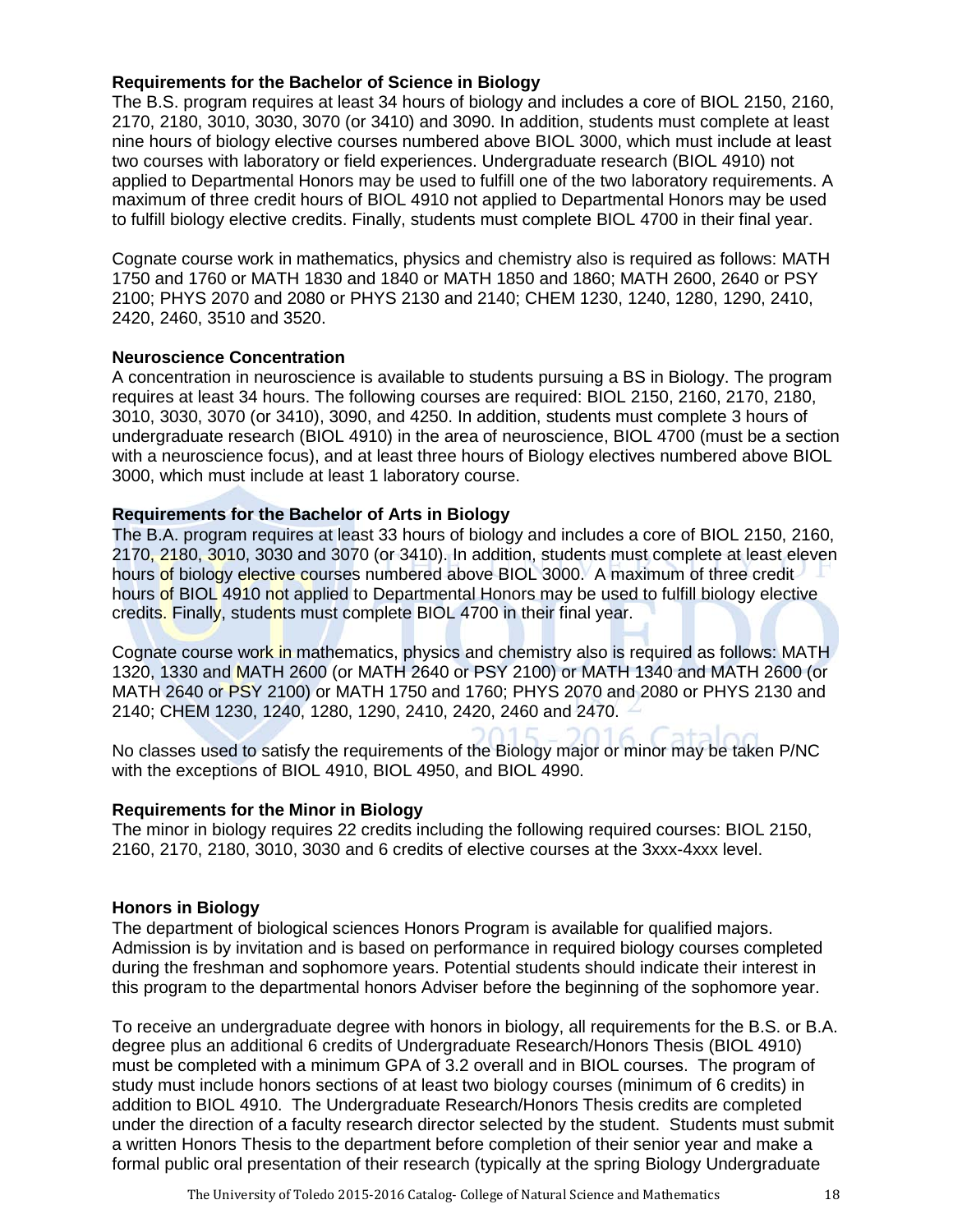Research Symposium). The requirement of Honors Thesis research may be fulfilled in one of three ways:

1. Laboratory research in a Biosciences faculty member's laboratory;

2. Laboratory research in a summer or academic year program, in which the student carries out full-time independent research for at least 10 weeks under the direction of a senior scientist on a topic approved by the departmental honors Adviser and/or the department Chair;

3. Laboratory research in the laboratory of a senior scientist who is not a member of the department of biological sciences on a topic approved by the departmental honors Adviser and/or the department Chair.

For options 2 and 3, it is very important that the student get his/her proposed thesis research project approved in advance by the departmental honors Adviser and/or the department Chair, who will monitor progress and direct the 4910 courses.

# **Junior Year Studies in England for Biology Majors**

The Department of Biological Sciences participates in a well-established exchange program with the University of Salford, England. Selected UT biology (and pre-medical, pre-dental and pre-veterinary) students have the opportunity to spend their junior year at Salford. Participants in the program will pay their instructional and general fees to The University of Toledo. Eligibility to participate in the program is based on criteria established by the Department of Biological Sciences. Information on the program may be obtained from the departmental exchange program Adviser, Dr. Brian Ashburner. Details are available on academic issues, living accommodations, recreational opportunities and life in England on the departmental Web site at *[www.utoledo.edu/as/bio/undergrad/abroad.html](http://www.utoledo.edu/as/bio/undergrad/abroad.html)*

# **Bachelor of Science in Medical Technology Program**

This degree program prepares you for certification as a Medical Laboratory Scientist (Medical Technology Scientist). You will complete three years of baccalaureate college work, and then complete 12 months of hospital based clinical training in medical technology. A certification examination is taken at the successful completion of a hospital training program. The requirements for certification are established by the Board of Certification of the American Society of Clinical Pathologists.

 $2016$ Acceptance into the clinical year of the program is competitive and application is made during the fall of the Junior year. In order to be admitted to the clinical year, completion of 90 semester hours of college work with an accumulated GPA of no less than 2.5 overall and a grade of C or better in the preclinical science courses is required.

 $11E$ 

The clinical program in the fourth year includes externship sites at the University of Toledo Medical center laboratory and ProMedica hospital laboratories. Upon successful completion, you will be awarded the degree of Bachelor of Science in Medical Technology and you are then eligible to take the national certification examination.

A description of the program is available at

https://www.utoledo.edu/nsm/bio/pdfs/UT%20med%20tech%20v5%20-%202014.pdf. The description includes a sample 4 year curriculum. The medical technology adviser will assist students in planning the sequence in which the pre-clinical courses are taken during the student's years at the university. Therefore, interested applicants should consult with the medical technology adviser, Dr. John Plenefisch, before selecting this professional career option.

# **[Department of Chemistry](http://www.utoledo.edu/nsm/chemistry/index.html) & Biochemistry**

Jon R. Kirchhoff, Chair and Distinguished University Professor Cora Lind-Kovacs, Associate Chair Donald Ronning, Director of Graduate Studies John Bellizzi, Undergraduate Advising Coordinator, Honors Adviser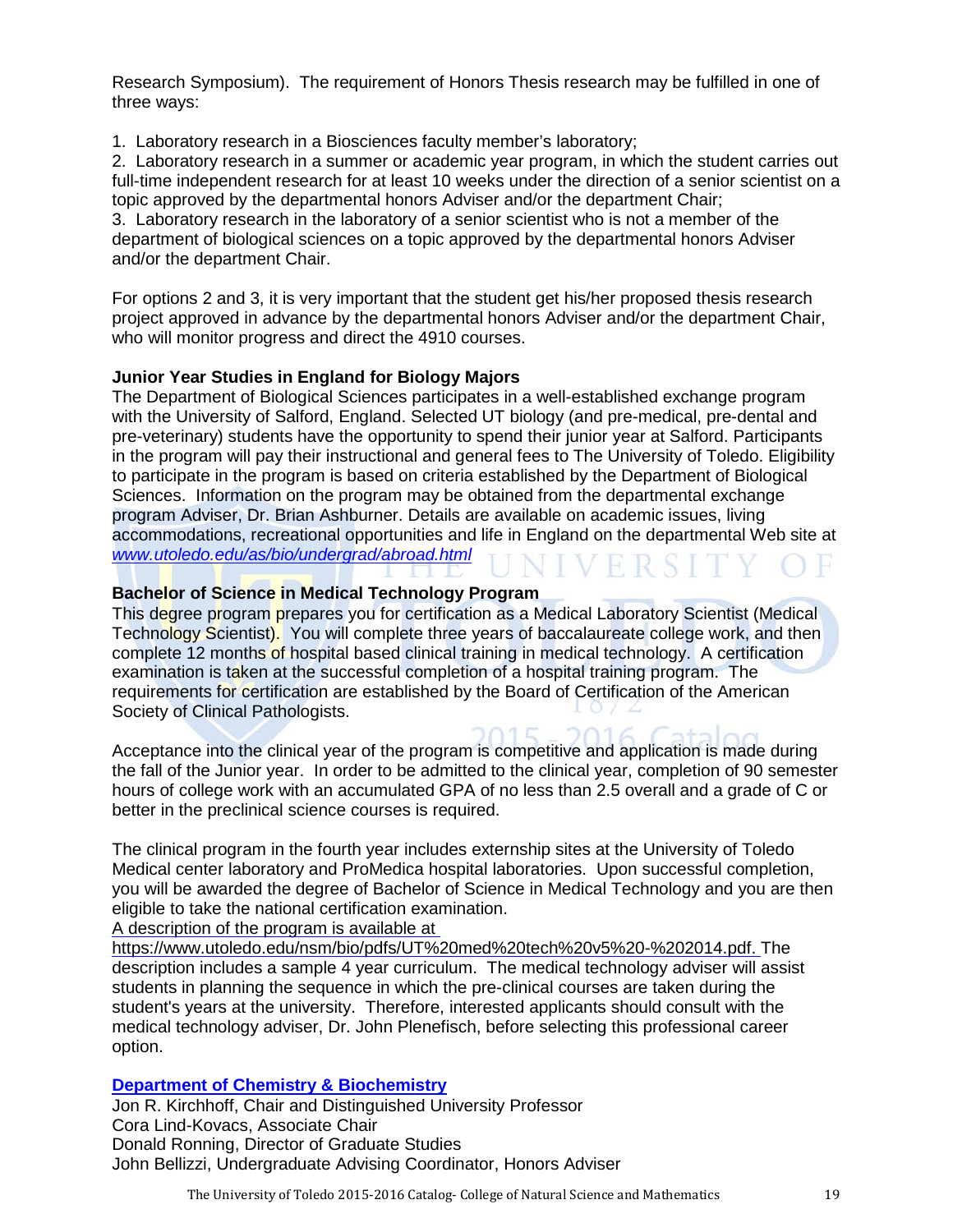Xiche Hu, Undergraduate Adviser Edith Kippenhan, Undergraduate Adviser Timothy Mueser, Undergraduate Adviser Joseph Schmidt, Undergraduate Adviser Jianglong Zhu, Undergraduate Adviser James Zubricky, Undergraduate Adviser

#### **Degrees Offered**

The Department of Chemistry and Biochemistry offers degree programs for a bachelor of arts or a bachelor of science in chemistry or biochemistry.

#### **Advanced Placement**

Students with a score of 3 on the Chemistry Advanced Placement Exam will receive credit for CHEM 1100 and placement into CHEM 1230 and 1280; students with a score of 4 will receive credit for CHEM 1230 and 1280; students with a score of 5 will receive credit for CHEM 1230, 1280, 1240, and 1290.

## **Requirements for the Undergraduate Major**

**For the bachelor of arts degree in chemistry**, 37 hours of CHEM courses are required. The following courses must be included: CHEM 1230, 1240, 1280, 1290, 2410, 2420, 2480, 2490, 3310, 3360, 3710, 3720, either 3510 or 3610, and 3860. Additional courses to reach 37 hours in the major may be selected from the 3000 or 4000 level CHEM courses, excluding CHEM 3712, 3722, 3732, 3742, 3910, 3920, 4910, and 4920. The following related courses are required: MATH 1830 or 1850, MATH 1840 or 1860; PHYS 2070 and 2080; and one additional course selected from the following: MATH 2850, 2890, 3610, BIOL 2170 (or a 4000 level BIOL course), EEES 2010, 2200, 2400, 3050, 4220, 4450.

**For the bachelor of arts degree in biochemistry**, 35 hours of CHEM courses are required. The following courses must be included: CHEM 1230, 1240, 1280, 1290, 2410, 2420, 2460, 2470, 3310, 3360, 3510, 3520, 3560, either 3710 or 4570, and one additional course from CHEM 3860, 3720, 4500, 4510, 4520, 4530, or 4580. The following related courses are required: MATH 1750 or 1830 or 1850, MATH 1760 or 1840 or 1860; PHYS 2070 and 2080; BIOL 2170 and 3030.

 $115$ **For the bachelor of science degree in chemistry**, 44 hours of CHEM courses are required. The following courses must be included: CHEM 1230, 1240, 1280, 1290, 2410, 2420, 2480, 2490, 3310, 3360, 3510, 3610, 3730, 3740, 3860, 3870, 4300 and 4880. Optional advanced chemistry courses include any other 3000 or 4000 level CHEM courses except CHEM 3712, 3722, 3732, 3742, 3910, 3920, or 4920. The following related courses are required: MATH 1830 or 1850, MATH 1840 or 1860 and 2850; and PHYS 2130 and 2140. A minimum cumulative GPA of 2.5 in chemistry is required for graduation with this degree.

**For the bachelor of science degree in biochemistry**, 49 hours of CHEM courses are required. The following courses must be included: CHEM 1230, 1240, 1280, 1290, 2410, 2420, 2480, 2490, 3310, 3360, 3510, 3520, 3560, 3610, 3860, 4300 and 4570. The advanced laboratory requirement will be met by either CHEM 3910 (2 hours), 4880 or 4910 (2 hours). One advanced biochemistry course must be selected from: CHEM 4500, 4510, 4520, 4530, 4580 and 4980. The following related courses are required: MATH 1750 or 1830 or 1850, MATH 1760 or 1840 or 1860; PHYS 2070 or 2130, PHYS 2080 or 2140; and BIOL 2170 and 3030. A minimum cumulative GPA of 2.5 in chemistry is required for graduation with this degree.

The Bachelor of Science degree programs meet the minimum standard of the American Chemical Society as specified by its Committee on Professional Training, so that the degree recipients are certified by the American Chemical Society and are eligible for full membership in the society.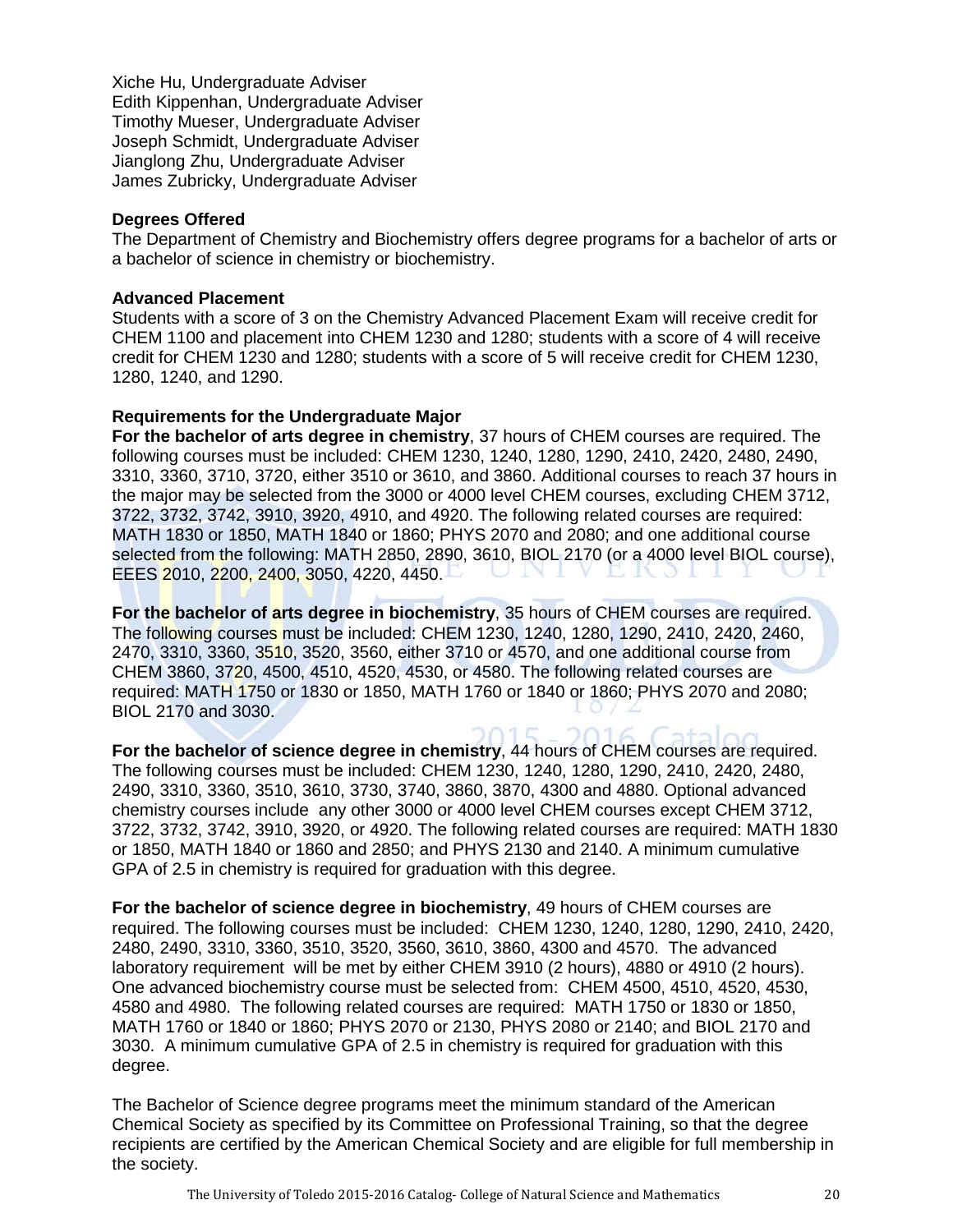The Department of Chemistry and Biochemistry strongly advises students who wish to enroll in 3000- or 4000-level courses to earn minimum grades of C in prerequisite courses. Students pursuing a chemistry or biochemistry major may not elect the P/NC option in major or related courses, or prerequisites for these courses, except as noted in specific course descriptions.

# **Experience in Research**

The department offers experience in research under faculty guidance at all levels, in CHEM 2910, 3910 and 4910. Students are encouraged to talk with faculty members about research participation and to consult with more than one faculty member about appropriate projects. A student who wishes to participate in research should obtain the consent of a faculty member who agrees to guide this work and the approval of a departmental undergraduate adviser before the first day of the first semester that he/she enrolls for CHEM 2910, 3910 or 4910. Students may enroll in the different courses, CHEM 2910, 3910 and 4910, with different faculty members.

# **Minor in Chemistry**

The minor in chemistry is designed to complement the objectives of students in a variety of majors. A minimum of 22 hours of chemistry courses and a minimum GPA of 2.0 in those courses are required for the minor in chemistry. No courses in the minor may be taken P/NC except CHEM 4920. The following courses must be included: CHEM 1230, 1240, 1280, 1290, 2410, 2420, 2460 and 2470 (or 2480 and 2490). For the minor in chemistry, additional courses may include any 3000 or 4000 level CHEM course except CHEM 3712, 3722, 3732, 3743, 3910, 3920 or 4910. MBC 3550 and 3560 may be substituted for CHEM 3510 and 3520.

# **Honors in Chemistry**

# **Qualified students may be invited to work for the citation "honors in chemistry or biochemistry."**

**A. Admission:** The honors program is open to all chemistry or biochemistry majors studying toward the B.S. degree and to other students with the consent of the departmental honors adviser and the Chair of the department. The program may be undertaken concurrently with University Honors. Admission to the departmental Honors Program is based on academic standing, recommendations by instructors and an interview with the departmental honors adviser. A minimum overall GPA of 3.3 and a minimum GPA of 3.5 in chemistry course work are required for admission and to maintain good standing in the honors program. Any student may petition the departmental honors adviser for admission to the program. A student should normally begin the program no later than the end of the sophomore year.

**B. Requirements:** In addition to the credits required to complete the major, each honors student must satisfactorily complete CHEM 4910, independent research, with a written thesis and an oral research report upon completion of the research project. A minimum of six hours of the required chemistry courses at the 3000 and 4000 levels, in addition to CHEM 4910, must be taken for honors. These courses must be in at least two different areas of chemistry, to be selected from among analytical chemistry, biochemistry, inorganic chemistry, organic chemistry and physical chemistry. The instructor in each of these courses will plan activities above the normal requirements of the course for the honors student, in line with the aims of the Honors Program, to encourage independent scholarship. Outside reading and writing may be important components of each Honors course assignment. Students enrolled in the departmental Honors Program also are encouraged to participate in the department's colloquium program. In order to graduate with departmental honors, a minimum overall GPA of 3.3 and a minimum GPA of 3.5 in chemistry course work must earned.

# **Junior Year Studies in England for Chemistry and Biochemistry Majors**

The University of Toledo has an exchange program agreement with the University of Salford, England. Selected UT students spend their junior years at Salford, and students in the Salford three-year chemistry honors program spend their second year at UT. Eligibility is based on scholastic standing. Participants in the program pay their instructional and general fees to their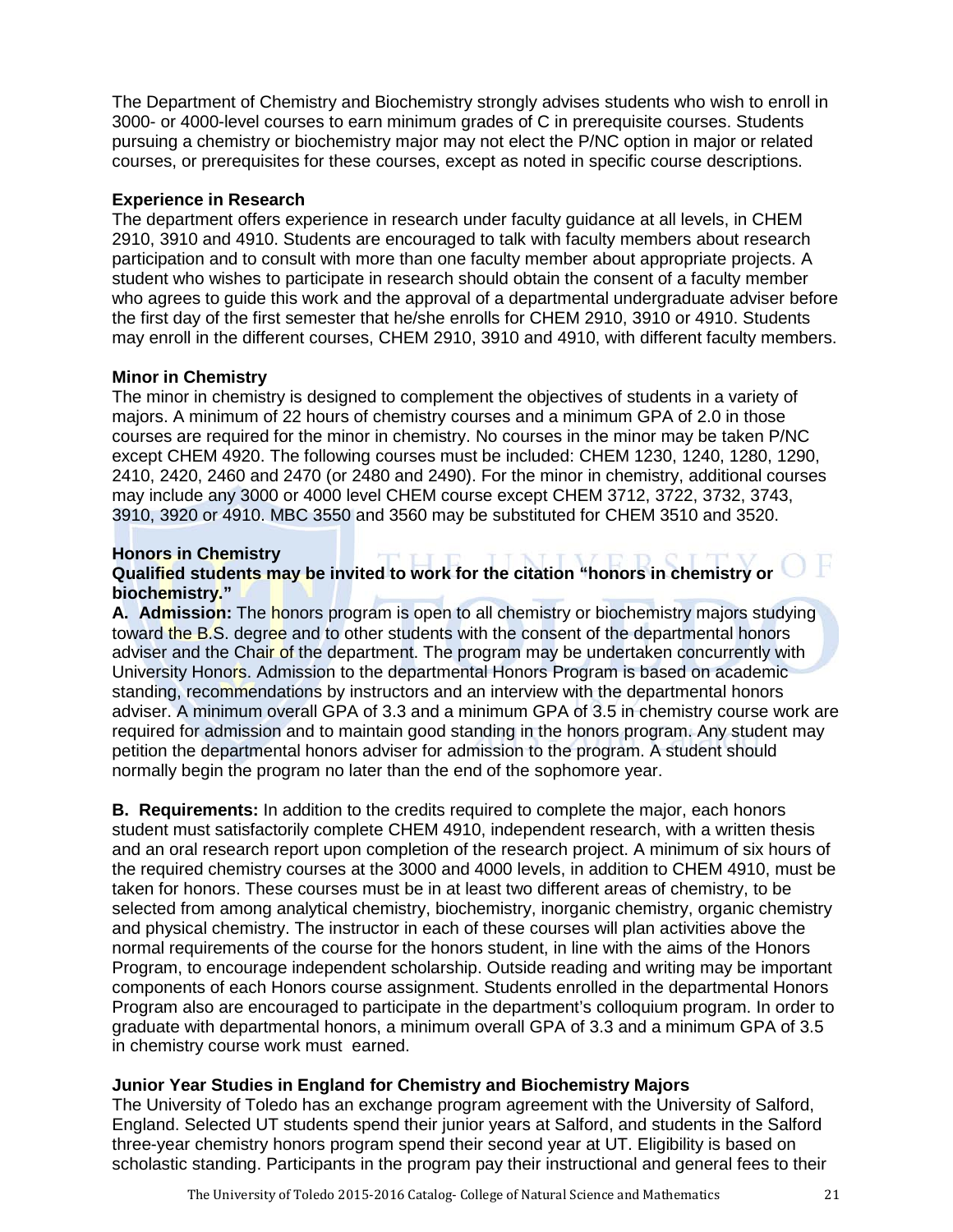home institutions. Information on the program may be obtained from the departmental international exchange adviser or from Dr. Brian Ashburner, Associate Dean and Director of the UT-Salford Exchange Program.

# **[Department of Environmental Sciences](http://www.utoledo.edu/nsm/envsciences/index.html)**

Timothy G. Fisher, Chair, Professor, Johan F. Gottgens, Associate Chair, Professor, undergraduate adviser (BIOM) Alison L. Spongberg, undergraduate adviser (environmental studies) James Martin-Hayden, adviser (environmental sciences) Jonathan M. Bossenbroek, Honors research adviser Mark J. Camp, undergraduate adviser (environmental sciences) Von Sigler, undergraduate adviser (environmental sciences, 3+2) Richard Becker, undergraduate adviser (geology)

## **Degrees Offered**

The department of environmental sciences offers degree programs for a bachelor of arts in environmental studies, a bachelor of science in environmental science, a bachelor of arts and a bachelor of science in geology, and a bachelor of science in biology with a concentration in ecology and organismal biology (BIOM).

# **Requirements for the Bachelor of Arts Degree in Environmental Studies (ENST) and the Bachelor of Science Degree in Environmental Sciences (ENSC)**

All students in the B.A. and B.S. programs must complete the following courses: EEES 1020, 2010, 2100, 2150, 2160, 2500, 3050, 3100 (or 2400 or 4240), 3900 and 4970, as well as MATH 2640, PSC 4340, ECON 3240 (or 3270), GEPL 3900 and PHIL 3180. Prerequisites will be waived for environmental studies (ENST) and environmental sciences (ENSC) majors enrolling in these last four courses.

All environmental studies and environmental sciences students also will select an area of concentration in an academic department within the College of Natural Sciences and Mathematics; College of Languages, Literature and Social Sciences or College of Communications and Arts. Students must complete at least 21 hours of course work in their area of concentration. Qualified environmental sciences majors may elect a track in environmental health and continue for a 5th year to earn an M.S. in Public Health or in Occupational Health from the University's College of Medicine and Life Sciences. Students also are required to complete a 100-hr environment-related internship in an agency, corporation, university laboratory or other approved location. With the exception of EEES 4940, students may not take any courses required in the major as P/NC.

In addition to the above requirements, students in the B.S. program must also complete the following: EEES 2510, 3060 and 1 advanced lab; CHEM 1230, 1240, 1280 and 1290; and MATH 1750 and 1760 or MATH 1850 and 1860. Students in the B.A. program also must take CHEM 1090 or 1100. Students choosing a concentration in economics must complete either MATH 1320 and 1330, or MATH 1340, or MATH 1750 and 1760.

# **Public Health Track**

This track requires the student to maintain an overall GPA of 3.0 or higher during the first 2 years of university study. The student normally will apply at the end of the sophomore year (year 2). In addition to the courses listed above, students electing this concentration take CHEM 2410, 2420 (Organic Chemistry I & II) during the junior year (year 3) and take the following graduate courses at the University's Health Science Campus during their senior year (year 4): PUBH 6000 (Public Health Statistics), PUBH 6640 (Issues in Public Health), PUBH 6010 (Public Health Epidemiology) and PUBH 6600 (Health Behavior). If students maintain a 3.0 average in these 4 courses and their overall GPA, these students will be able to use these 12 credits toward the Master of Public Health Degree and should be able to complete BOTH the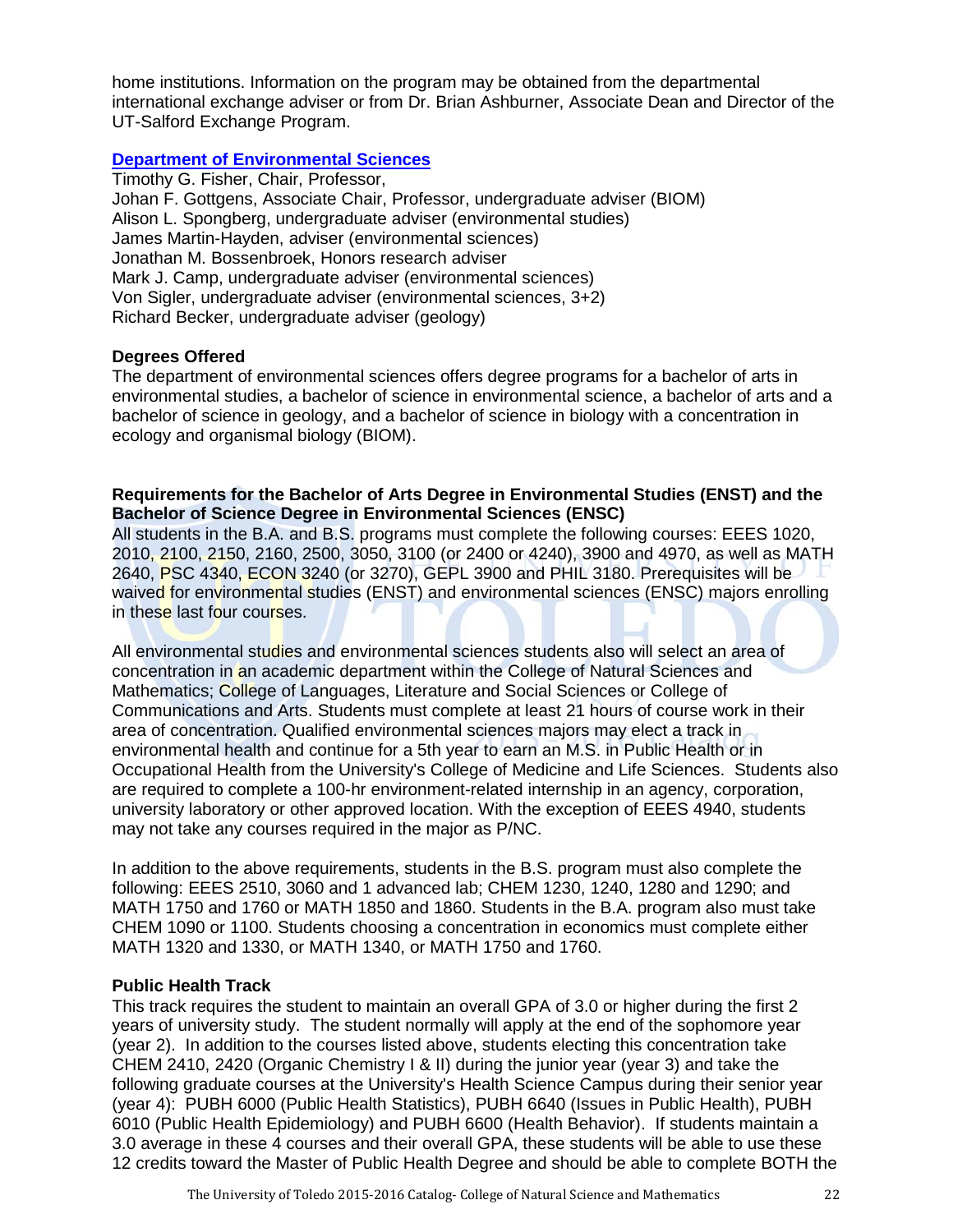BS in Environmental Science and the MPH degrees in 5 years. Students interested in the Master of Science in Occupational Health degree rather than the MPH should also take PHYS 1750 (Introduction to Physics) during the fourth year as an undergraduate elective.

#### **Minor in Environmental Sciences**

Students electing to minor in environmental sciences must complete at least 21 hours of course work consisting of EEES 2010, 2100, 2150, 2400, and at least six additional hours of EEES course work listed at 3000 or 4000 level. In addition, at least one, one-hour EEES laboratory course is required. A minimum GPA of 2.0 in the EEES course work is required, and the program must be approved in advance by a departmental ENSC Adviser.

# **Junior Year Studies at the University of Hertfordshire in England for Environmental**

**Studies/Sciences Majors**The College of Natural Sciences and Mathematics of The University of Toledo participates in an exchange program with the University of Hertfordshire, England. Selected UT students have the opportunity to spend their junior year at Hertfordshire. Participants in the program will pay their instructional and general fees to The University of Toledo. Eligibility to participate in the program is based on scholastic criteria. Information on the program may be obtained from the departmental exchange program Adviser. Details are available on academic issues, living accommodations, recreational opportunities and life in England.

## **Junior Year Studies at the University of Salford in England for Environmental Sciences and Biology Majors**

Selected UT students in the Department of Environmental Sciences have the opportunity to spend their junior year at Salford. Participants in the program will pay their instructional and general fees to The University of Toledo. Eligibility to participate in the program is based on criteria established by the Department of Environmental Sciences. Information on the program may be obtained from the departmental exchange program Adviser or from Dr. Brian Ashburner, Associate Dean and Director of the UT-Salford Exchange Program. Details are available on academic issues, living accommodations, recreational opportunities and life in England on the departmental Web site at *[www.utoledo.edu/as/bio/undergrad/abroad.html](http://www.utoledo.edu/as/bio/undergrad/abroad.html)*

# **Requirements for the Bachelor of Science Degree in Geology**

The Bachelor of Science degree in geology requires a minimum of 40 hours in the major, including the following: EEES 1020, 2100, 2230, 2500, 2510, 3210, 3220, 3310, 4640 (3 hours), 4920. An additional 5 courses from the following two groups with at least 2 from each group is required. Group A: EEES 2400, 3100, 4100, 4200, 4240; Group B: 4150, 4220, 4410, 4450, 4490, 4610. In addition, the following related courses are required: MATH 1850 and 1860 or MATH 1750 and 1760; CHEM 1230, 1240, 1280, and 1290; and PHYS 2070 and 2080 or PHYS 2130 and 2140. Students must achieve a minimum GPA of 2.5 in the major to graduate. Students may not take any required course in the major or related areas as P/NC.

# **Requirements for the Bachelor of Arts Degree in Geology**

The Bachelor of Arts degree in geology requires a minimum of 41 hours in the major. All students must complete the following: EEES 1020, 2100, 2230, 2500, 3210, 3220, 3310, 4640 (3 hours), 4920 as well as 3 courses from Group A (EEES 2400, 3100, 4100, 4200, 4240) and 3 courses from Group B (4150, 4220, 4410, 4450, 4490, 4610). In addition, students must complete MATH 1340 or MATH 1320 and 1330 or an approved higher level math course; CHEM 1230 and 1280; and nine hours of approved electives in astronomy, biology (including EEES ecology courses), chemistry, engineering, geography and planning and/or physics. This degree is designed to give students greater flexibility in designing a program of study tailored to their specialized interests in geology and the related sciences. Students must achieve a minimum GPA of 2.0 in the major to graduate. Students may not take any required course in the major or related areas as P/NC.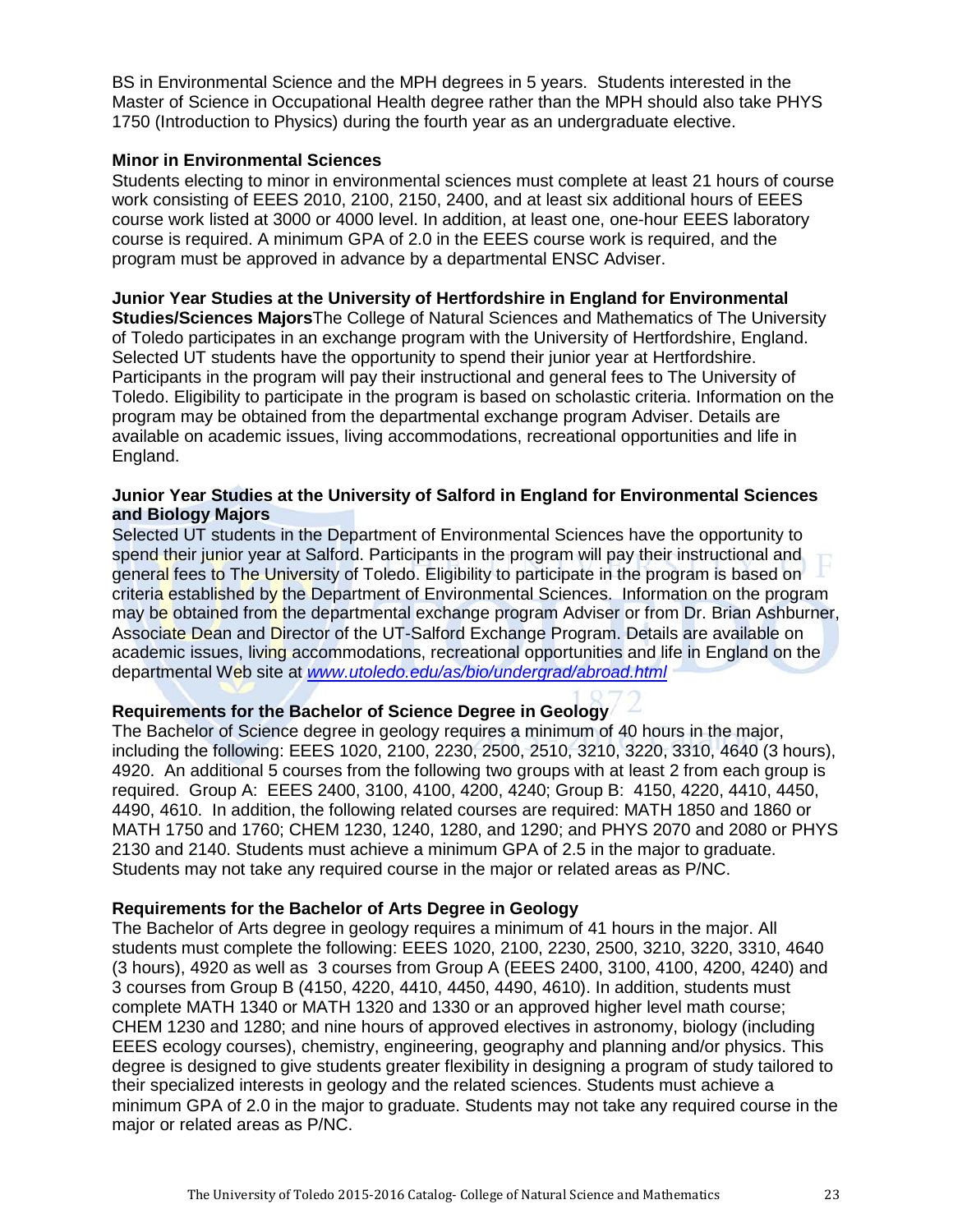# **Minor in Geology**

Students electing to minor in geology must complete EEES 1020, 2100, 2230, 2500, 3100, 3210, 3220, 3310, and one additional formal 3000-4000 level geology course. The departmental undergraduate Adviser must approve a program of study in advance, and a minimum GPA of 2.0 must be achieved for the course work completed in the minor.

#### **Requirements for the Bachelor of Science Degree in Biology with a concentration in**

**Ecology and Organismal Biology** The Bachelor of Science degree in biology with a concentration in ecology and organismal biology (BIOM) requires a minimum of 27 hours in the major, including EEES 2150, 2160, 3050, 3060, 3900 and 4150. Twelve additional hours are required from EEES electives and must include at least three advanced laboratory courses (EEES 4250, 4260, 4510, 4550, 4730, 4740, 4750, 4760, 4790, 4910 or 4940, 4970, 4980). In addition, the following related courses are required: CHEM 1230, 1240, 1280, 1290, 2410, 2420 and 2460; PHYS 2070 and 2080 or 2130 and 2140; MATH 2640; and MATH 1750 and 1760 or 1830 and 1840 or 1850 and 1860; BIOL 2170, 3010, and 3030.

#### **Requirements for the Bachelor of Science Degree in Interdepartmental Studies with a concentration in Geophysics**

The requirements for this degree, as approved by the three participating departments, are as follows: MATH 1850, 1860, 2850, 3860 (or 2860) and 1890 (18 credits); PHYS 2130, 2140, 3180, 4210 and 4230 (19 credits); and EEES 2100, 1020, 2500, 3210, 3220, 3310, 4610 and 4620 (or 4630) (21 credits). Students must also take an additional three to four hours of Adviserapproved electives at the 3000 or 4000 level from the mathematics, physics and astronomy, or environmental sciences departments to reach at least 60 hours. In addition, students must complete CHEM 1230 and1280. E UNIVERSI

## **Departmental Honors**

Qualified sophomores, juniors and seniors working on degree programs within the department of environmental sciences may be invited to work for one of the following citations, consistent with their degree program: "honors in biology," "honors in environmental sciences," "honors in environmental studies" or "honors in geology."

**A. Admission:** The departmental Honors Program is open to all department majors and may be taken concurrently with College Honors. Admission to the departmental Honors Program is based on academic achievement. Normally, students invited to participate will have achieved a 3.3 or better overall GPA by the end of the sophomore year.

**B. Requirements:** A student must satisfactorily complete from three to six credits of EEES 4910 Directed Research and graduate with a minimum overall GPA of 3.3 in order to receive the honors citation. Candidates must prepare a written thesis based on their research and present an oral report at an open forum. Candidates also will provide two unbound copies of the approved thesis to the department for binding, one each for the research Adviser and department. This program provides an opportunity for the exceptional student to work closely with a faculty Adviser on an independent research topic. This research experience often leads to publication and is an excellent preparation for graduate studies.

#### **[Department of Mathematics and Statistics](http://www.math.utoledo.edu/)**

Donald White, Chair, Professor Alessandro Arsie, Associate Professor, Associate Chair Sonmez Sahutoglu, Associate Professor, Graduate Admissions Director Nathaniel Iverson, Lecturer, Undergraduate Adviser

## **Degrees Offered**

The department of mathematics and statistics offers a program for either a Bachelor of Arts or a Bachelor of Science degree.

The University of Toledo 2015-2016 Catalog- College of Natural Science and Mathematics 24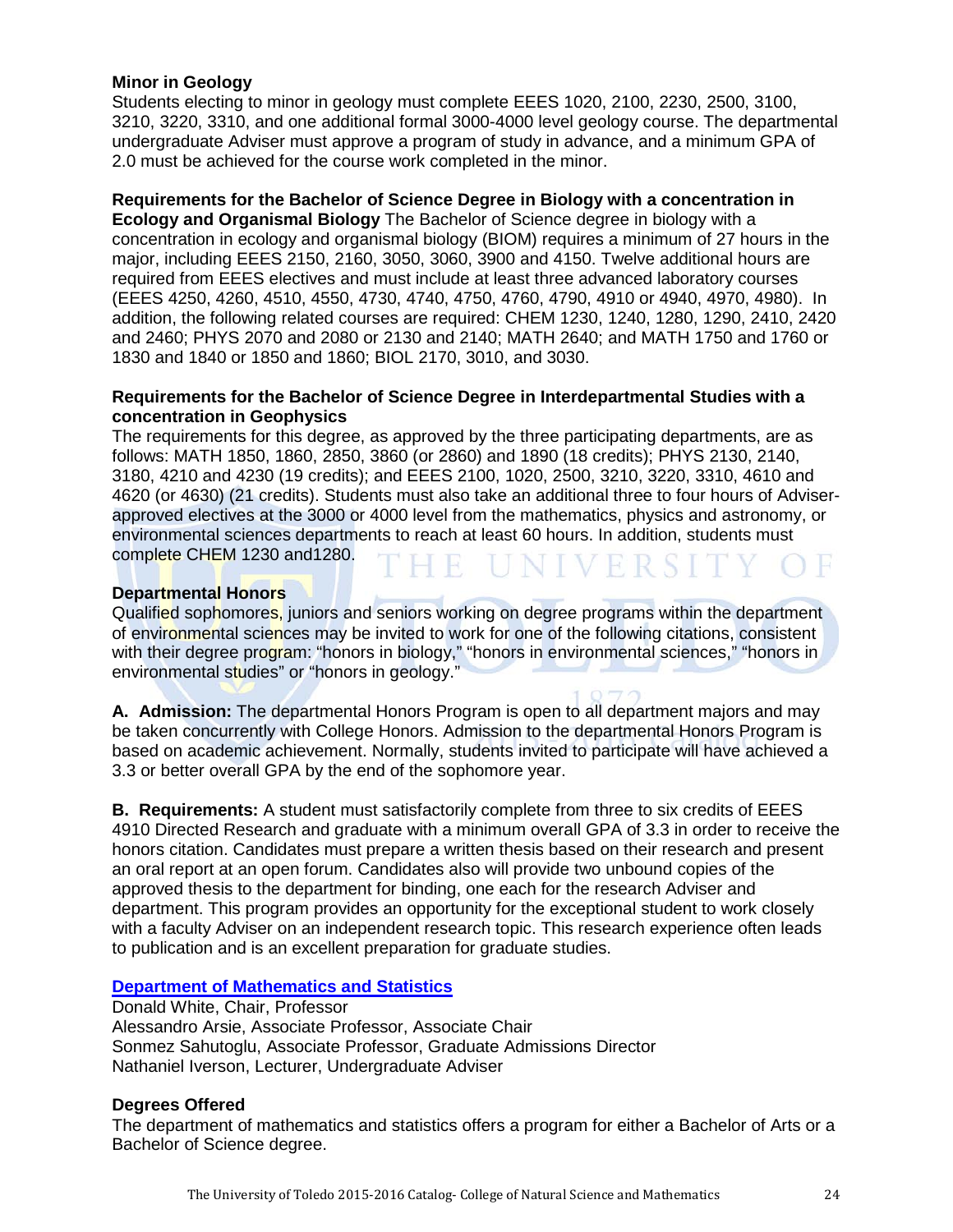# **Advanced Placement**

Students with a score of 3 or better on AB calculus will receive credit for MATH 1850. Students with a score of 3, 4 or 5 on the BC calculus test will receive credit for both MATH 1850 and 1860. Students with a score below 3 may be able to obtain credit by taking a departmental test. Students with a score of 3 or better on the Statistics Test will receive credit for MATH 2600.

# **Degree Requirements:**

To obtain a Bachelor of Science degree in mathematics, students must complete MATH 1840 (or 1860), 1890 (or 2890), 2850 and 2190 (or 3190) and follow one of the following concentrations for a total of at least 38 hours.

# **1. Pure Mathematics**

- a. The following are required: MATH 2860 Elementary Differential Equation, 4330 Abstract Algebra I, 4820 Intro to Real Analysis I, and 4880 Complex Variables.
- b. One course must be completed from MATH 4300 Linear Algebra I, 4450 Intro to Topology I, or 4540 Classical Differential Geometry I.
- c. One course must be complete from MATH 4830 Real Analysis II or MATH 4340 Abstract Algebra II.
- d. Two courses may be chosen from courses at the 3000 or 4000 level approved by the Adviser.

# **2. Applied Mathematics**

- a. The following are required: MATH 3320 Intro to Abstract Algebra or 4330 Abstract Algebra I, 2860 Elementary Differential Equation, 4300 Linear Algebra I or 4350 Applied Linear Algebra, and 4820 Intro to Real Analysis I or 4880 Complex Variables.
- b. One of the following two-semester sequences must be completed: MATH 4710 Methods Of Numerical Analysis I and 4720 Methods Of Numerical Analysis II or 4740 Advanced Applied Mathematics I and 4750 Advanced Applied Mathematics II.
- c. One course must be complete from MATH 3610 Statistical Methods I or MATH 4680 Intro to Theory of Probability or MATH 4800 Ordinary Differential Equations, Math 4810 Partial differential Equations or MATH 4860 Calculus Of Variations And Optimal Control I.
- d. One course may be chosen from courses at the 3000 or 4000 level approved by the Adviser. 2015 - 2016 Catalog

# **3. Statistics**

- a. The following courses are required: MATH 3610 Statistical Methods I, 3620 Statistical Methods II, 4350 Applied Linear Algebra, 4600 Applications Of Statistics I, 4610 Applications Of Statistics II, 4680 Intro to Theory of Probability, and 4690 Introduction To Mathematical Statistics.
- b. One more course may be chosen from courses at the 3000 or 4000 level approved by the Adviser.

# **4. Mathematics with Computer Science**

- a. The following are required: MATH 2860 Elementary Differential Equation, 4380 Discrete Structures And Analysis Of Algorithms, 4710 Methods Of Numerical Analysis I, MATH 3320 Intro to Abstract Algebra or 4330 Abstract Algebra I, 4820 Intro to Real Analysis I or 4880 Complex Variables, and 4350 Applied Linear Algebra or 4390 Theory Of Computation or 4720 Methods Of Numerical Analysis II.
- b. Two courses may be chosen from courses at the 3000 or 4000 level approved by the Adviser.
- c. A minimum total of 18 hours in related area courses should be taken from EECS 1100 to 4990. At least two of these courses should be from EECS 2550 or at the 3000 or 4000 level approved by the Adviser.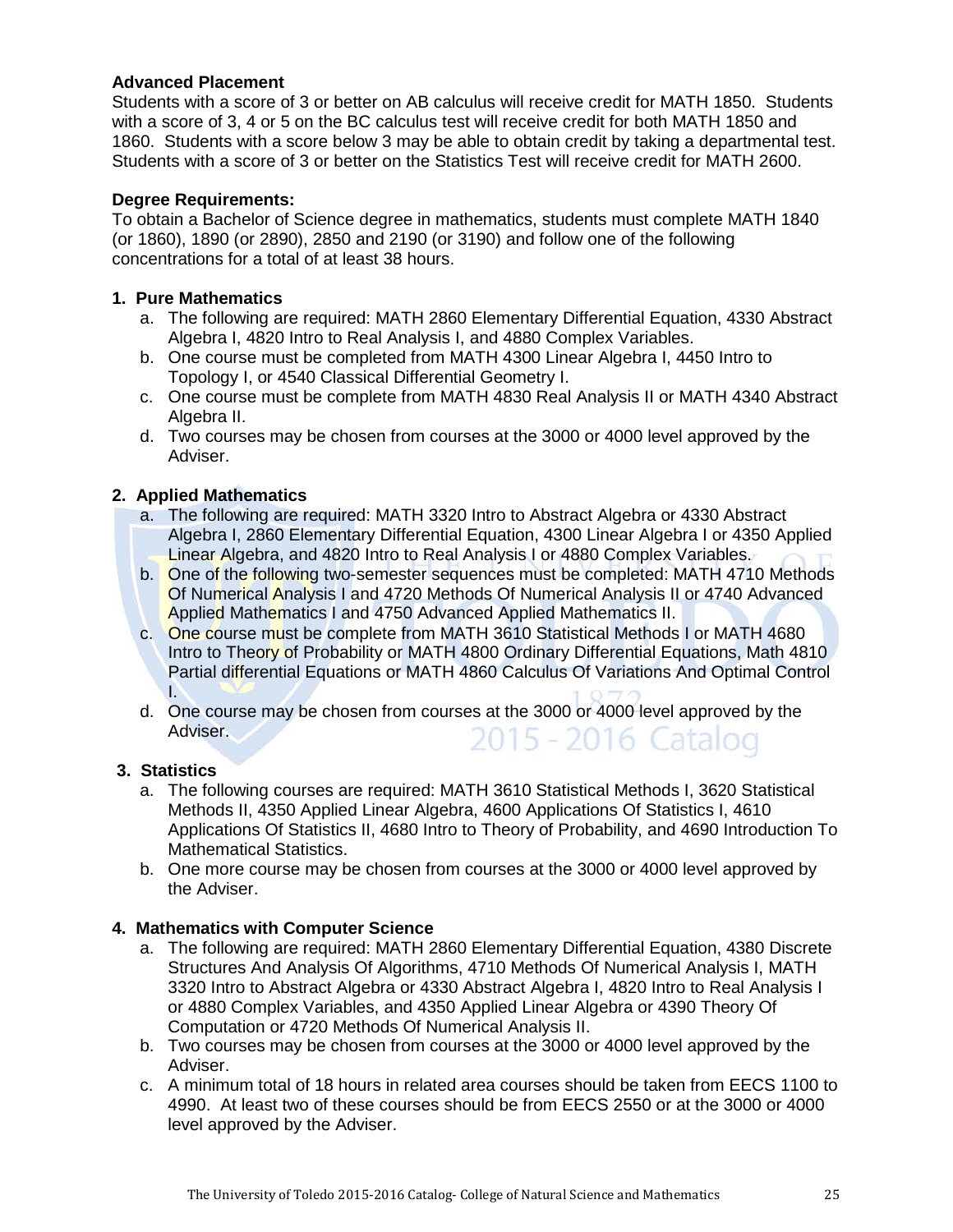# **5. Actuarial Sciences**

- a. The following courses are required: MATH 3610 Statistical Methods I, 3620 Statistical Methods, 2860 Elementary Differential Equation, 4620 Theory of Interest, 4680 Intro to Theory of Probability, 4690 Introduction To Mathematical Statistics, 4760 Actuarial Mathematics I, and 4770 Actuarial Mathematics II.
- b. The related area courses should include the following list: ECON 1150, 1200; BUAD 1020, 2040, 2050, 3040; FINA 3600; INFS 3150.

# **Related Courses in Bachelor of Science**

The 26 semester hours of related area course work should be chosen according to the interests of the student in view of his or her anticipated career in mathematics. These courses could be in Accounting, Astronomy, Biology, Chemistry, Economics, Environmental Science, Engineering, Finance, Operations Analysis, Philosophy, Physics, Pharmacy and Pharmaceutical Sciences, Medicine and Life Sciences.

Choices include courses numbered 2000 to 4990 for the following departments: ACCT, ASTR, BUAD, BIOE, CHEE, CHEM, CIVE, EBUS, EEES, FINA, GEOL, IBUS, IE, INBT, INBY, ISOM, ME, MIME, MGMT, MKTG, NASC, PHYS, PSLS, and TE; plus BIOL 2150 to 2180, 3000 to 4000; ECON 1150, 1200, 2000 to 4990; EECS 1100 to 4990.

To obtain a Bachelor of Art degree in degree in mathematics, students must complete MATH 1860 (or 1840 or 1930), 1890 (or 2890), 2850 (or 2950), and 3190 and follow one of the following concentrations for a total of at least 35 hours.

# **1. Pure Mathematics**

- a. The following are required: MATH 2860, 4330, 4820, and 4880.
- b. Two courses must be completed from MATH 4300, 4450, 4540, or 4830.
- c. The remaining course work may be chosen from courses at the 3000 or 4000 level approved by the Adviser.

# **2. Applied Mathematics**

- a. The following are required: MATH 3320 or 4330, 2860, 4300 or 4350, and 4820 or 4880.
- b. One of the following two-semester sequences must be completed: MATH 4710 and 4720 or 4740 and 4750.
- c. The remaining course work may be chosen from courses at the 3000 or 4000 level approved by the Adviser.

# **3. Statistics**

a. The following courses are required: MATH 3610, 3620, 4350, 4600, 4610, 4680, and 4690.

# **4. Mathematics with Computer Science**

- a. The following are required: MATH 2860, 4380, 4710, 3320 or 4330, 4820 or 4880, and 4350 or 4390 or 4720.
- b. The remaining course work may be chosen from courses at the 3000 or 4000 level approved by the Adviser.
- c. A minimum total of 18 hours in related area courses should be taken from EECS 1100 to 4990. At least two of these courses should be from EECS 2550 or at the 3000 or 4000 level approved by the Adviser.

# **Related Courses in Bachelor of Art**

The 18 semester hours of related area course work (at 2000 to 4000 levels) should be chosen according to the interests of the student in view of his or her anticipated career in mathematics. The B.A. degree is awarded to those students who choose a related area in the humanities or social sciences, such as economics, foreign language, philosophy and psychology, or education.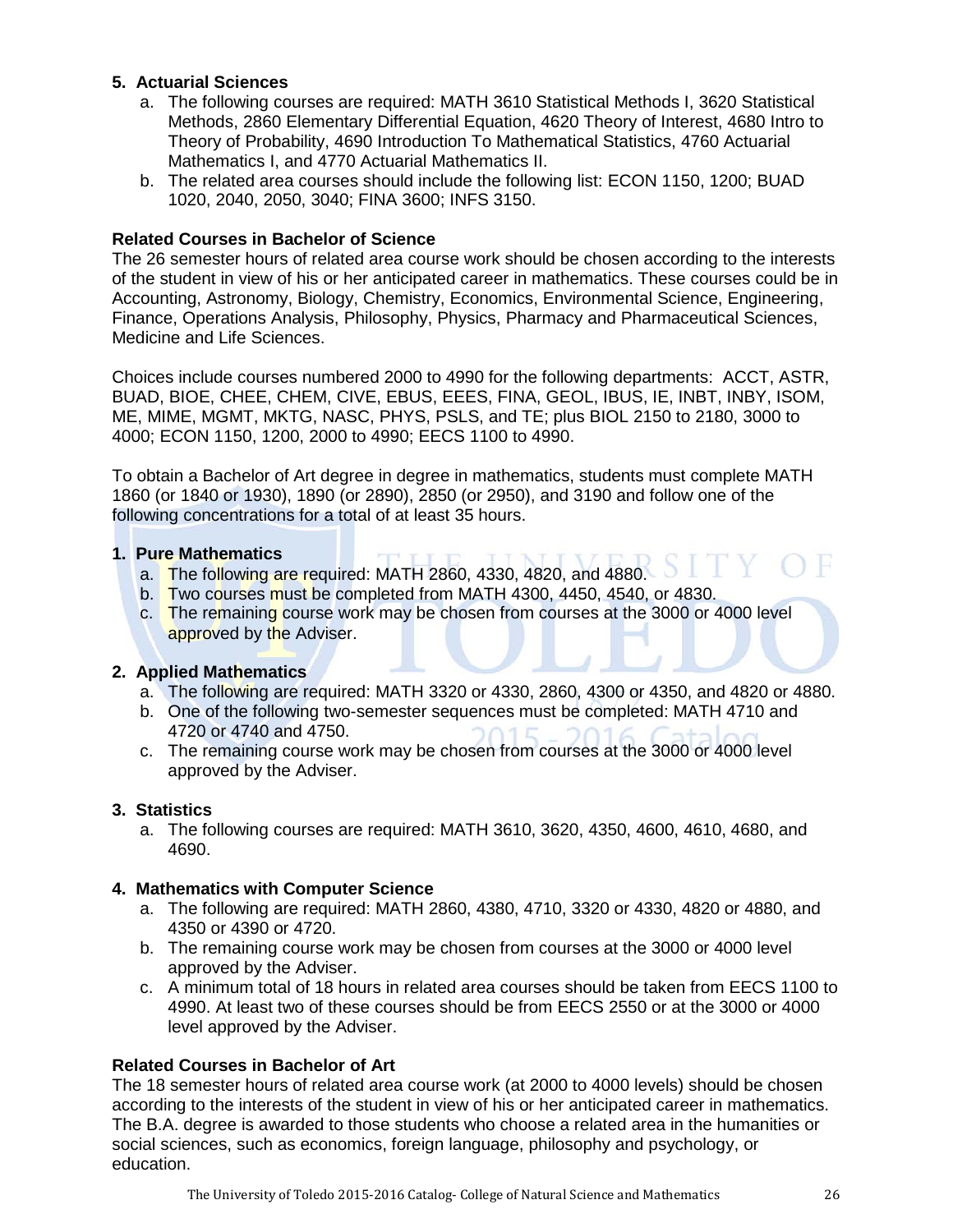Choices include courses numbered 2000 to 4990 for the following departments: AMST, ARTH, COMM, DST, FILM, GEPL, GLST, HIST, HON, LST, PHIL, PSC, PSY, REL, SOC, THR, WGST; or courses numbered 3000 to 4990 for the following departments: CLC, ENGL, FREN, GERM, HUM, JAPN, LAT, LING, SPAN; plus AFST 2100 to 4990, ANTH 2100 to 4990, ART 1080 to 4990, ECON 1150, 1200, 2000 to 4000, FLAN 3440, MUS 2260, 2270, 2280, 2410, 2420, 2610, 2620, 3000 to 4000, excluding MUS 3010, 3020, 3030, 3040, 3050, 3090, 3130, 3140, 3150, 3160, 3170, 3180, 3190, 3800, 4800.

#### **Minor in Mathematics**

To obtain a minor in mathematics, a minimum of 22 hours in mathematics must be completed. The 22 hours must include MATH 1860, 1890 (or 2890), 2850 and one of 3610, 2860 or 4680. The remaining hours must be courses that are acceptable toward a major in mathematics and must be approved by an Adviser in the department of mathematics.

#### **Honors in Mathematics**

- A. **Admission:** Students are normally admitted to departmental honors after completing the honors calculus sequence MATH 1920, 1930, 2950, and 3820 or Honors sections of MATH 1850,1860, 2850, and 2860. Students may also be admitted to the program at the discretion of the Math Majors Committee and should consult the departmental Undergraduate Adviser.
- B. **Requirements:** Graduation with honors in mathematics depends upon doing a substantial amount of work in mathematics beyond the requirements of the bachelor's degree. To graduate with departmental honors in mathematics a student must ordinarily maintain a GPA in mathematics greater than 3.5 and write an expository paper on a topic in mathematics that demonstrates knowledge of the subject matter significantly beyond the expectations of the student's course work. The research and writing of the paper is conducted under the supervision of a faculty member with an interest in the subject, and as a part of fulfilling this requirement the student must enroll in either the junior or senior reading class, MATH 3920 or MATH 4920, that counts as an elective in the major. The actual details of the student's program are determined by consulting with the Department's honors adviser and the student's topic supervisor.

2015 - 2016 Catalog

#### **[Department of Physics and Astronomy](http://www.utoledo.edu/nsm/physast/index.html)**

Lawrence S. Anderson-Huang, Chair Jacques G. Amar, Associate Chair Scott A. Lee, Undergraduate and Honors Adviser, both Physics and Astronomy Song Cheng, Graduate Program Director Sanjay Khare, Coordinator, Minor in Renewable Energy

#### **Degrees Offered**

The department of physics and astronomy offers courses of study leading to the Bachelor of Science degree in physics, the Bachelor of Arts in physics and the Bachelor of Arts in astronomy. (see astronomy section earlier in this catalog)

## **Advanced Placement**

Students with a score of 3, 4 or 5 on the Physics B test will receive credit for PHYS 2070 and 2080. Students with a score of 3, 4 or 5 on the Physics C Mechanics test will receive credit for PHYS 2130; students with a score of 3, 4 or 5 on the Physics C Electricity and Magnetism test will receive credit for PHYS 2140.

#### **Requirements for the Bachelor of Science in Physics**

The B.S. in physics consists of a core program that all students must complete and a choice of one concentration with additional requirements as listed below. The core program contains 22 hours of physics courses and 30 hours of related-area courses; the concentration must contain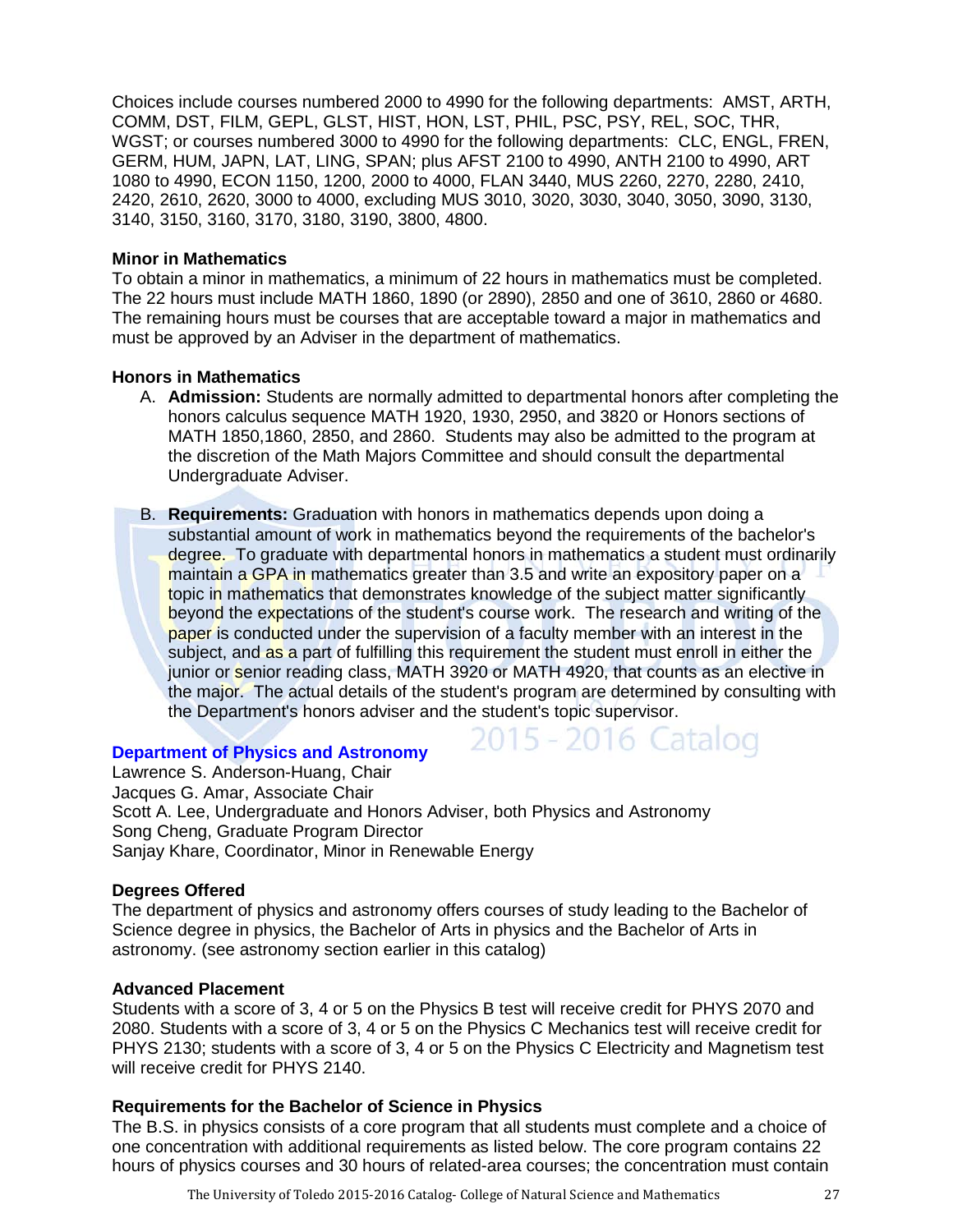an additional 21 hours of physics and related courses. Another nine hours of courses from natural sciences, mathematics, or engineering are recommended.

**Core physics courses:** PHYS 2130, 2140, 3150, 3310, 3320 and 3410 are required. With department approval, a student may substitute PHYS 2070, 2080 and 2100 for PHYS 2130 and 2140. The introductory course PHYS 1910 is also strongly recommended for all physics majors.

**Related courses:** CHEM 1230 and 1280, one of MATH 1830, 1850 or 1920, one of MATH 1840, 1860, or 1930, one of MATH 1890, or 2890, one of MATH 2850, 2880, or 2950, one of MATH 2860, 3820, or 3880, and seven additional hours from major-level courses in biology, chemistry, or environmental sciences are required.

#### **Concentrations**

The student must choose one of the following concentrations:

**Physics:** PHYS 3180, 3610, 4210, 4230, 4240, 4310, and either 4580 or 4780.

**Astrophysics:** PHYS 3610, 4210, 4230 and 4240, and ASTR 4810, 4820 and 4880.

**Applied Physics:** PHYS 3610, 4210, 4230, 4240, 4510, and either 4580 or 4780, plus three hours of appropriate courses from physics or engineering, chosen with the Adviser's approval.

**Biomedical Physics**: PHYS 3180, 3610, 4130, 4230, 4240, 4430, 4440, and 4780; and related courses BIOL 2150 and 2160, plus KINE 2510, 2520, 2530 and 2540 (or alternate sequence KINE 2460, 2470, 2560, and 2570)

In addition to the above requirements, students should consider at least three of the following optional courses: ASTR 4810, 4820 and 4880; PHYS 4130, and 4510; MATH 3190, 4300, 4740 and 4750.

#### **Requirements for the Bachelor of Arts in Physics**

The B.A. in physics consists of 34 hours in the department of physics and astronomy, 12 hours of calculus, and at least 12 additional hours in the natural sciences and mathematics, chosen with the Adviser's approval. This program is intended to provide the flexibility required by students who wish to pursue interdisciplinary studies, or prepare for careers in teaching or other professions requiring a fundamental understanding of the physical sciences.

**Recommended introductory course:** PHYS 1910 is strongly recommended.

**Fundamental physics sequence:** Either the sequence PHYS 2130-2140 (10 hours) or the sequence PHYS 2070-2080-2100 (12 hours) is required.

**Other required physics courses:** The intermediate level courses PHYS 3180, 3310, 3320, 3410 and 3610.

**Elective courses in the major:** At least nine hours of additional physics or astronomy courses numbered above 3000 are also required.

**Required mathematics courses:** One of MATH 1830, 1850 or 1920, one of MATH 1840, 1860 or 1930, and one of MATH 2850 or 2950 are required.

**Other courses in related areas:** At least 12 hours of other courses must be taken in natural sciences, with the selection approved by the student's Adviser. Examples of appropriate choices include BIOL 2150, 2160, 2170 and 2180; CHEM 1230, 1240, 1280 and 1290; and EEES, 2010 and 2100.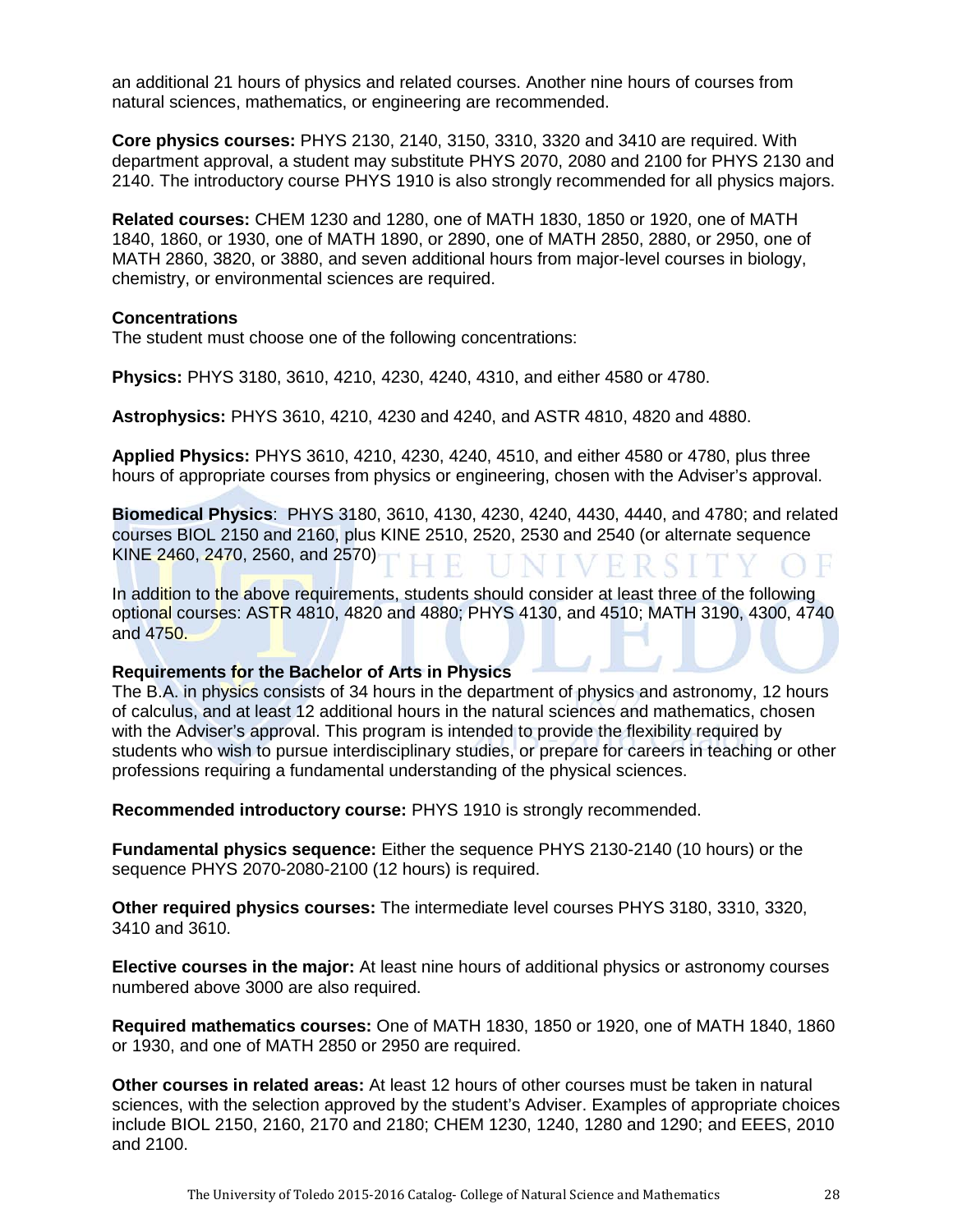## **Requirements for the Bachelor of Arts in Astronomy**

Please refer to the astronomy section earlier in this catalog.

#### **Minor in Physics or Astrophysics**

Students seeking a minor in physics or astrophysics must complete at least 22 hours of course work in physics as follows:

#### **Required for both minors:**

PHYS 2130 and 2140 or 2070, 2080 and 2100; 3180 and 3310. **Required for the physics minor:**

PHYS 3320 and one physics course numbered above 3400.

**Required for the astrophysics minor:** ASTR 4810 and 4820.

Students must maintain a minimum GPA of 2.0 for all course work in the minor. Candidates for the minor must have their course work verified and approved by a departmental Adviser or Chair prior to making formal application for graduation.

#### **Minor in Renewable Energy** (This minor is interdisciplinary)

The Minor in Renewable Energy (MRE) has been established as an interdisciplinary minor program. It is designed for students in the STEM areas majoring in the following departments: Physics and Astronomy, Chemistry, Environmental Sciences, Biology, Mathematics, MIME, Chemical and Environmental Engineering, Electrical Engineering and Computer Science, Civil Engineering and Bioengineering. Students with other majors can enroll in the MRE provided they complete the prerequisite courses. The goal of the minor is to expose students to quantitative analyses of the use of energy in human societies, its consequences and environmental impacts. A primary focus will be on the advantages and complexities of introducing renewable energy resources. Students will be required to take at least one course in the social, political, and economic ramifications of the use of energy in general and renewable energy in particular. An internship is required to enhance the practical training of students

**Course requirements are as follow:** Students must complete at least 21 hours of coursework selected as follows: Four required courses

- PHYS 3400 Physical Principles of Energy Sources for Humans 3 credit hours
- EEES 2200/GEPL 2200 Climate Change 3 credit hours
- CHEM 3810 Chemistry of Sustainable Energy Resources 3 credit hours
- PHYS 4940 Internship in Renewable Energy 3 credit hours

#### Select one from

- PSC 4340 Environmental Policy 3 credit hours
- ECON 3240 Environmental Economics 3 credit hours

#### Select two of the following

- PHYS 4400 Varieties of Solar Energy 3 credit hours
- MIME 4980 Renewable Energy 3 credit hours
- CHEE/BIOE 4980 Biofuels 3 credit hours
- CHEE 4980 Fuel Cells and the Hydrogen Economy 3 credit hours

**Prerequisites:** PHYS 2080 General Physics II or higher, CHEM 1240 General Chemistry II, both courses under CHEE 4980 require MATH 1850 Single Variable Calculus I.

#### **Honors in Physics and Astronomy**

Qualified juniors and seniors may be invited to work for the citation "honors in physics and astronomy."

A. Admission: The Honors Program in the department of physics and astronomy is open to physics majors and may be taken concurrently with College Honors. Admission to the program is based upon the student's academic achievement (at least a 3.0 GPA overall; at least a 3.3 GPA in the major), recommendations of previous instructors and an interview with the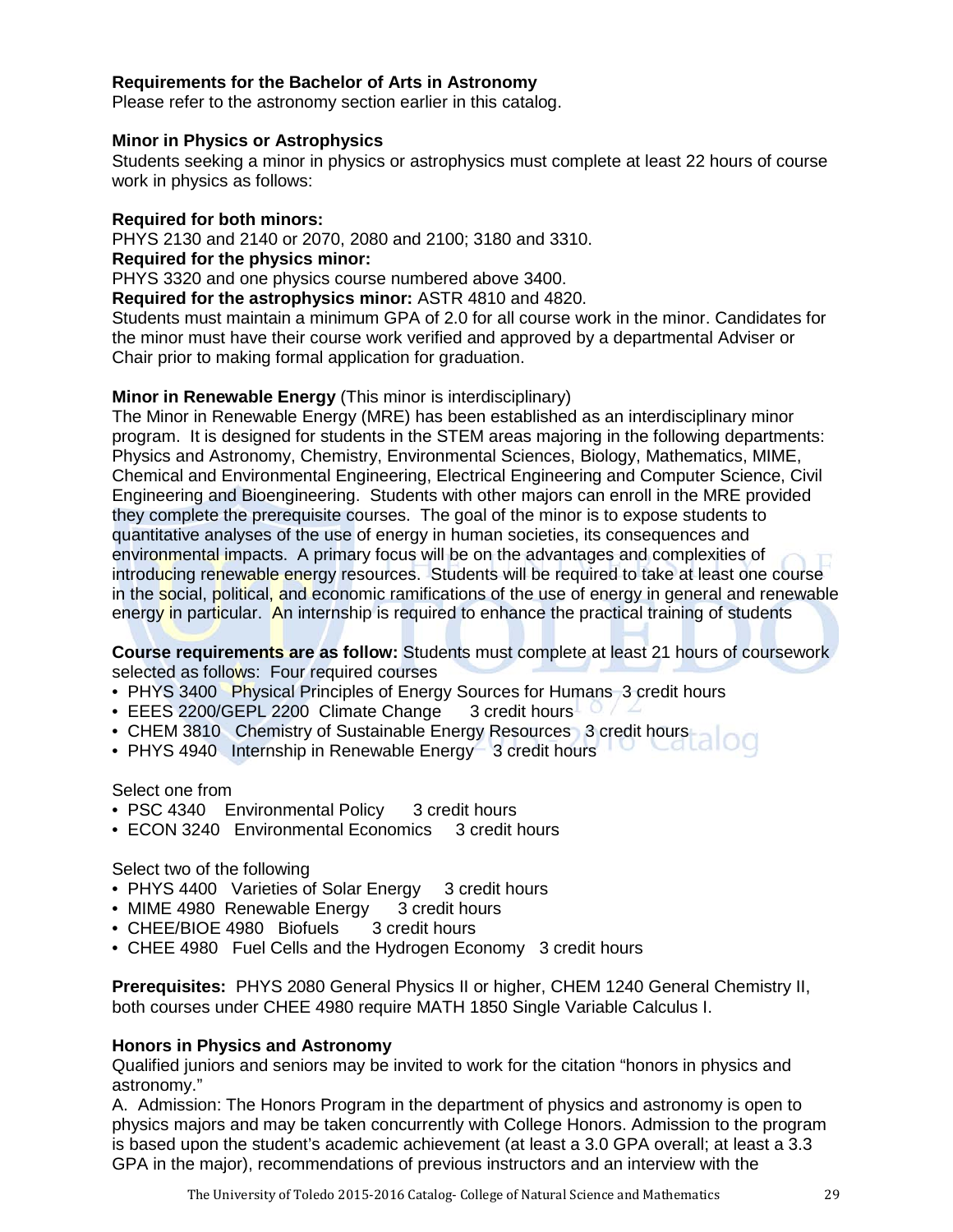departmental honors officer. A petition for entrance into the program normally should be made before the end of the sophomore year.

B. Requirements: In order to remain in the program and graduate with departmental honors, the students must maintain at least a 3.0 cumulative GPA and at least a 3.3 GPA in the major. In addition to the normal requirements for a physics undergraduate major, the student must successfully complete six hours of physics with honors in courses numbered above 3320\*, six hours of math at or above the 3000 level and three hours of PHYS 4910. PHYS 4910 is independent research and requires a written thesis and presentation of an oral report upon completion of work. The oral report and written thesis will strongly influence the granting of the honors citation.

*\*ASTR 4810, 4820 may count toward this requirement.* 

# **Department of Biological Sciences**

**Brian P. Ashburner**, 2001, Associate Dean and Associate professor B.A., St. Anselm College; Ph.D. Loyola University of Chicago **Tomer Avidor-Reiss**, 2012, Associate professor B.S. Hebrew University; Ph.D. Weizmann Institute of Science **Bruce Bamber**, 2006, Associate professor B.Sc., University of Calgary; Ph.D., University of Washington **Deborah Chadee**, 2005, Associate professor B.S., University of Manitoba; Ph.D., University of Manitoba **Qian Chen**, 2016 Assistant professor B.S., Peking University; M.S. Institute of Genetics, Chinese Academy of Science; Ph.D., University of Texas, Austin **Heather Conti**, 2015, Assistant professor B.S., State University of New York College at Fredonia; Ph.D., University of Buffalo **Maria Diakonova**, 2006, Associate professor Sc.B., M.S., Leningrad State University; Ph.D., Russian Academy of Sciences **Fan Dong**, 2002, professor M.D., Suzhou Medical College; Ph.D., Erasmus University **Rafael Garcia-Mata**, 2012, Assistant professor B.S. Universidad Nacional de Mar del Plata; PhD, University of Alabama at Birmingham **John Gray**, 1998, Associate professor B.Sc. (Hons), University College Cork; Ph.D., Purdue University 16 Cortology **Patricia R. Komuniecki**, 1985, professor, vice provost for graduate affairs and dean, college of graduate studies B.A., Newton College (Boston College); M.A., Mount Holyoke College; Ph.D., University of Massachusetts **Malathi Krishnamurthy**, 2010, Assistant professor B.S., M.S., University of Delhi; Ph.D., Jawaharlal Nehru University **Douglas W. Leaman**, 2001, professor and chair B.S., M.S., The Ohio State University, Ph.D., University of Missouri **Scott M. Leisner**, 1993, professor B.S., University of Wisconsin; Ph.D., Purdue University **Guofa Liu**, 2008, Associate professor M.B., Suzhou Medical College; M.S., Beijing Medical University; Ph.D., Shanghai Second Medical University **Song-Tao Liu**, 2007, Associate professor B.S., Wuhan University; Ph.D., Shanghai Institute of Biochemistry **John Plenefisch**, 1996, Associate professor and associate chair B.S., University of Connecticut; Ph.D., Massachusetts Institute of Technology **Anthony Quinn**, 2001, Associate professor B.A., Mid-American Nazarene College, M.S., University of Missouri - Saint Louis, Ph.D., University of Oklahoma Health Science Center **Lirim Shemshedini**, 1993, professor

B.S., University of Michigan; Ph.D., University of Vermont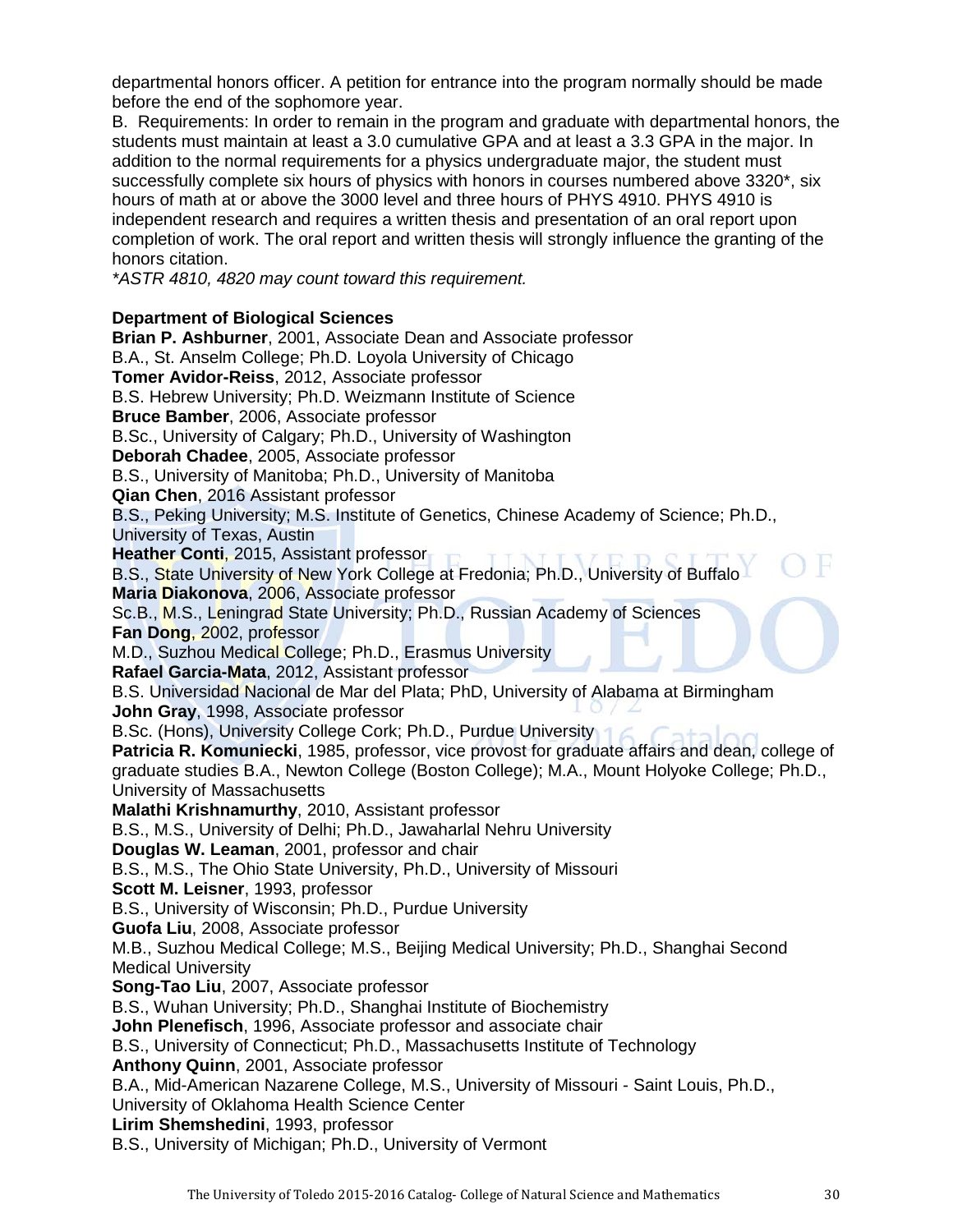**William Taylor**, 2003, Associate professor B.S., University of Winnipeg; Ph.D., University of Manitoba **Deborah Vestal**, 2002, Associate professor B.S., Bowling Green State University; Ph.D., Syracuse University

# **Emeritus Faculty**

**William L. Bischoff Jr.**, 1972, professor emeritus, 2007 B.A., M.A., Miami University; Ph.D., University of North Carolina **Charles Creutz**, 1973, professor emeritus, 2010 A.B., Columbia University; M.S., Ph.D., University of Pennsylvania **Ernest Dubrul**, 1974, professor emeritus, 2010 H.A.B., Xavier University; Ph.D., Washington University **Louis Glatzer**, 1973, professor emeritus, 1999 A.B., Dartmouth College; M.S., North Carolina State University; Ph.D., The University of Texas - Austin **Lloyd A. Jones**, 1972, professor emeritus, 1999 B.S., M.S., The Ohio State University; Ph.D., Purdue University **Woon H. Jyung**, 1964, professor emeritus, 1993 B.S., Seoul National University; M.S., Ph.D., Michigan State University **Richard W. Komuniecki**, 1980, Distinguished University Professor A.B., Holy Cross College; M.S., Ph.D., University of Massachusetts **Harold H. Lee**, 1967, professor emeritus, 1999 A.B., Oklahoma Baptist University; M.S., Ph.D., University of Tennessee **Clifford J. Smith**, 1965, professor emeritus, 1993 B.S., Cornell University; Ph.D., University of Maryland FRSI

## **Lecturer**

**Sally Harmych**, 2006, Associate Lecturer B.S., Ph.D. University of Toledo **Brenda Leady**, 1993, Lecturer B.S.,Ph.D., University of Toledo **Robert Steven**, 2006, Associate Lecturer B.Sc., Ph.D., University of Toronto

**Department of Chemistry and Biochemistry Peter R. Andreana**, 2012, Associate Professor B.S., Brock University; Ph.D., Wayne State University **John J. Bellizzi**, **III**, 2008, Associate Professor S.B., Massachusetts Institute of Technology; M.S., Ph.D., Cornell University **Terry P. Bigioni**, 2006, Professor B.Sc., M.Sc., University of Toronto; Ph.D., Georgia Institute of Technology **Eric W. Findsen**, 1988, Associate Professor B.S., Michigan State University; M.S., University of California; Ph.D., University of New Mexico **Dean M. Giolando**, 1988, Professor B.S., Rochester Institute of Technology; Ph.D., University of Illinois **Xiche Hu**, 1998, Associate Professor B.S., M.S., Wuhan University; Ph.D., Wayne State University **Dragan Isailovic,** 2008, Associate Professor Diploma – Physical Chemistry, University of Belgrade, Serbia; Ph.D., Iowa State University **Andrew D. Jorgensen**, 1988, Associate Professor B.S., Quincy College; Ph.D., University of Illinois – Chicago **Ajith Karunarathne**, 2014, Assistant Professor B.S., University of Sri Jayewardenepura; Ph.D., Michigan State University

2015 - 2016 Catalog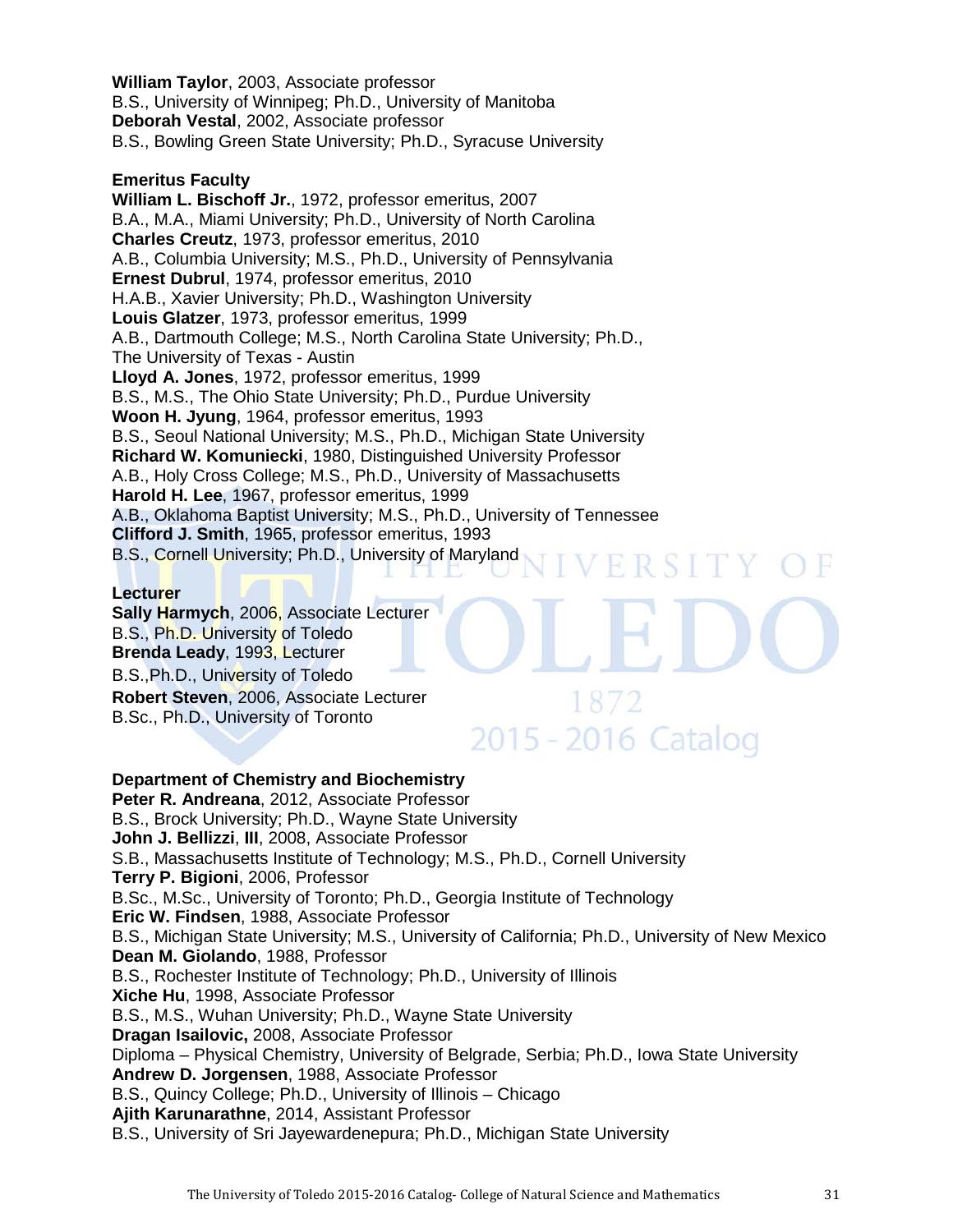**Jon R. Kirchhoff**, 1989, Distinguished University Professor B.S., State University of New York - Cortland; Ph.D., Purdue University **Wei Le**, 2015, Assistant Professor B.S., University of North Carolina; Ph.D., University of Michigan **Cora Lind-Kovacs**, 2003, Professor and Associate Chair Prediploma, Bergische Universität Wuppertal; M.S., Ph.D., Georgia Institute of Technology **Mark R. Mason**, 1998, Professor B.S., Bowling Green State University; Ph.D., Iowa State University **Timothy C. Mueser**, 2000, Associate Professor B.S., Eureka College; Ph.D., University of Nebraska **Donald R. Ronning**, 2005, Professor B.S., University of Minnesota; Ph.D., Texas A & M University **Joseph A. R. Schmidt**, 2004, Associate Professor B.S., Kansas State University; Ph.D., University of California-Berkeley **Steven J. Sucheck**, 2005, Professor B.S., University of Toledo; Ph.D., University of Virginia **Ronald E. Viola**, 2000, Distinguished University Professor B.S., Fordham University; M.S., Ph.D., Pennsylvania State University **Jianglong Zhu**, 2010, Associate Professor B.S., M.S., Tianjin University; Ph.D., Boston University **Lecturers Claire Cohen**, 2007, Associate Lecturer B.S., University of Massachusetts; Ph.D., Cornell University **Edith P. Kippenhan**, 2006, Senior Lecturer B.S., University of Maryland; Dipl.-Chem., Universität des Saarlandes, Germany **Kristi Mock**, 2013, Lecturer B.S., Ph.D., The University of Toledo **Elizabeth Zhurova**, 2013, Lecturer B.S., M.S., Mendeleev University of Chemical Technology; Ph.D., Karpov Institute of Physical **Chemistry** James R. Zubricky, III, 2008, Associate Lecturer 1872 B.S., B.S. Ed., M.S., Bowling Green State University<br>  $\frac{2015 - 2016}{\sqrt{2015}}$  Catalog **Emeritus Faculty John Chrysochoos**, 1967, Professor Emeritus, 2004 Diploma of Chemistry, University of Athens; M.S., Ph.D., University of British Columbia **Jimmie G. Edwards**, 1967, Professor Emeritus, 2000 B.S., Central State College; Ph.D., Oklahoma State University **James L. Fry**, 1969, Professor Emeritus, 1999 B.S., Bowling Green State University; Ph.D., Michigan State University **Max O. Funk**, 1978, Distinguished University Professor Emeritus, 2013 B.S., The Pennsylvania State University; Ph.D., Duke University **James E. Gano**, 1967, Professor Emeritus, 2000 B.S., Miami University; M.S., Ph.D., University of Illinois **Nina I. McClelland**, 2004, Dean Emerita, 2011 B.S., M.S., University of Toledo; MPH, Ph.D., University of Michigan; DSc, University of Toledo **Robert J. Niedzielski**, 1965, Professor Emeritus, 1999 B.S., Aquinas College; M.S., Ph.D., University of Illinois **Gordon A. Parker**, 1965, Professor Emeritus, 1992 B.S., University of Michigan; M.S., Ph.D., Wayne State University **A. Alan Pinkerton**, 1984, Professor Emeritus, 2014 Grad. RIC, Brighton College of Tech; Ph.D., University of Alberta **Lancelot C.A. Thompson**, 1958, Professor Emeritus, 1988 B.S., Morgan State University; Ph.D., Wayne State University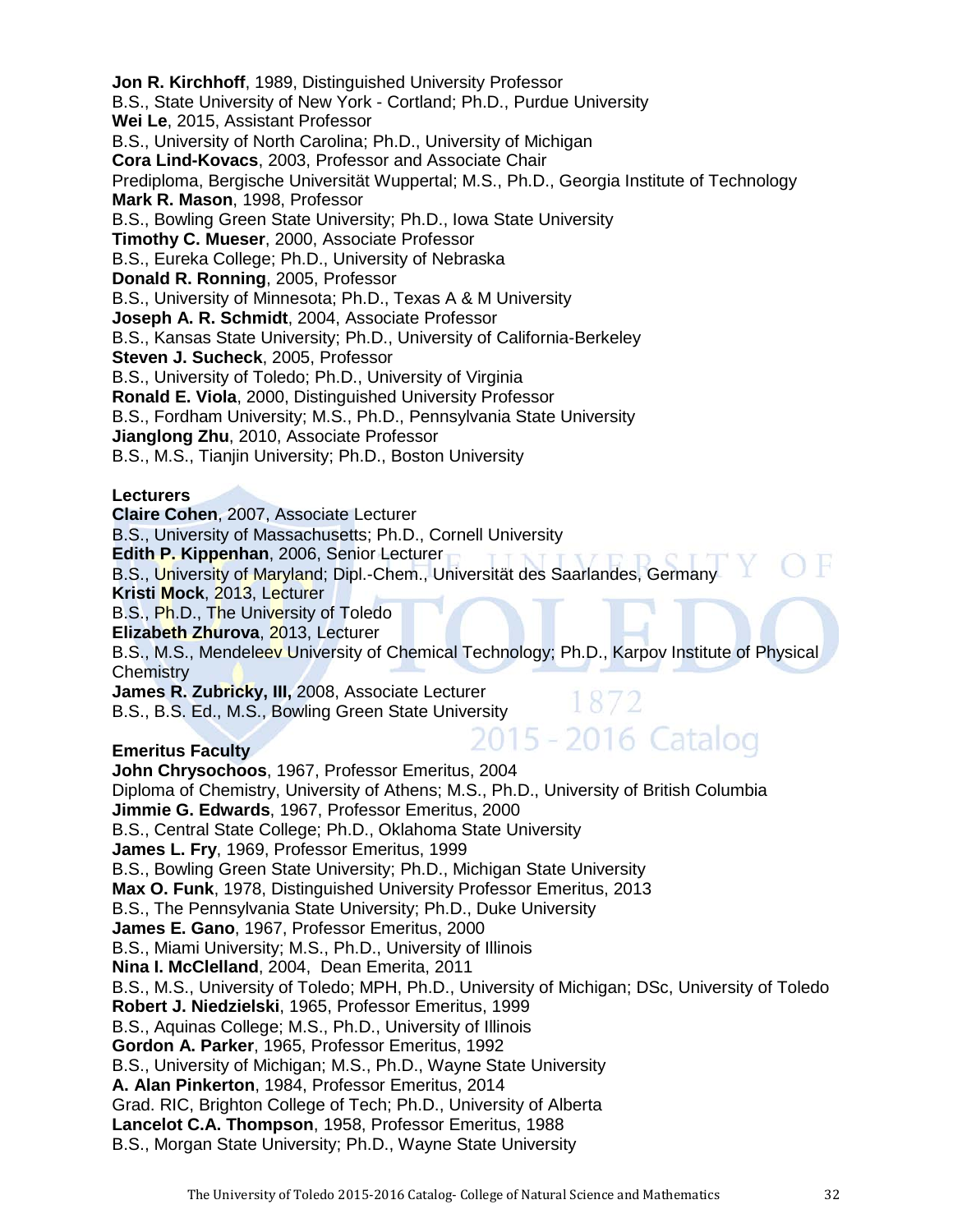**Frank Walmsley**, 1962, Professor Emeritus, 1987 B.S., University of New Hampshire; Ph.D., University of North Carolina

# **Department of Environmental Sciences**

**Richard Becker**, 2008, Associate professor B.A., Washington University; M.A., Washington University; Ph.D., Western Michigan University **Jonathan M. Bossenbroek**, 2005, Associate professor B.S., Calvin College; M.S., University of Wisconsin; Ph.D., Colorado State University **Thomas Bridgeman**, 2006, Associate professor B.S., Miami University; M.S., The Ohio State University; Ph.D., University of Michigan **Mark J. Camp**, 1976, Associate professor B.S., M.S., The University of Toledo; Ph.D., The Ohio State University **Todd D. Crail**, 2012, Lecturer B.A. Bluffton University; M.S., Ph.D. The University of Toledo **Daryl F. Dwyer**, 2001, Associate professor and director, Stranahan Arboretum B.S., Wilkes College; M.A., State University of New York at Buffalo; Ph.D., Michigan State **University Timothy G. Fisher**, 2003, Professor and chair B.S., University of Alberta; M.S., Queen's University; Ph.D., University of Calgary **Johan F. Gottgens**, 1993, Professor and associate chair B.S., M.S., Utrecht University; Ph.D., University of Florida **Scott A. Heckathorn**, 2003, Professor B.S., Wichita State University; M.S., Ph.D., University of Illinois **David E. Krantz**, 2001, Associate professor B.S., College of William and Mary; M.S., Ph.D., University of South Carolina **James A. Martin-Hayden**, 1994, Associate professor B.A., University of Maine; M.S., Ph.D., University of Connecticut **Christine M. Mayer**, 2003, Professor B.S., M.S., University of Illinois at Urbana - Champaign; Ph.D., Cornell University **Daryl L. Moorhead**, 1999, Professor B.S., The Ohio State University; M.S., Texas A&M University; Ph.D., University of Tennessee **Song Qian**, 2012, Assistant professor B.S. Tsinghua University; M.S. Nanjing University; M.S., Ph.D. Duke University **Jeanine M. Refsnider**, 2015, Assistant professor B.S., University of Minnesota-Morris; M.S., University of Minnesota: Ph.D., Iowa State University **William Von Sigler**, 2003, Professor B.S., Purdue University; Ph.D., Purdue University **Alison L. Spongberg**, 1994, Professor B.A., Ohio Wesleyan University; M.A., Temple University; Ph.D., Texas A&M University **Carol A. Stepien**, 2004, Distinguished University Professor and director of the Lake Erie Research Center B.S., Bowling Green State University; M.S., Ph.D., University of Southern California **Donald J. Stierman**, 1994, Associate professor B.S., State University of New York-Brockport; M.S., Ph.D., Stanford University **Michael N. Weintraub**, 2005, Associate professor B.A., Bard College; M.A., Ph.D., University of California at Santa Barbara **Emeritus Faculty Stuart L. Dean**, 1967, Professor emeritus, 1993 B.S., M.S., Ph.D., West Virginia University **Lou Glatzer**, 1973, Professor emeritus, 1999 A.B., Dartmouth College; M.S., North Carolina State University; Ph.D., The University of Texas - Austin

**Stephen L. Goldman**, 1971, Professor emeritus, 2007

B.S., Brooklyn College; M.A., Ph.D., University of Missouri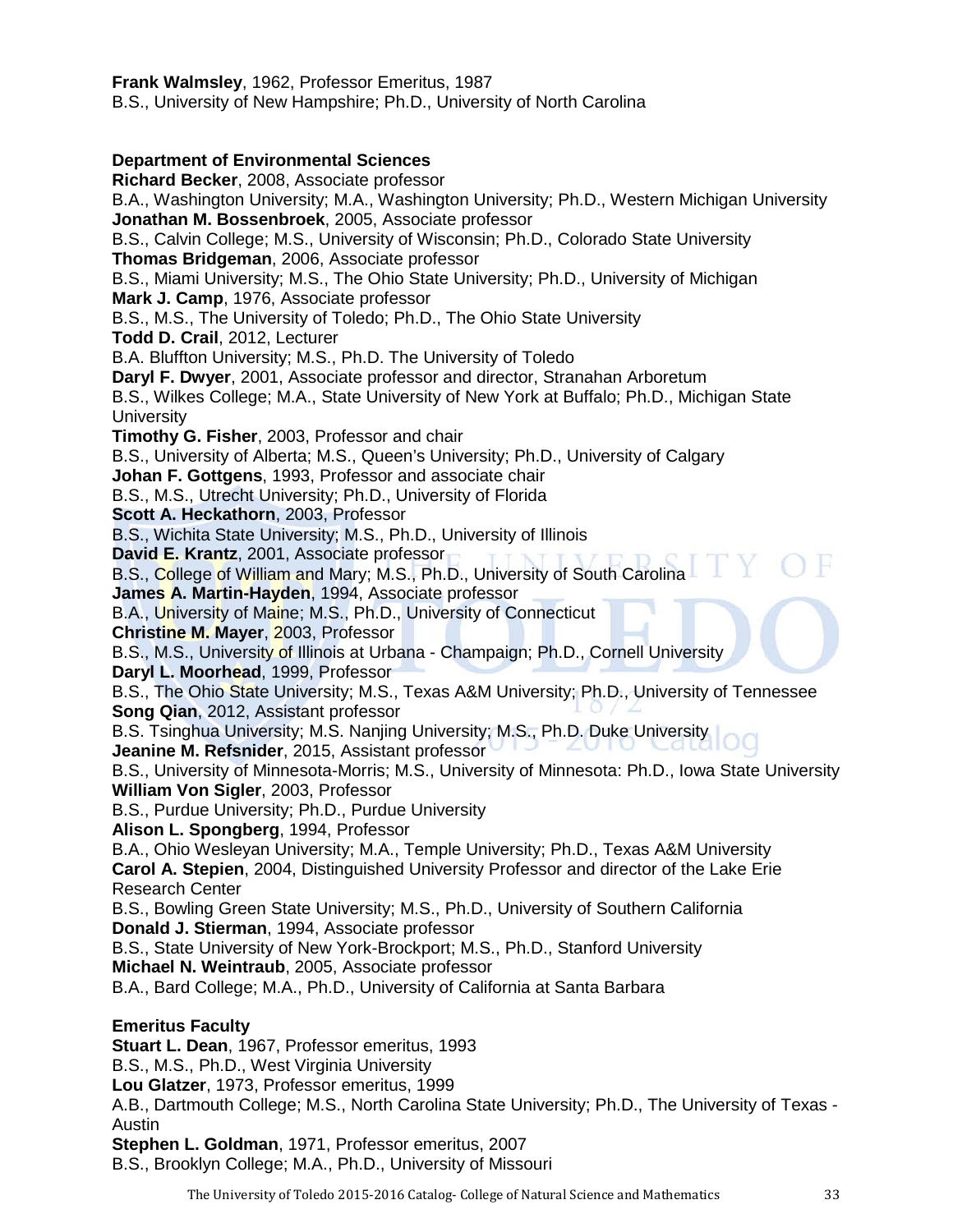**James A. Harrell**, 1979, Professor emeritus, 2009

B.S., California State University - Fullerton; M.S., University of Oklahoma; Ph.D., University of **Cincinnati** 

**Craig B. Hatfield**, 1964, Professor emeritus, 1999

B.S., M.A., Ph.D., Indiana University

**Michael W. Phillips**, 1975, Professor emeritus, 2010

B.S., North Carolina State University; Ph.D., Virginia Polytechnic Institute

**Lon C. Ruedisili**, 1974, Professor emeritus, 1993

B.S., M.S., Ph.D., University of Wisconsin

**Elliot J. Tramer**, 1969, Professor emeritus, 2007

A.B., Case Western Reserve University; Ph.D., University of Georgia

# **Department of Mathematics and Statistics**

**James D. Anderson,** 1990, Assistant professor B.S., The University of Akron; M.S., Purdue University **Alessandro Arsie**, 2009, Associate professor B.S., University of Padova; M.S., Univerita' Bocconi; Ph.D., International School for Advanced Studies, Trieste, Italy **Zeljko Cuckovic**, 1994, professor B.S., M.S., University of Zagreb; Ph.D., Michigan State University **Trieu Le**, 2015, Assistant professor B.S. with Distinction in Mathematics, National University, Ho Chi Minh City, (Vietnam); Ph.D., University of Buffalo **Rong Liu**, 2009 assistant professor B.S., Shandong University; M.S., University of North Texas; Ph.D., Michigan State University **Geoffrey K. Martin**, 1989, Associate professor and Vice Provost/Director, Institutional Research B.S., University of Connecticut; M.A., Ph.D., State University of New York - Stony Brook **Charles J. Odenthal**, 1990, Associate professor B.S., Harvey Mudd College; M.S., California Polytechnic University - Pomona; Ph.D., University of Wisconsin **Biao Ou**, 1993, professor B.S., M.S., Zhejiang University; Ph.D., University of Minnesota Catalog **Sonmez Sahutoglu**, 2009, Associate professor B.S., M.S., Middle East Technical University; Ph.D., Texas A&M University **Qin Shao,** 2002, professor B.S., M.S., Nankai University; Ph.D., The University of Georgia **Ivie Stein Jr.**, 1971, Associate professor B.S., M.A., Long Beach State University; Ph.D., University of California at Los Angeles **Gerard Thompson**, 1988, professor B.Sc., King's College; M.S., Ph.D., University of North Carolina; Ph.D., Open University **Akaki Tikaradze**, 2011, Assistant Professor B.S., M.S., Tbilisi State University, Tbilisi, Georgia; M.S., Ph.D., University of Chicago, Chicago, Illinois **Mao-Pei Tsui,** 2005, Associate professor B.S., M.S., National Chao-Tung University; Ph.D., Brandeis University **H. Westcott Vayo,** 1965, professor B.S., Culver - Stockton College; M.S., Ph.D., University of Illinois **Donald B. White**, 1993, professor

B.S., University of California - Los Angeles; M.S., Ph.D., University of California - Irvine **Biao Zhang**, 1993, professor

B.Sc., M.S., East China Normal University; Ph.D., University of Chicago E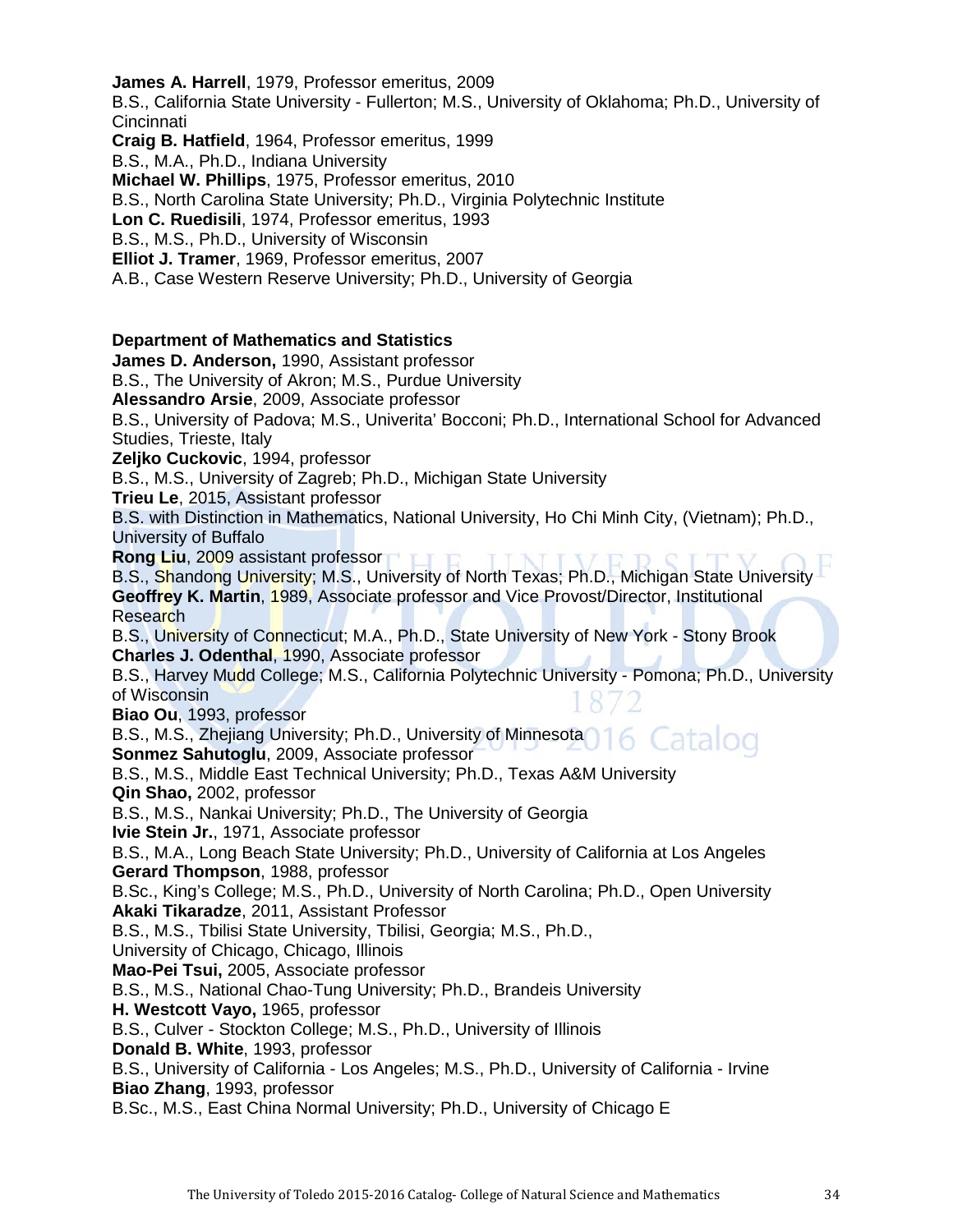# **Emeritus Faculty**

**H. Lamar Bentley**, 1971, professor emeritus, 2006 B.S., M.S., University of Arizona; Ph.D., Rensselaer Polytechnic Institute **Mary F. Coughlin**, 1969, professor emeritus, 1989 B.A., Marygrove College; M.S., St. Louis University; Ph.D., University of Michigan **Budmon R. Davis**, l962, professor emeritus, 1989 B.S., Geneva College; M.A., Ph.D., University of Pittsburgh **Arnold A. Johanson**, 1962, professor emeritus, 1987 A.B., Kenyon College; M.A., The Ohio State University; Ph.D., Case Institute of Technology **George J. Kertz**, 1966, professor emeritus, 1999 A.B., Cardinal Glennon College; M.A., Ph.D., St. Louis University **Walter Lange**, 1967, professor emeritus, 1989 M.Ed., Ed.S., The University of Toledo **Rao V. Nagisetty**, 1974, professor emeritus, 2009 B.A., Andhra University; Ph.D., Stekloff Institute **Martin R. Pettet**, 1981, professor, 2011 B.Sc., M.Sc., Toronto; M.Phil., Ph.D., Yale University **Temoleon G. Rousos**, 1966, professor emeritus, 1986 B.Ed., The University of Toledo; M.A.Ed., Eastern Michigan University; M.A., Mathematics, Bowling Green State University; Ed.S., Ed.D., The University of Toledo **Paul Shields**, 1974, professor emeritus, 1999 A.B., Colorado College; M.A., Ph.D., Yale University **Stephen E. Spielberg,** 1963, professor emeritus, 1993 B.A., University of Pennsylvania; M.A., Ph.D., University of Minnesota **Stuart A. Steinberg**, 1971, professor emeritus, 2009 B.A., Ph.D., University of Illinois; M.S., University of Chicago **Gwen H. Terwilliger,** 1987, Associate professor emeritus, 2005 B.S., M.Ed., Bowling Green State University; Ph.D., The University of Toledo **Henry C. Wente**, 1971, Distinguished University Professor emeritus, 2009 A.B., A.M., Ph.D., Harvard University **Harvey E. Wolff**, 1975, professor emeritus, 2010 B.A., University of Connecticut; M.A., Ph.D., University of Illinois /  $\angle$ 2015 - 2016 Catalog **Retired Faculty Mohamed S. El-Bialy**, 1990, professor, 2013 Ph.D., University of Minnesota **Donald J. Greco**, 1977, professor, 2008 B.A., The Ohio State University; M.Ed., Ph.D., The University of Toledo **Paul R. Hewitt**, 1990, Associate professor and chair

B.S., Michigan Technological University; Ph.D., Michigan State University

**L. Marie Hoover**, 1984, Associate professor, 2008

B.A., Muskingum College; M.A., University of Michigan; Ph.D. The University of Toledo **Elaine I. Miller,** 1986, Associate professor, 2010

A.S., Alpena College; B.S., M.A., Eastern Michigan University

**Robert L. Ochs Jr.**, 1988, Associate professor

B.S., Ursinus College; M.S., The Pennsylvania State University; M.A., Ph.D., University of Delaware

**Friedhelm Schwarz**, 1984, professor

Diploma, University of Hanover; Ph.D., University of Bremen

**Denis White**, 1984, professor

B.Sc., M.Sc., University of Toronto; M.S., Ph.D., Northwestern University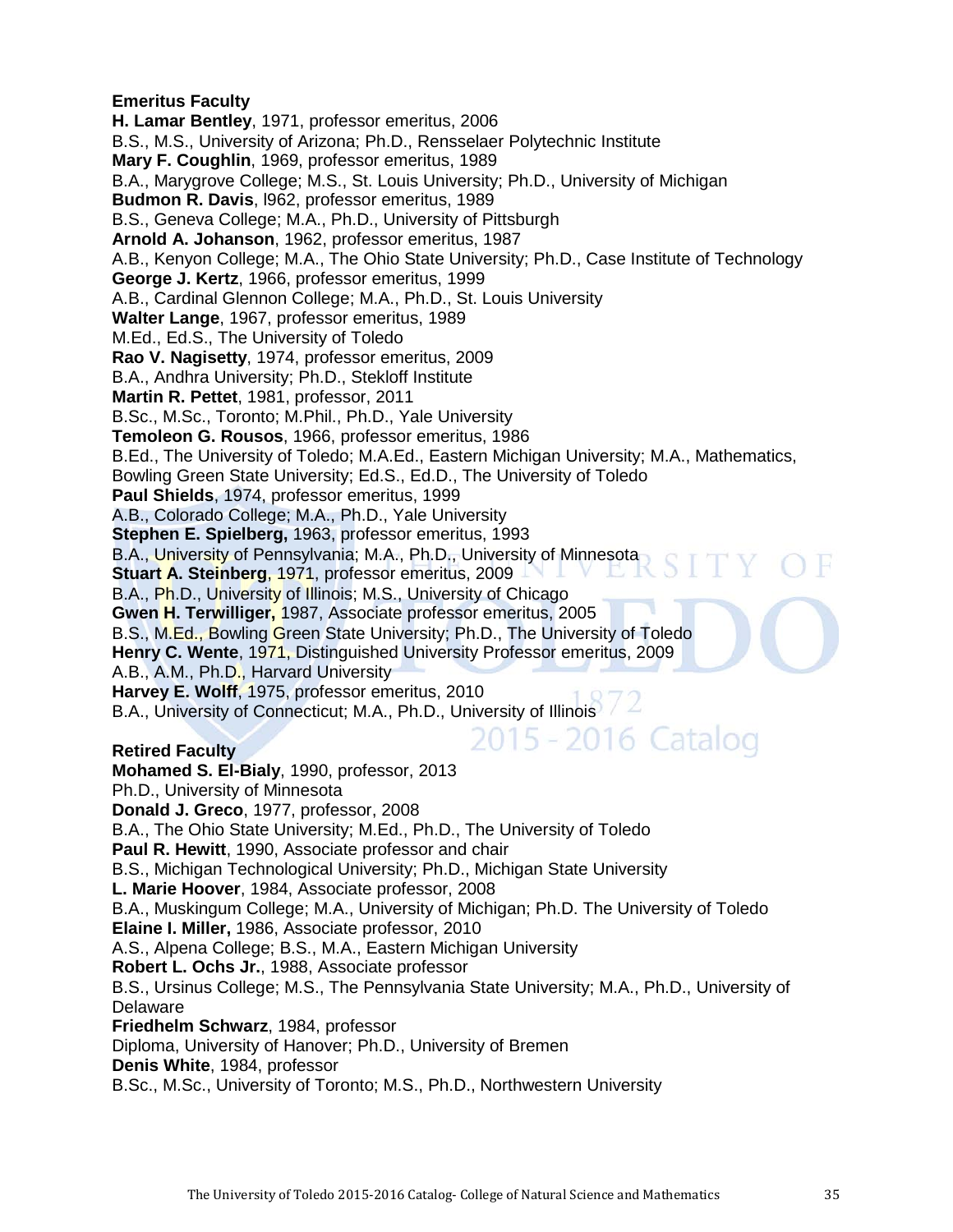## **Lecturers Amrita Acharyya**, 2014, lecturer B.S., M.S., M.A., University of Calcutta (India); Ph.D., The University of Alabama **Katherine Bryant**, 2010 associate lecturer B.S., M.S., The University of Toledo **Jeongoo Cheh**, 2014, lecturer B.S., POSTECH (Pohang University of Science and Technology, Korea); Ph.D., University of Minnesota **Zhiwei Chen**, 2011, lecturer B.A. Central University of Finance and Economics, Beijing; Ph.D., University of Maryland **Vani Cheruvu**, 2012, lecturer M.Sc., M.Phil., University of Hyderabad (India), Ph.D., Indian Institute of Technology (Madras, India) **Katharine Fisher**, 2005, associate lecturer

B.S., Queen's University, Kingston; M.S., University of Calgary **David Gajewski**, 2011, lecturer

B.S., M.S., Ph.D., The University of Toledo

**Kevin Gibbs**, 2010, associate lecturer

B.S., M.A., Eastern Michigan University

**Seung-Moon Hong**, 2011, lecturer

B.S., M.S., Hanyang University (Seoul South Korea), Ph.D., University of Indiana

**Nathaniel Iverson**, 2011, lecturer

B.A., Simpson College, M.A., Ph.D., Bowling Green St. University

**Paramasamy Karuppuchamy**, 2012, lecturer

B.Sc., M.Sc., Madurai Kamaraj University, Ph.D., University of Madras, Chennai (India)

**Gregory Lewis**, 2008, associate lecturer M.Ed., The University of Toledo

**Suzan Orra**, 2009, associate lecturer

B.S., M.S., The University of Toledo

**Minhui Paik**, 2012, lecturer

B.S., Korea University (South Korea), M.S., Ph.D., Iowa State University

**Matthew Sutherland**, 2011, lecturer

B.S., Heidelberg College, M.A., Bowling Green St. University

**Sibylle Weck-Schwarz**, 2003, senior lecturer

M.S., Ph.D., University of Hannover

**Syed Zaidi**, 2003, senior lecturer

B.S., M.S., Punjab University Lahore; M.S., Emporia State University

**Wenqi Zhao**, 2014, lecturer

B.S., Namkai University; M.S., Ph.D., University of Texas at Austin

# **Retired Lecturers**

**David Beekley**, 2004, associate lecturer, 2010 B.S.M.E., The University of Toledo; M.S.M.E., The University of Michigan **Chase Brady**, 2010, associate lecturer B.A., New College of Florida; M.S., University of Alaska, Fairbanks; M.S., Miami University **Theresa Myers**, 2002, senior lecturer B.A. SUNY College at Oneonta; M.Ed., The University of Toledo **Lawrence Shears**, 2002, associate lecturer, 2010 B.S., The University of Toledo; M.A.T., Brown University **T. Munir Simon**, 2002, senior lecturer, 2012 B.S., The University of Toledo; M.B.A., Rutgers University **Edward Stelnicki**, 2002, associate lecturer, 2011 B.B.A., M.Ed, The University of Toledo

6 Catalog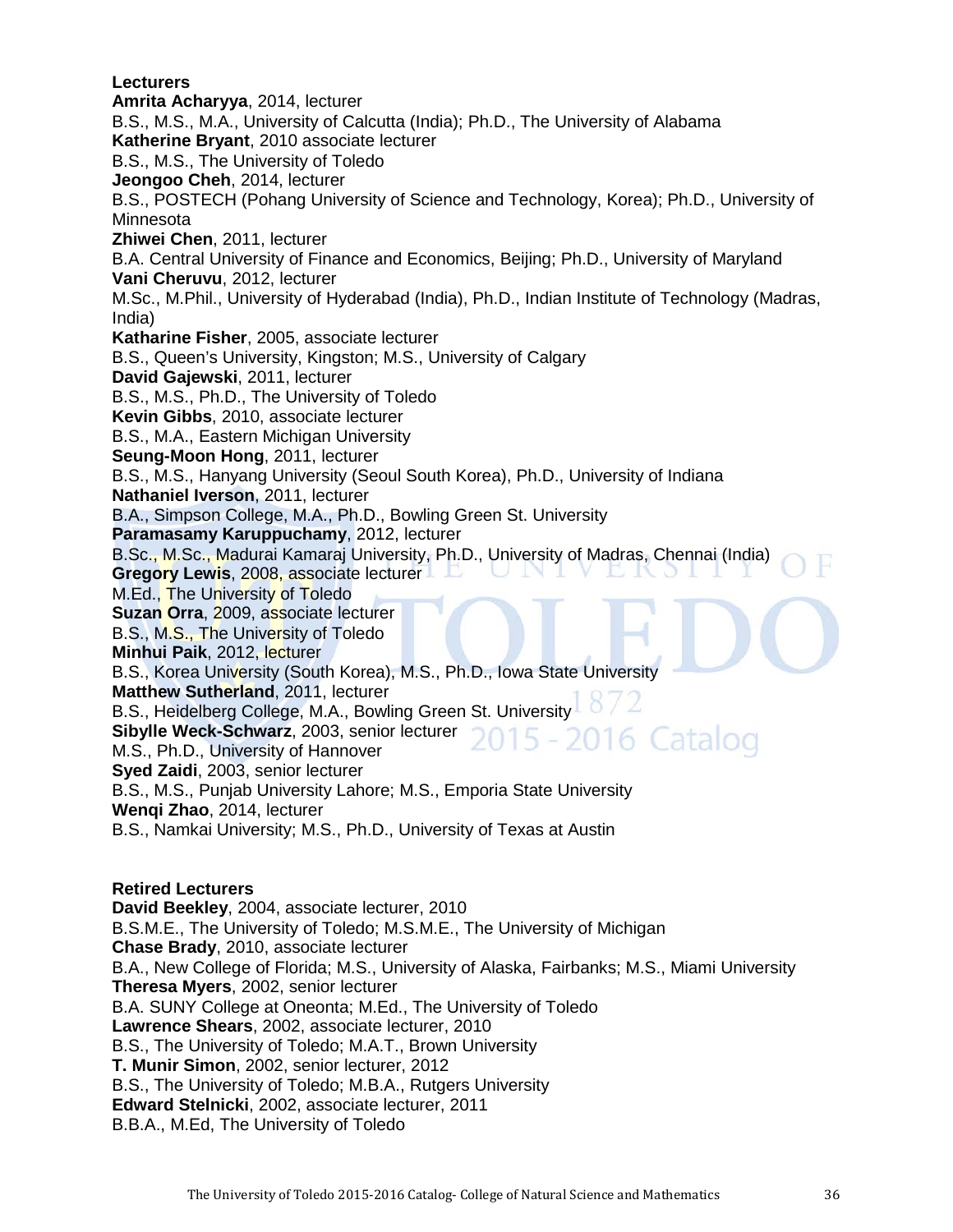**Department of Physics and Astronomy Jacques G. Amar**, 1997, professor and associate chair M.A., University of Rochester; Ph.D., Temple University **Lawrence S. Anderson**-**Huang** 1978, professor, chair B.S., California Institute of Technology; M.A., Ph.D., University of California - Berkeley **Jon E. Bjorkman**, 1996, professor B.A., University of North Carolina-Chapel Hill; M.S., University of Colorado; Ph.D., University of Wisconsin **Karen S. Bjorkman**, 1996, Distinguished University Professor, Dean B.S., University of North Carolina-Chapel Hill; M.S., Ph.D., University of Colorado **Jillian Bornak**, 2013, lecturer B.A., Syracuse University; M.S., Ph.D., New Mexico State University **Rupali Chandar**, 2007, associate professor B.S., Haverford College, M.S., Ph.D., Johns Hopkins University **Song Cheng**, 1993, associate professor and graduate program director B.Sc., Changsha Institute of Technology; Ph.D., Kansas State University **Robert W. Collins**, 2004, Distinguished University Professor and NEG Endowed Chair of Silicate and Materials Science B.A., Clark University; M.S., Ph.D., Harvard University **Michael Cushing**, 2011, associate professor B.S. Boston University, M.S., Ph.D., University of Hawaii **Xunming Deng**, 1996, professor M.S., Ph.D., University of Chicago **Randall J. Ellingson**, 2008, associate professor B.A., Carleton College; M.S., Ph.D., Cornell University IVERSI **Steven R. Federman**, 1988, professor B.S., Polytechnic Institute of Brooklyn; M.S., Ph.D., New York University **Bo Gao**, 1994, professor B.S., Zhejiang University; M.S., Ph.D., University of Nebraska **Michael J. Heben**, 2008, PVIC Endowed Professor B.S., John Carroll University; M.S., Stanford University; Ph.D., California Institute of Technology **Victor G. Karpov**, 2001, professor Ph.D., Leningrad Polytechnic Institute 2015 - 2016 Catalog **Sanjay V. Khare**, 2004, Associate professor Ph.D., University of Maryland **Scott A. Lee**, 1987, professor and undergraduate adviser B.S., Bowling Green State University; M.S., Ph.D., University of Cincinnati **S. Thomas Megeath**, 2006, Associate professor B.S., California Institute of Technology; Ph.D., Cornell University **Nikolas Podraza**, 2011, associate professor B.S., M.S., Pennsylvania State University, Ph.D., The University of Toledo **Kathy Shan**, 2012, lecturer B.S., Marshall University; M.S., Ph.D., The University of Toledo**J.D. Smith**, 2008, Assistant professor S.B., Massachusetts Institute of Technology; M.S., Ph.D., Cornell University **Yanfa Yan**, 2011, Ohio Research Scholar professor B.S., M.S., Ph.D., Wuhan University **Emeritus Faculty** 

**Brian G. Bagley**, 1991, professor emeritus, 2008 B.S., M.S., University of Wisconsin - Madison; A.M., Ph.D., Harvard University **Randy G. Bohn**, 1969, professor emeritus, 2003 B.S.E.P., The University of Toledo; Ph.D., The Ohio State University **Bernard W. Bopp**, 1974, professor emeritus, 2010 B.A., New York University; Ph.D., The University of Texas